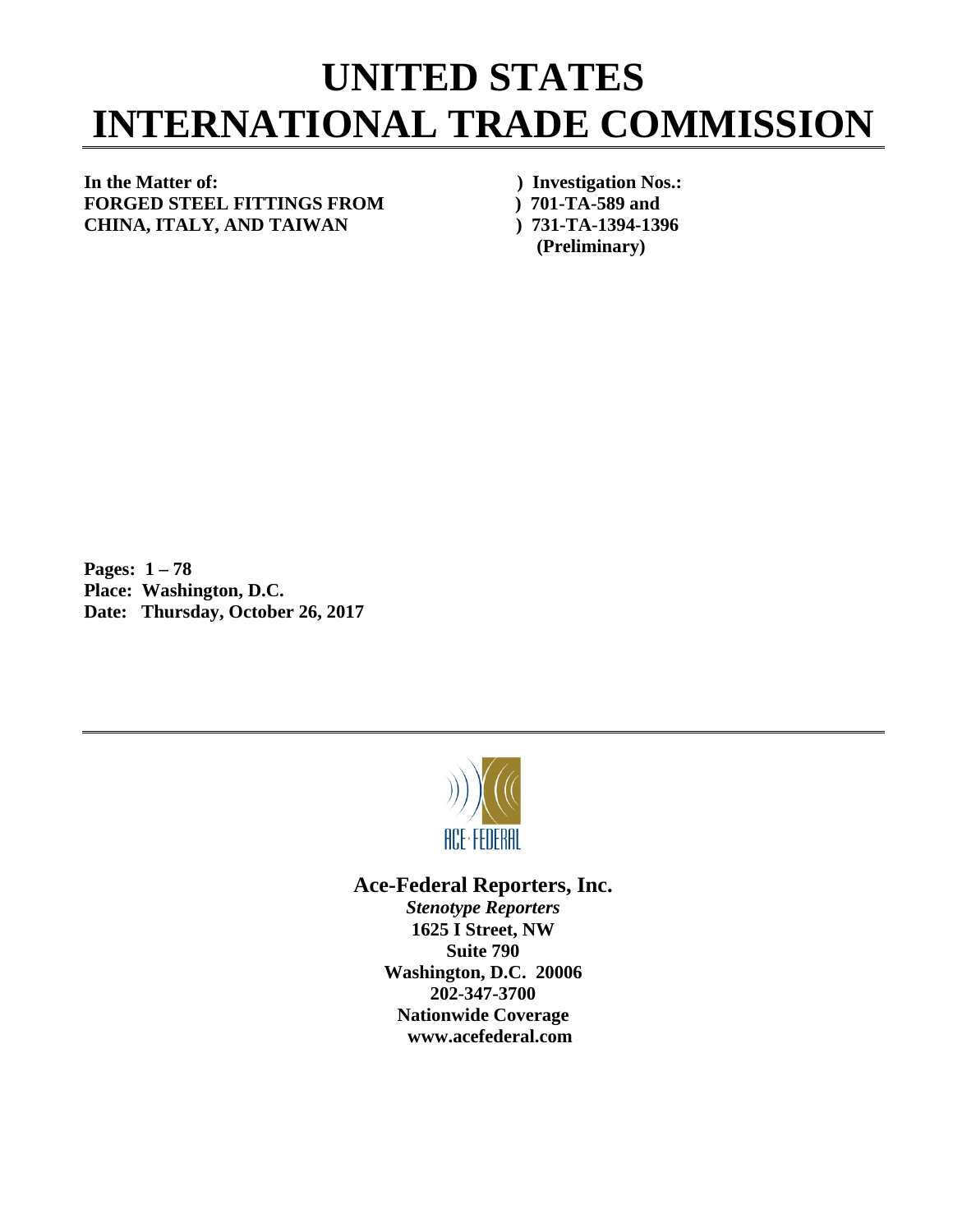| 1              | UNITED STATES OF AMERICA                                           |
|----------------|--------------------------------------------------------------------|
| $\overline{c}$ | BEFORE THE                                                         |
| 3              | INTERNATIONAL TRADE COMMISSION                                     |
| 4              |                                                                    |
| 5              | - - - - - - - - - - - - - - X                                      |
| 6              | IN THE MATTER OF:<br>$\mathbb{Z}^{\times}$ .<br>Investigation Nos. |
| 7              | FORGED STEEL FITTINGS FROM : 701-TA-589 and                        |
| 8              | CHINA, ITALY, AND TAIWAN : 731-TA-1394-1396                        |
| 9              |                                                                    |
| 10             |                                                                    |
| 11             |                                                                    |
| 12             | Courtroom A                                                        |
| 13             | U.S. International Trade                                           |
| 14             | Commission                                                         |
| 15             | 500 E Street SW                                                    |
| 16             | Washington, DC                                                     |
| 17             | Thursday, October 26, 2017                                         |
| 18             |                                                                    |
| 19             | The Conference commenced, pursuant to notice at 9:30 a.m.,         |
| 20             | before the Investigative Staff of the United States                |
| 21             | International Trade Commission.                                    |
| 22             |                                                                    |
| 23             |                                                                    |
| 24             |                                                                    |
| 25             |                                                                    |
|                |                                                                    |

1

Ace-Federal Reporters, Inc.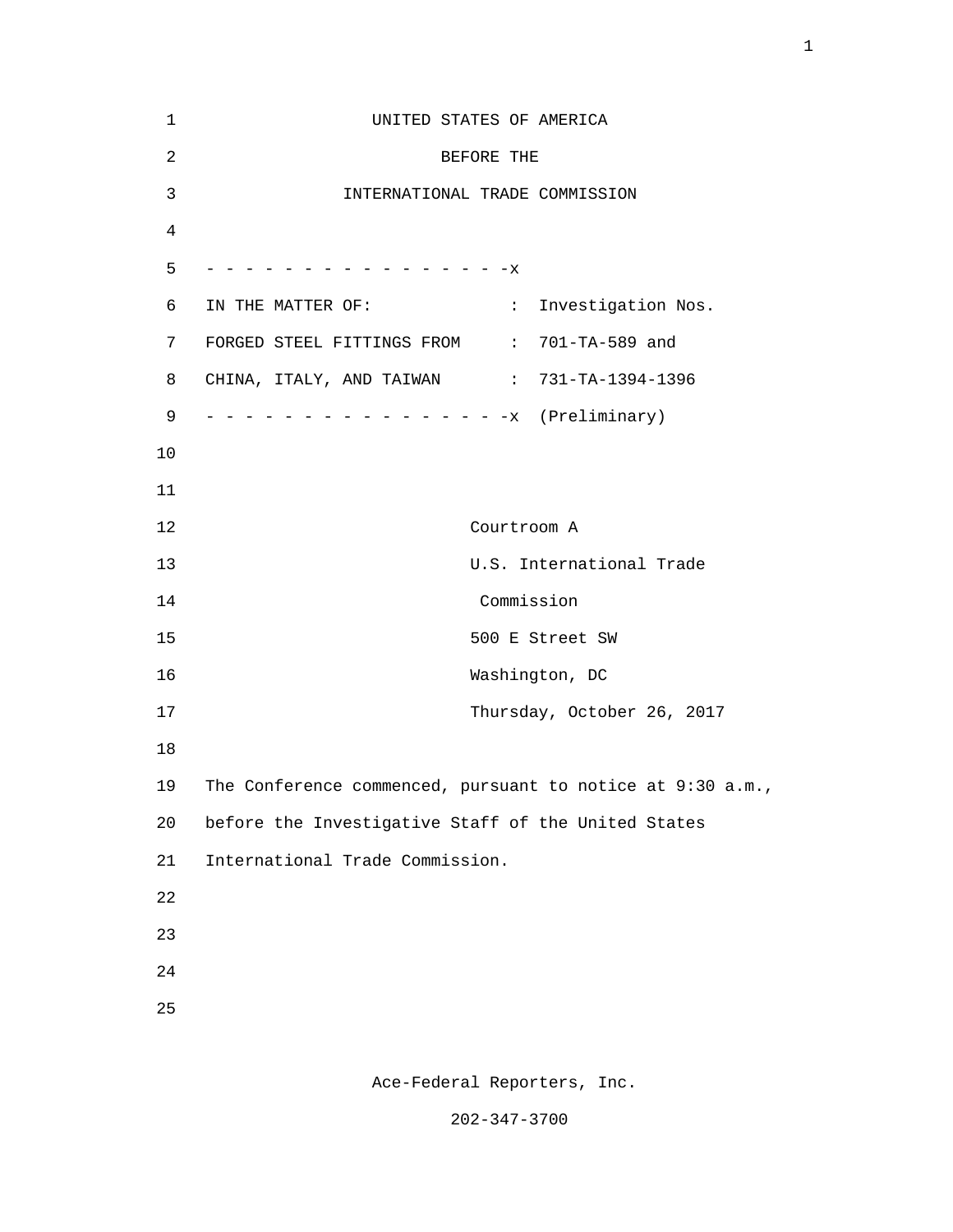1 APPEARANCES:

 2 3 Staff: 4 Michael Anderson, Director of the Office 5 of Investigations 6 Douglas Corkran, Supervisory Investigator 7 Amelia Shister, Investigator 8 Karen Taylor, International Trade Analyst 9 Tamara Gurevich, International Economist 10 Patrick Gallagher, Attorney/Advisor 11  $12$  13 14 15 16 17 18 19 20 21 22 23 24 25

Ace-Federal Reporters, Inc.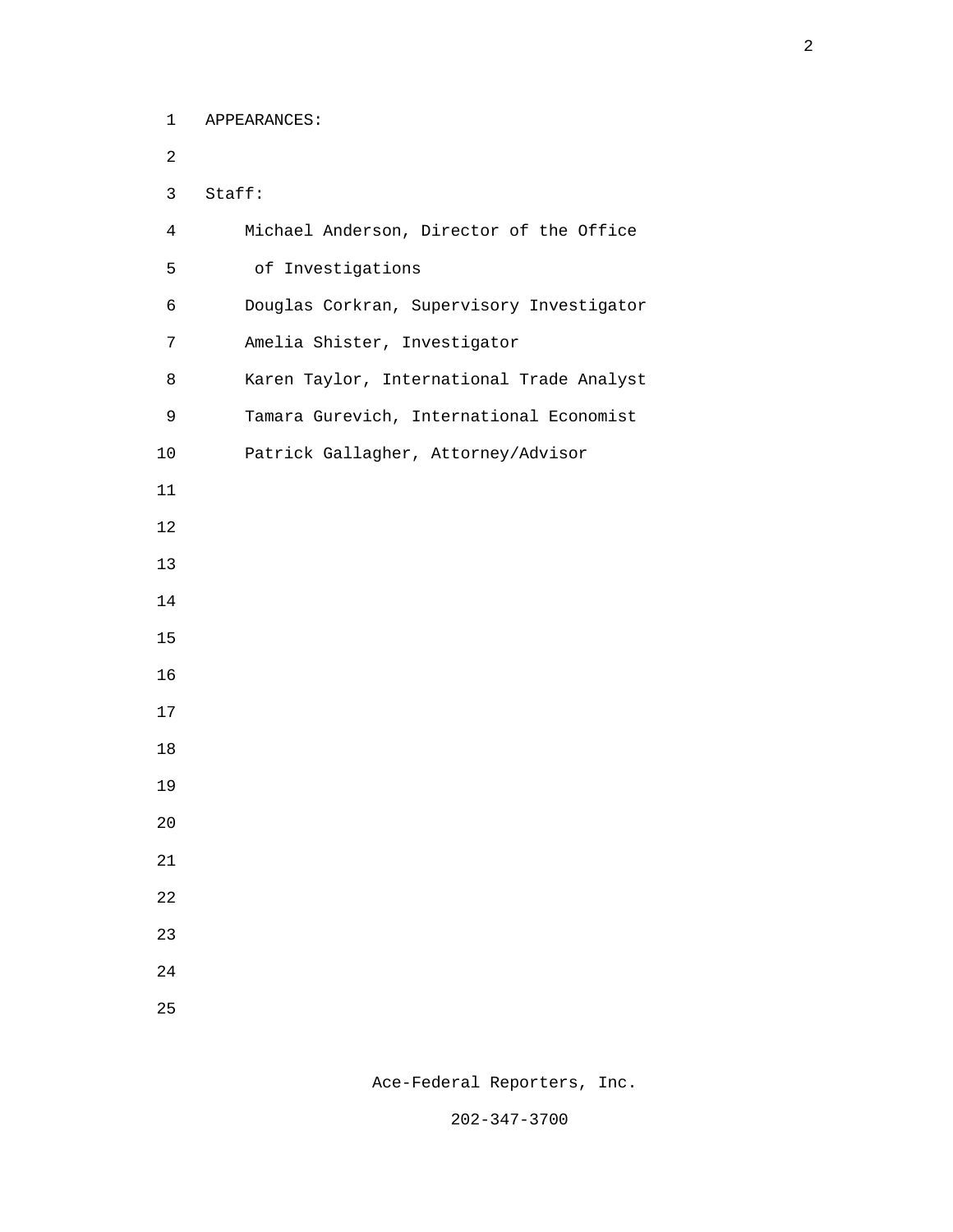- 1 Opening Remarks:
- 2 Petitioner (Christopher T. Cloutier, Schagrin Associates)
- 3 In Support of the Imposition of Antidumping and
- 4 Countervailing Duty Orders:
- 5 Schagrin Associates
- 6 Washington, DC
- 7 on behalf of
- 8 Bonney Forge Corporation
- 9 United Steel, Paper and Forestry, Rubber, Manufacturing,
- 10 Energy, Allied Industrial and Service Workers
- 11 International Union ("USW")
- $12$ 
	- 13 John Leone, Chairman, President, and CEO, Bonney 14 Forge Corporation
	- 15 Douglas Young, Senior Vice President and Chief 16 Financial Officer, Bonney Forge Corporation
	- 17 Chuck Almer, Vice President of Operations, Bonney Forge
	- 18 Corporation
	- 19 Ken O'Connell, Vice President and Regional Sales
	- 20 Manager, Bonney Forge Corporation
	- 21 Roy Houseman, Legislative Representative, USW
	- 22 Roger B. Schagrin Of Counsel
	- 23 Christopher T. Cloutier Of Counsel
	- 24 Closing Remarks:
	- 25 Petitioner (Roger B. Schagrin, Schagrin Associates)

Ace-Federal Reporters, Inc.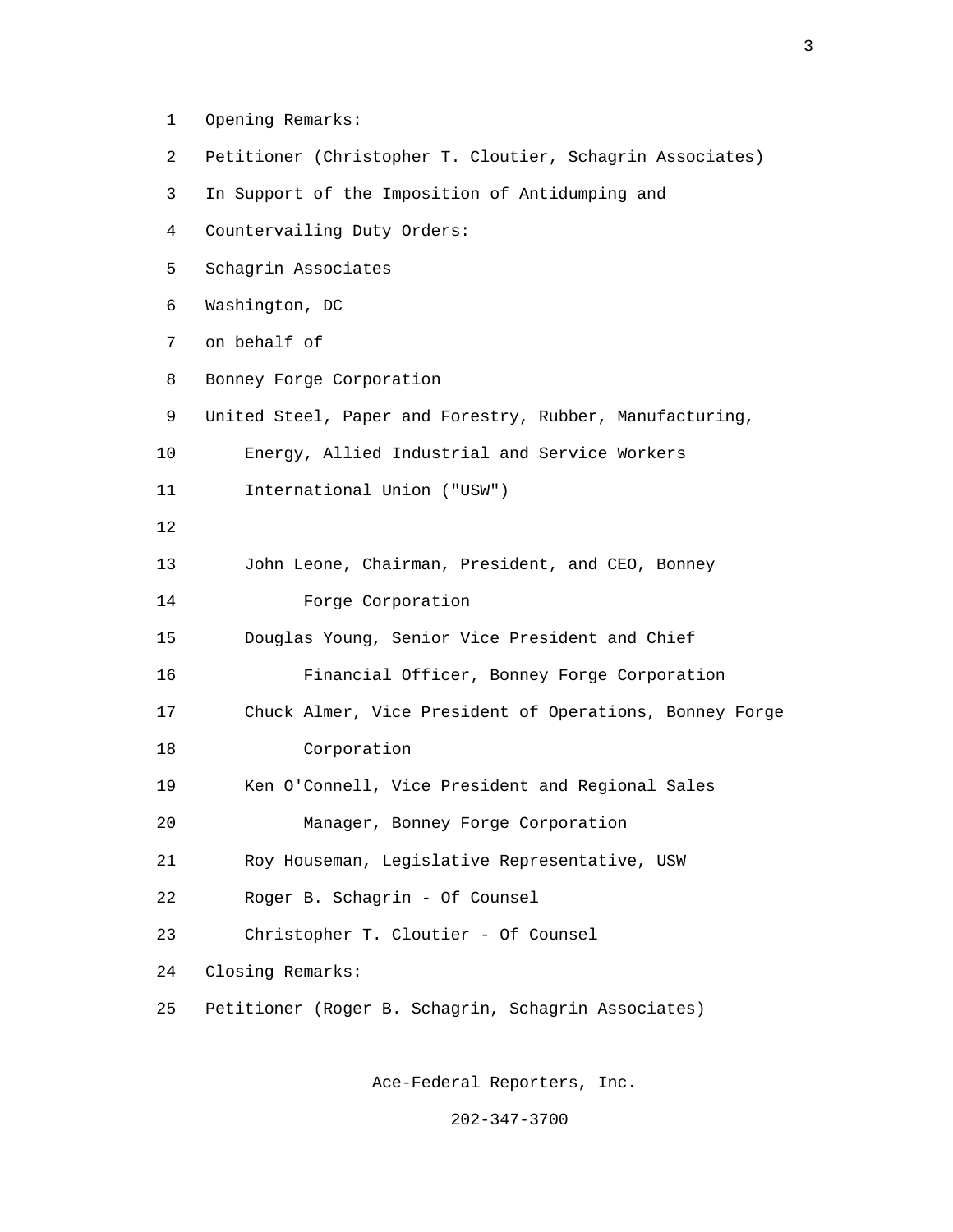| $\mathbf 1$    | INDEX                                                   |            |
|----------------|---------------------------------------------------------|------------|
| $\overline{c}$ |                                                         | Page       |
| 3              | Opening Remarks:                                        |            |
| 4              | Petitioner (Christopher T. Cloutier)                    | $\epsilon$ |
| 5              |                                                         |            |
| 6              | Petitioner (Roger B. Schagrin, Schagrin Associates)     | 9          |
| 7              | John Leone, Chairman, President, and CEO, Bonney Forge  |            |
| 8              | Corporation                                             | $10$       |
| 9              | Chuck Almer, Vice President of Operations, Bonney Forge |            |
| 10             | Corporation                                             | 15         |
| 11             | Douglas Young, Senior Vice President and Chief          |            |
| 12             | Financial Officer, Bonney Forge Corporation             | 18         |
| 13             | Ken O'Connell, Vice President and Regional Sales        |            |
| 14             | Manager, Bonney Forge Corporation                       | 20         |
| 15             | Roy Houseman, Legislative Representative, USW           | 23         |
| 16             | Closing Remarks:                                        |            |
| 17             | Petitioner (Roger B. Schagrin, Schagrin Associates)     | 75         |
| 18             |                                                         |            |
| 19             |                                                         |            |
| $20$           |                                                         |            |
| 21             |                                                         |            |
| 22             |                                                         |            |
| 23             |                                                         |            |
| 24             |                                                         |            |
| 25             |                                                         |            |
|                |                                                         |            |

4

Ace-Federal Reporters, Inc.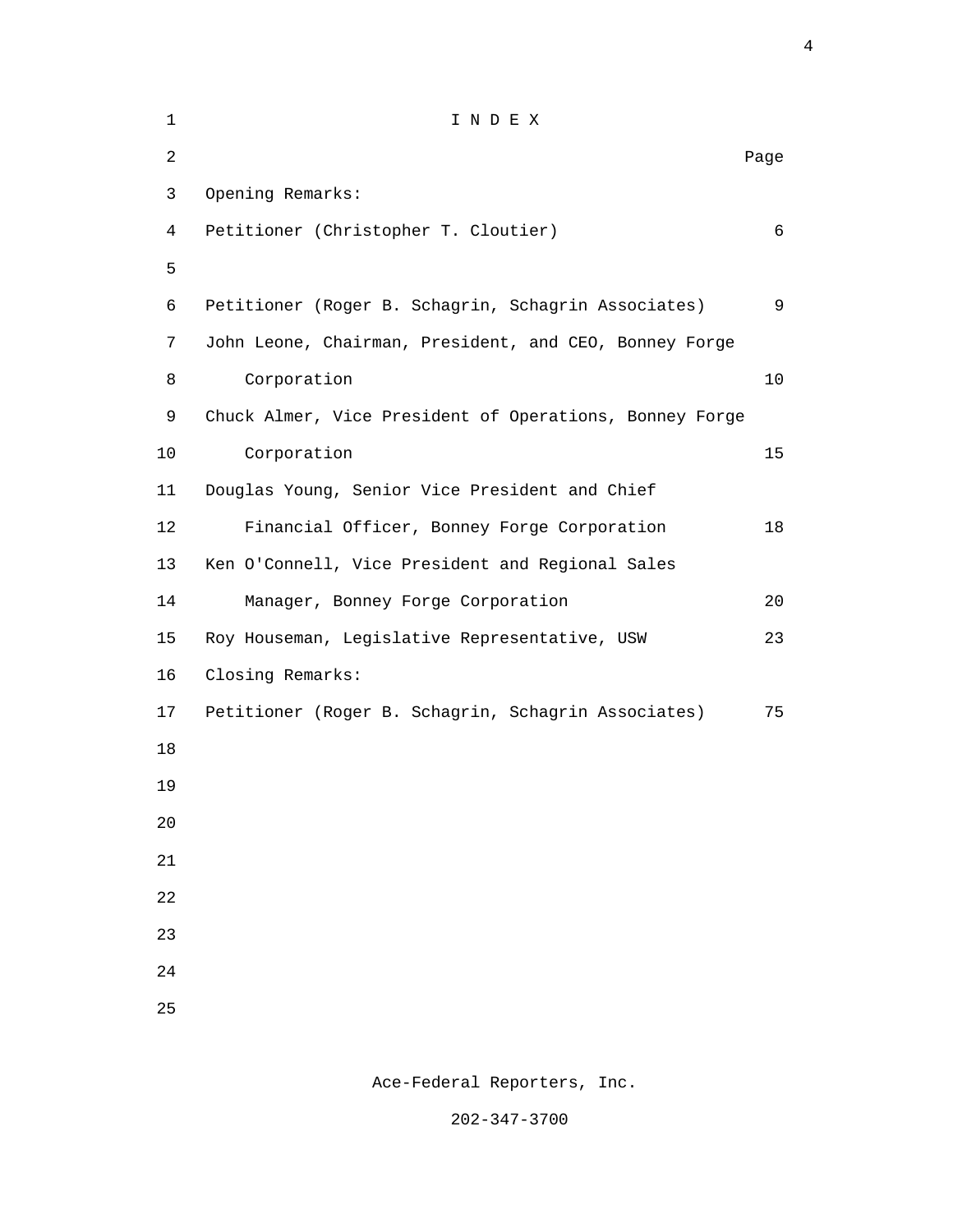1 P R O C E E D I N G S 2 MR. ANDERSON: Good morning. And welcome to the 3 U.S. International Trade Commission's conference in 4 connection with the preliminary phase antidumping and 5 countervailing duty investigations 701-TA-589 and 6 731-TA-1394-1396, concerning Forged Steel Fittings from 7 China, Italy and Taiwan. My name is Michael Anderson, I'm 8 the director of the Office of Investigations and I'll 9 preside at this conference. 10 Among those present from the Commission on the 11 team are, to my far right, Mr. Douglas Corkran, our 12 supervisory investigator, our investigator, Amelia Shister. 13 And then we have walking in on cue our attorney, 14 Mr. Patrick Gallagher. And on the left, we have Tamara 15 Gurevich, our economist, and our industry analyst, Karen 16 Taylor. 17 I understand the parties are aware of their time 18 allocations and I would remind speakers not to refer in 19 your remarks to any business proprietary information and to 20 speak directly into your microphone. 21 We also ask that you state your name and your 22 affiliation, beginning your presentation, and any time you 23 speak, speak into the microphone for the benefit of the 24 court reporter. 25 Any questions regarding time allocations should Ace-Federal Reporters, Inc.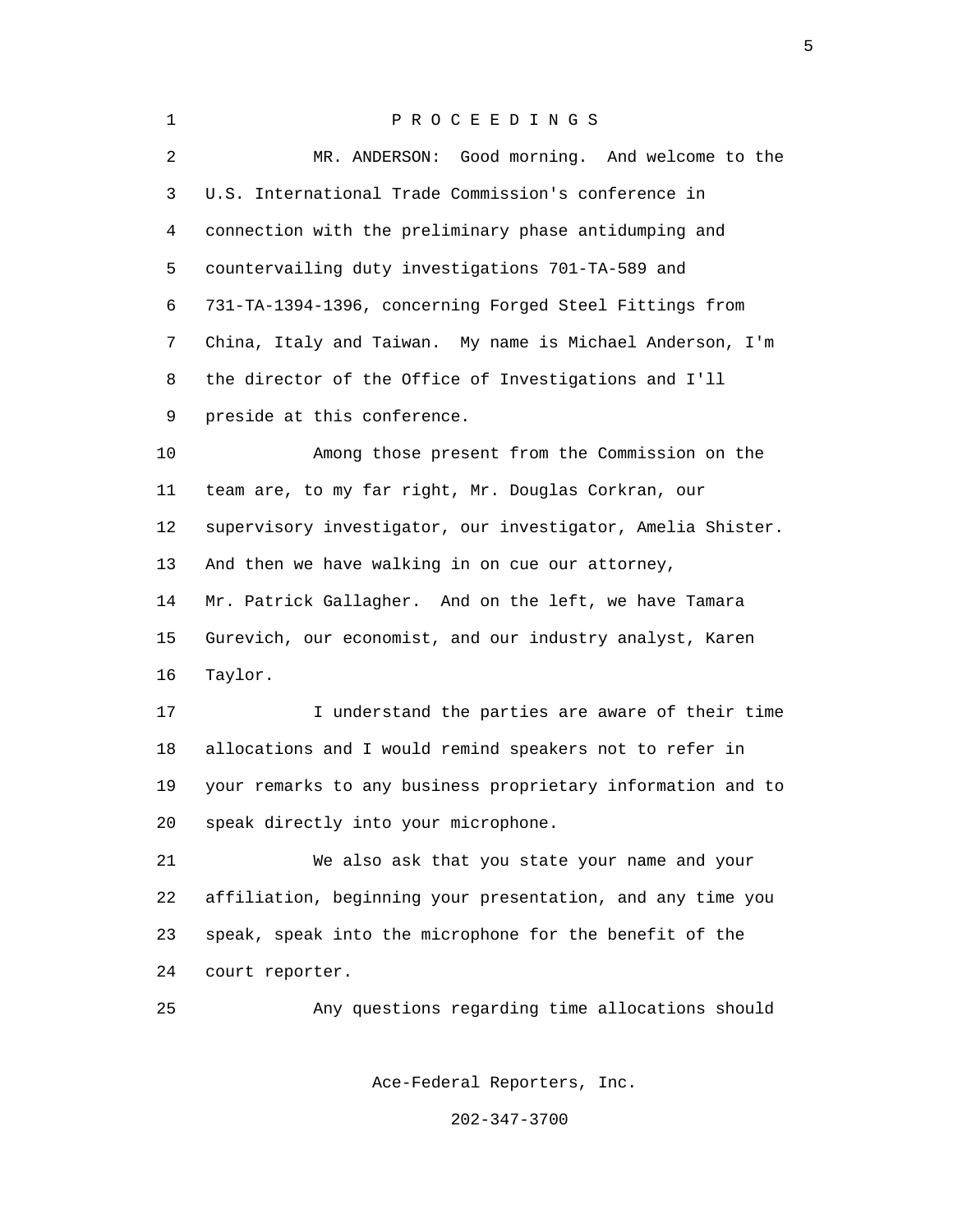1 be addressed to me, and I understand that there are no 2 questions. Is that correct? Okay. Thank you. 3 So with that, we'll move to opening arguments. 4 Mr. Cloutier, you have five minutes. 5 OPENING REMARKS OF CHRISTOPHER T. CLOUTIER 6 MR. CLOUTIER: Thank you. 7 Good morning, Mr. Anderson and Commission 8 Investigative Staff. I am Chris Cloutier of Schagrin 9 Associates and here today on behalf of the two Petitioners, 10 Bonney Forge, the largest U.S. producer of forged steel 11 fittings, and the USW, which represents the company's 12 workers. 13 We filed these petitions because unfairly traded 14 imports are destroying the U.S. forged steel fitting 15 industry and its jobs. At the rate the domestic industry 16 is hemorrhaging money and workers, it will not be long 17 before there is no production of forged steel fittings in 18 the United States.

 19 The record for the preliminary determination is 20 clear. Forged steel fittings are used primarily in the oil 21 and gas industry. A good proxy for their consumption is 22 the domestic rig count which declined significantly over 23 most of the period of investigation. This means for most 24 of the last several years, Bonney Forge and its workers 25 have been battling for their piece of a shrinking pie.

Ace-Federal Reporters, Inc.

202-347-3700

 $\sim$  6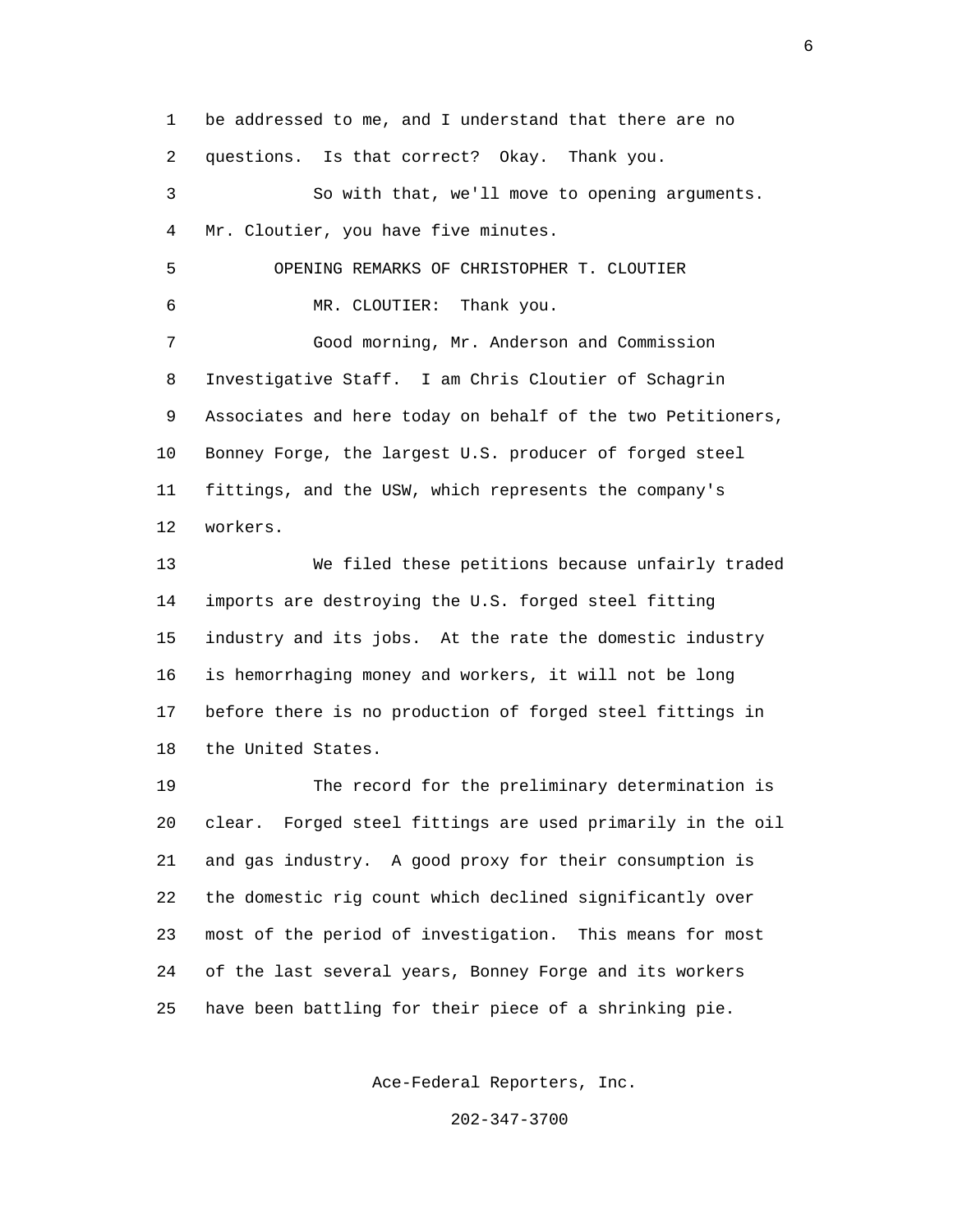1 Rig count increased in 2017, but this modest 2 improvement provided little relief to Bonney Forge. 3 Subject imports jumped by more than 75 percent on an 4 absolute basis between the interim periods. 5 In particular, subject imports increased from

 6 approximately 12,000 to 21,000 short tons, also reaching 7 new heights in terms of market share.

 8 How did subject imports gain market share? By 9 underselling everybody else, including Bonney Forge.

 10 Comparing the domestic industry's commercial 11 sales with landed, duty paid values for subject imports 12 reveals consistent underselling by wide margins throughout 13 the period of investigation.

 14 Underselling was especially apparent during the 15 interim period, when subject import volumes surged and unit 16 values dropped by approximately 18 percent, from about 17 \$4800 per ton to about \$3900 per ton.

 18 The consequences of surging volumes of 19 low-priced subject imports for the domestic industry are 20 not hard to guess. Bonney Forge's profitability took a 21 huge hit and the company was forced to reduce the number of 22 workers, the number of hours worked and wages. Capacity 23 utilization also tanked, as subject imports took a bigger 24 and bigger share of the U.S. market.

25 When demand eventually began to show some signs

Ace-Federal Reporters, Inc.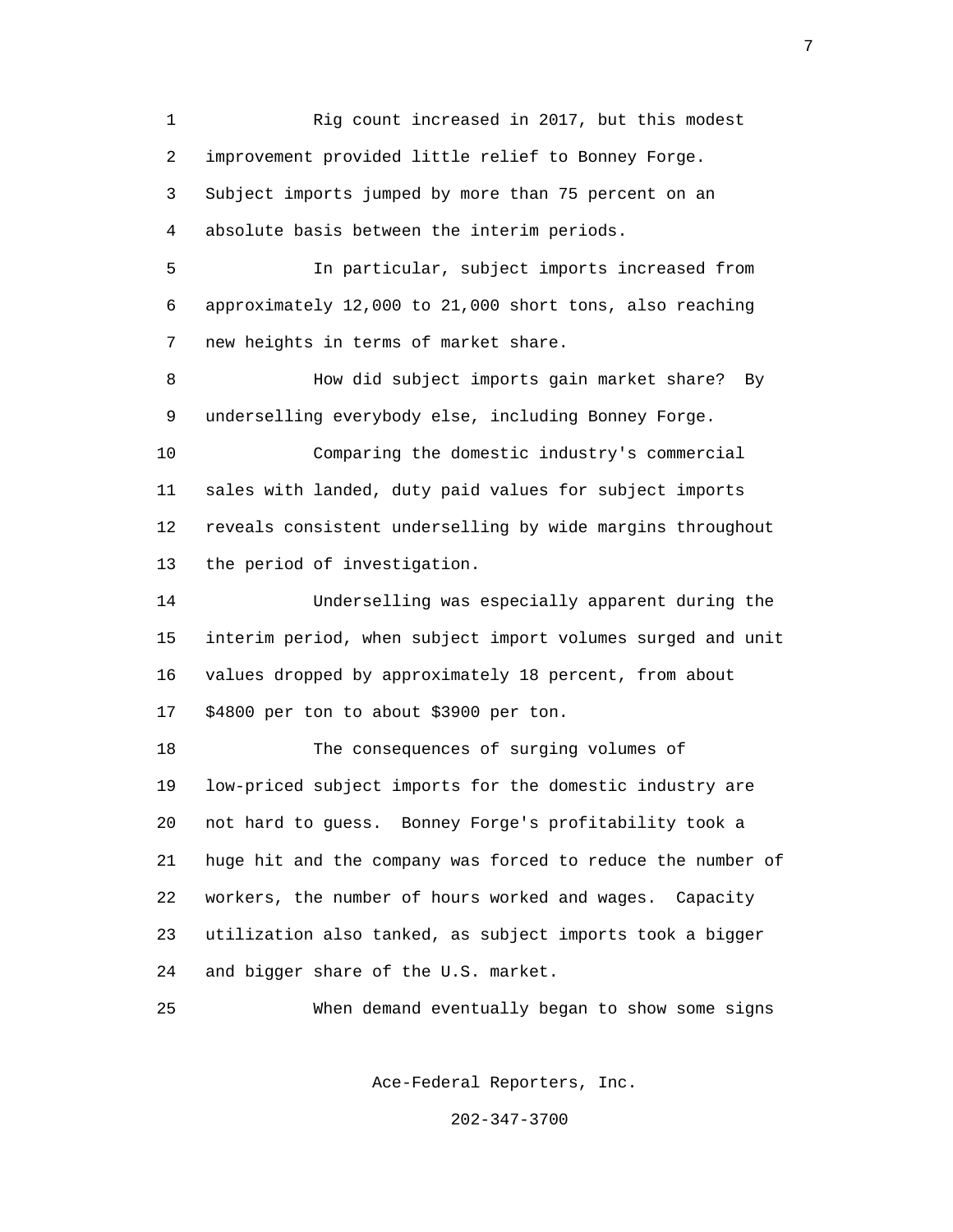1 of improvement, subject imports dropped in price and surged 2 in volume. This prevented U.S. producers from raising 3 prices in light of growing demand.

 4 It also prevented them from recalling employees 5 and raising production in line with this growth in demand. 6 The resulting material injury is evident from 7 Bonney Forge's profitability, capacity utilization and 8 employment trends.

 9 Although this is not a threat case, a few words 10 are appropriate, especially with regard to China. Although 11 there's not much information available about the Chinese 12 forged steel fittings industry specifically, it's well 13 known that China has massive overcapacity for all steel 14 products. We also know that the Chinese subsidiary of 15 Taiwanese producer Both-Well advertises that it exports 16 more than 65 percent of its output.

 17 China is not alone in causing material injury, 18 nor is it alone in threatening additional material injury. 19 Like China, Taiwan exports most of its steel production and 20 has considerable excess capacity. Italy's steel industry 21 is also export-oriented and in fact exports more than 70 22 percent of its production.

 23 All of this means that the material injury being 24 suffered by the domestic industry is only going to get 25 worse. So in sum, the domestic industry is suffering from

Ace-Federal Reporters, Inc.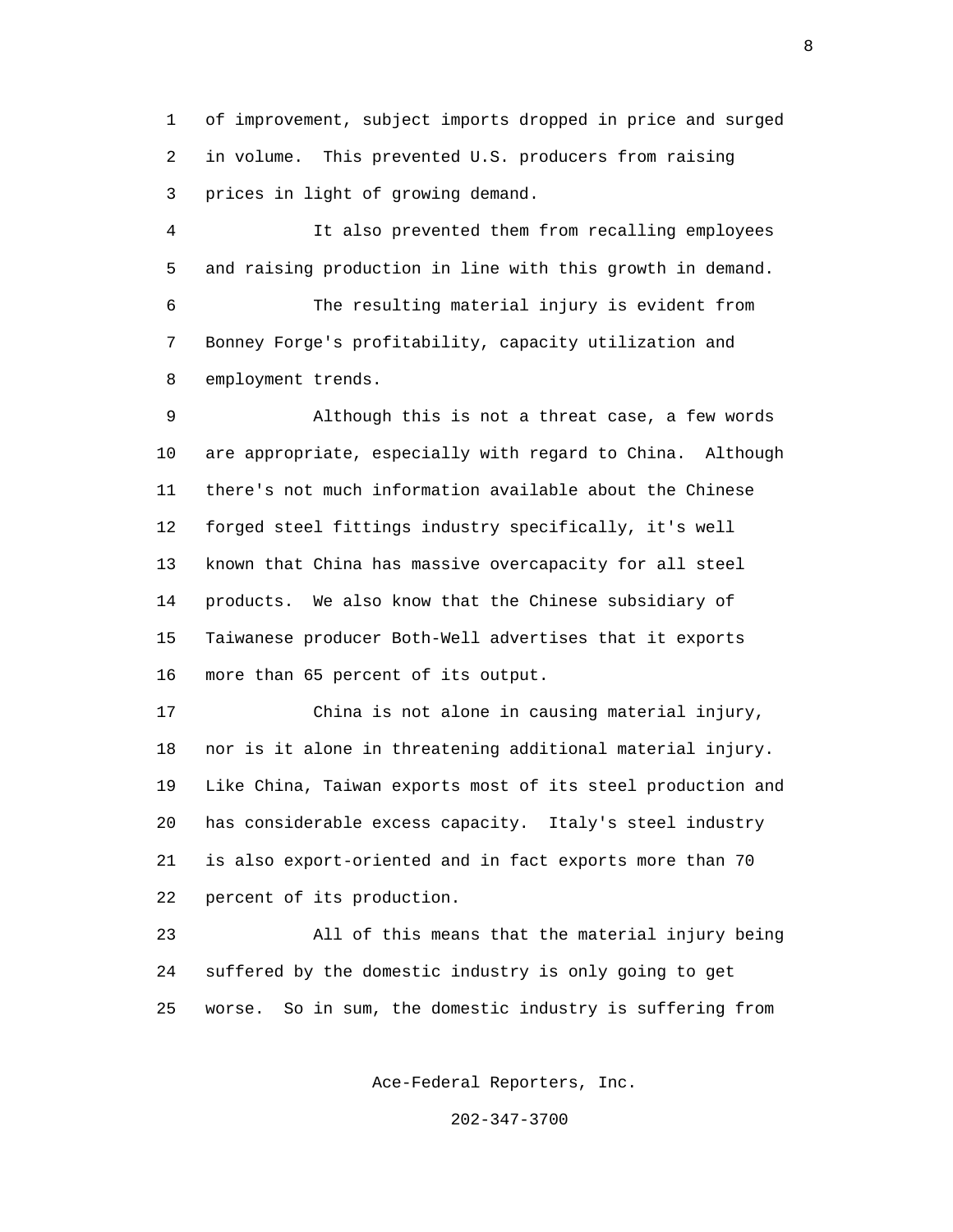1 current material injury. Profits, employment, capacity 2 utilization and a host of other indicators are all down, 3 and it is clear that subject imports, which undersold the 4 domestic industry and increased their market share even 5 when the market was declining, are the cause. 6 For this reason, we ask that the Commission make 7 a preliminary affirmative ruling so that the domestic 8 industry can obtain the relief from unfairly traded imports 9 to which it is entitled under the law. 10 Thank you. 11 MR. ANDERSON: Thank you very much. 12 Now we'll proceed to direct testimony in support 13 of imposition of antidumping countervailing duty orders. 14 Mr. Schagrin and associates, you have 60 15 minutes. Please proceed. 16 And I would like to thank our witnesses for 17 being here today and look forward to your testimony. 18 STATEMENT OF ROGER B. SCHAGRIN 19 MR. SCHAGRIN: Thank you, Mr. Anderson, members 20 of the Commission Staff. For the record, my name is Roger 21 Schagrin. This morning you will hear from a panel of 22 executives from Bonney Forge who collectively have about 23 100 years of experience in this industry. You will get an 24 overview from the chairman, president and CEO of the 25 company, who has an incredible amount of expertise on not

Ace-Federal Reporters, Inc.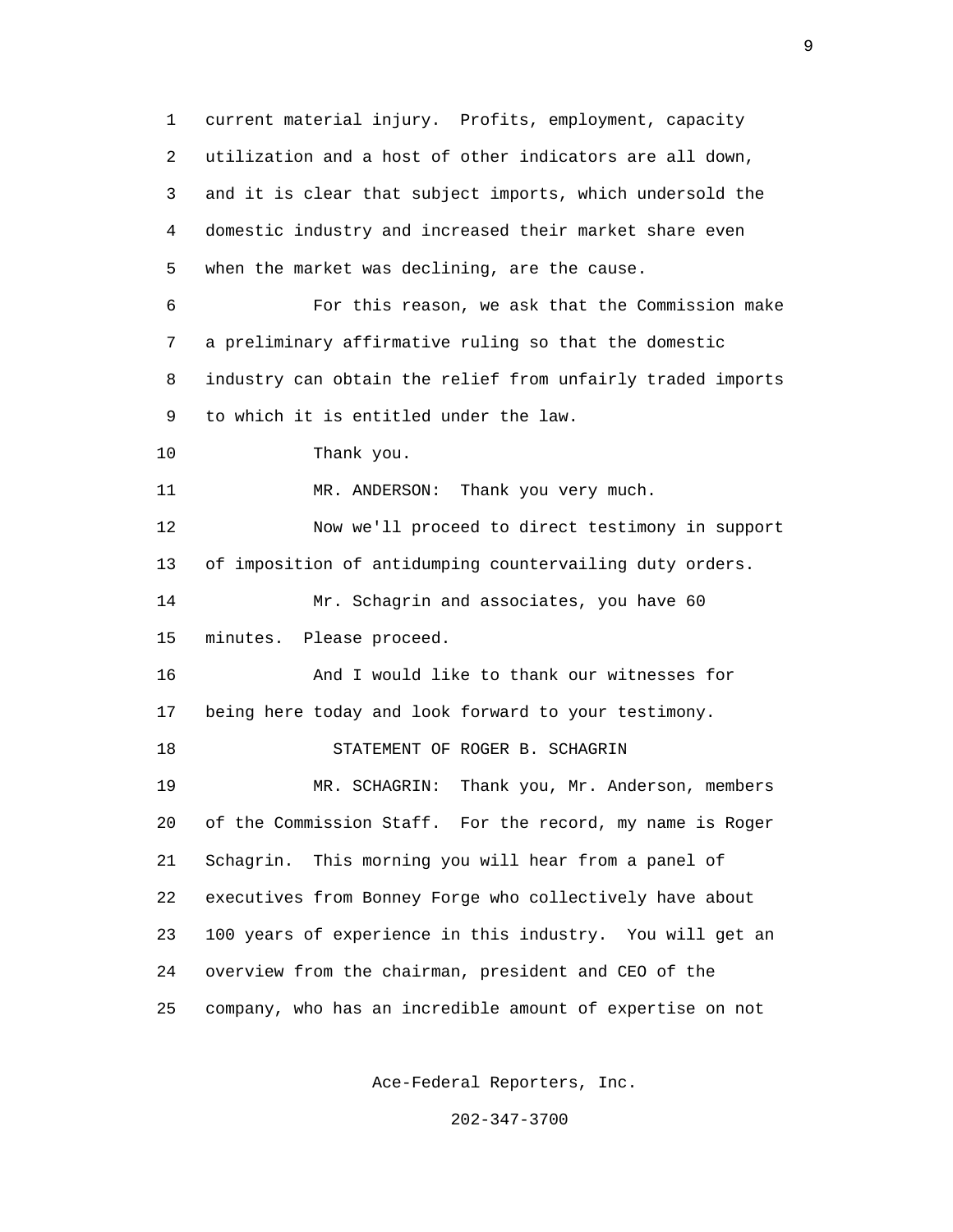1 only these products but the energy industry in general.

 2 You will hear from the company's vice president 3 of operations, who can tell you everything you need to know 4 about how these products sitting over here to our left are 5 manufactured and about the specifications that they are 6 made to.

 7 You will hear from a vice president of marketing 8 of the company as to how these products are distributed, 9 their channels of distribution and the competition from 10 subject imports that the company faces.

 11 You will hear from the company's chief financial 12 officer, and you will hear from a representative of the 13 union that represents the workers at Bonney Forge and is 14 also a co-petitioner, a union whose working membership at 15 the company now has approximately half of their workers 16 on -- still on layoff.

 17 With that, let me introduce John Leone, the 18 chairman, president and CEO of Bonney Forge.

19 STATEMENT OF JOHN LEONE

 20 MR. LEONE: Good morning, Mr. Anderson and 21 members of the Commission Investigative Staff. For the 22 record, my name is John Leone. I am chairman, CEO and 23 president of Bonney Forge. Bonney Forge was founded in 24 1869 to make hardware for horse-drawn carriages. It 25 shifted back and forth over its history, producing forged

Ace-Federal Reporters, Inc.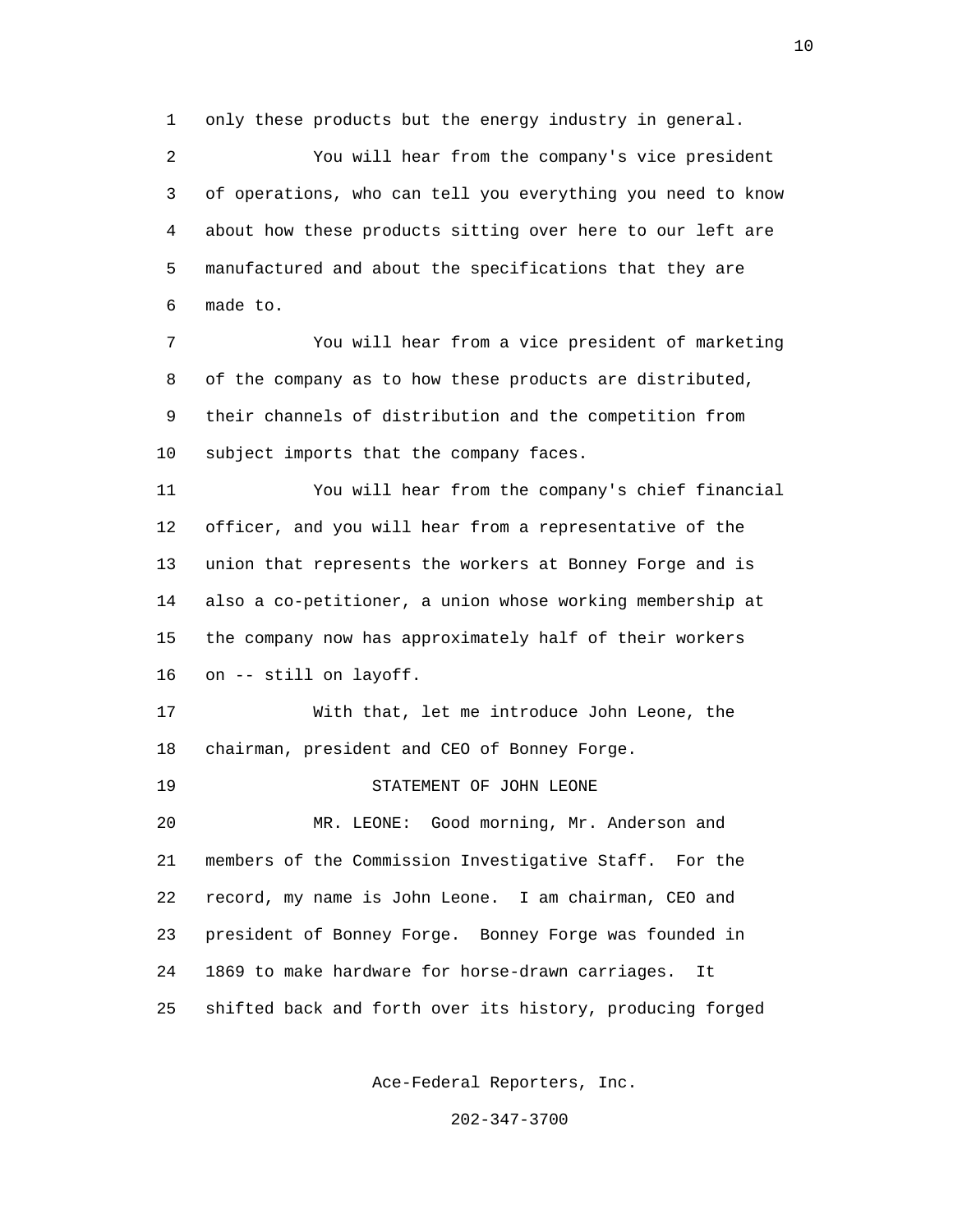1 ordnance for the military during World War I and World 2 War II.

 3 It then for a period manufactured forged hand 4 tools. Since World War II, the company has focused on 5 forged steel fittings and valves.

 6 Personally, I graduated from Penn State 7 University with a degree in petroleum and natural gas 8 engineering, and worked for Gulf Oil on Lake Maracaibo in 9 Venezuela. Then I moved to the States and worked for a 10 company called Taylor Forge, a producer of energy-related 11 products.

 12 After Taylor Forge, I purchased Bonney Forge in 13 1984 from the conglomerate Gulf and Western.

 14 Bonney Forge is located in Mount Union, 15 Pennsylvania, where we built a completely new plant in the 16 1990s. We now have under roof over 300,000 square feet of 17 manufacturing and warehouse space, and we are the largest 18 manufacturing employer in Huntington County.

 19 At the peak, just a few years ago, we employed 20 428 employees at the plant and our corporate offices.

 21 As you will hear from my colleagues today, the 22 vast majority of our business is energy-related, either 23 oil, gas or power generation. Given the energy nature of 24 our business, it's not surprising that we are subject to 25 the cyclicality of the oil and gas business.

Ace-Federal Reporters, Inc.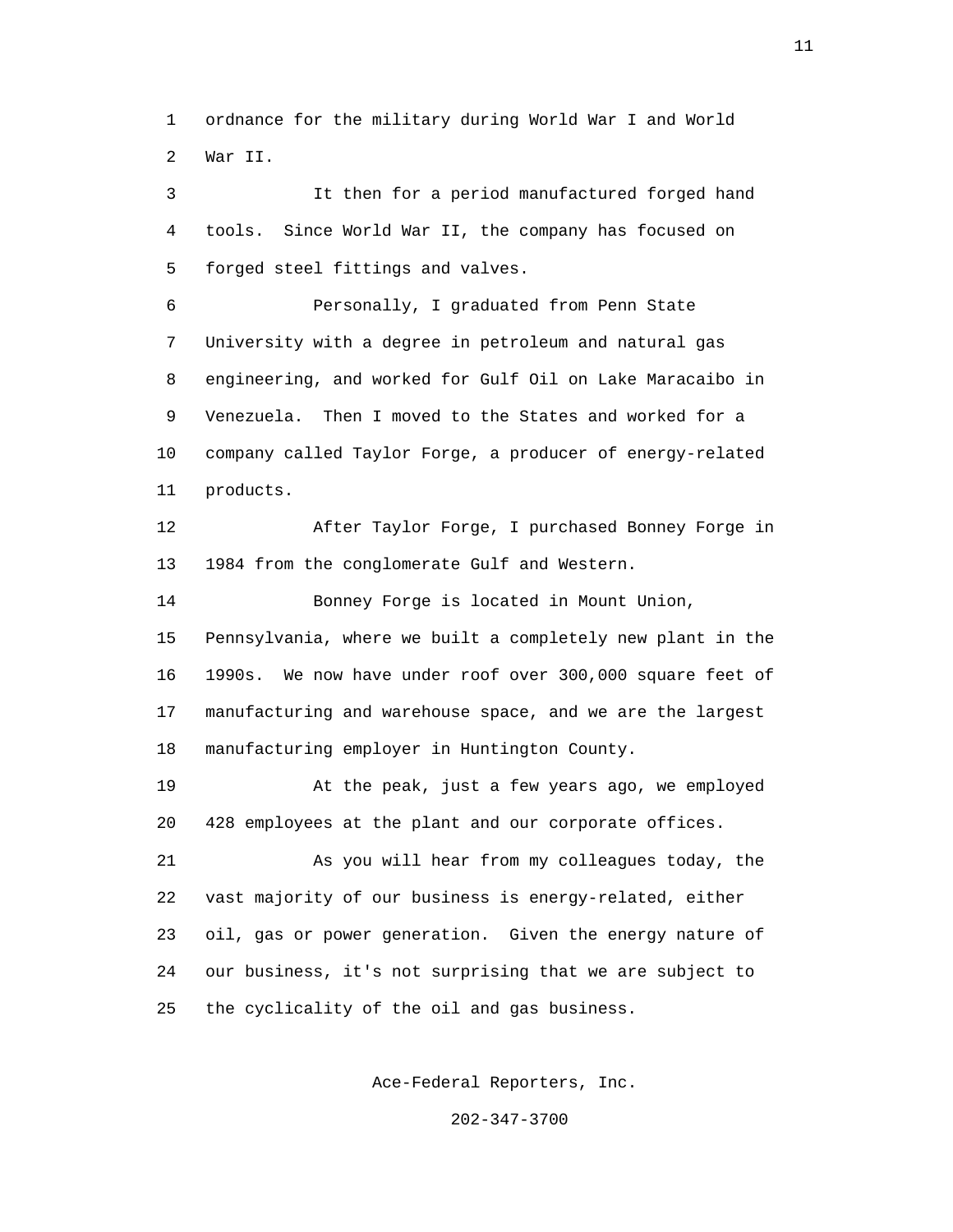1 I've seen a lot of cycles in the energy industry 2 throughout my career, changes in oil and natural gas prices 3 have an impact on the rate count, and therefore on our 4 business.

 5 I have two comments on the most recent energy 6 cycle. First, it is now clear that for the first time in 7 decades, the United States has enough oil and gas to 8 satisfy our demand. We will not experience any energy 9 shortages in the future.

 10 In the past the energy cycle was closely related 11 to U.S. and worldwide demand served by a somewhat limited 12 energy supply. Now that is -- that is no longer the case, 13 recognizing that worldwide there is enough energy available 14 to satisfy any changes in demand.

 15 The second point I would like to make is 16 about -- about energy cycles is that we have seen a big 17 change in the supply of manufactured products that support 18 energy drilling on a worldwide basis.

 19 In the past, stemming from the discovery of oil 20 drilling in the state of Pennsylvania, and until very 21 recently, the United States dominated the manufactured 22 products utilized in energy, exploration and development. 23 However, today, worldwide, there is an excess 24 capacity to produce our product.

25 During this most recent upcycle for drilling, we

Ace-Federal Reporters, Inc.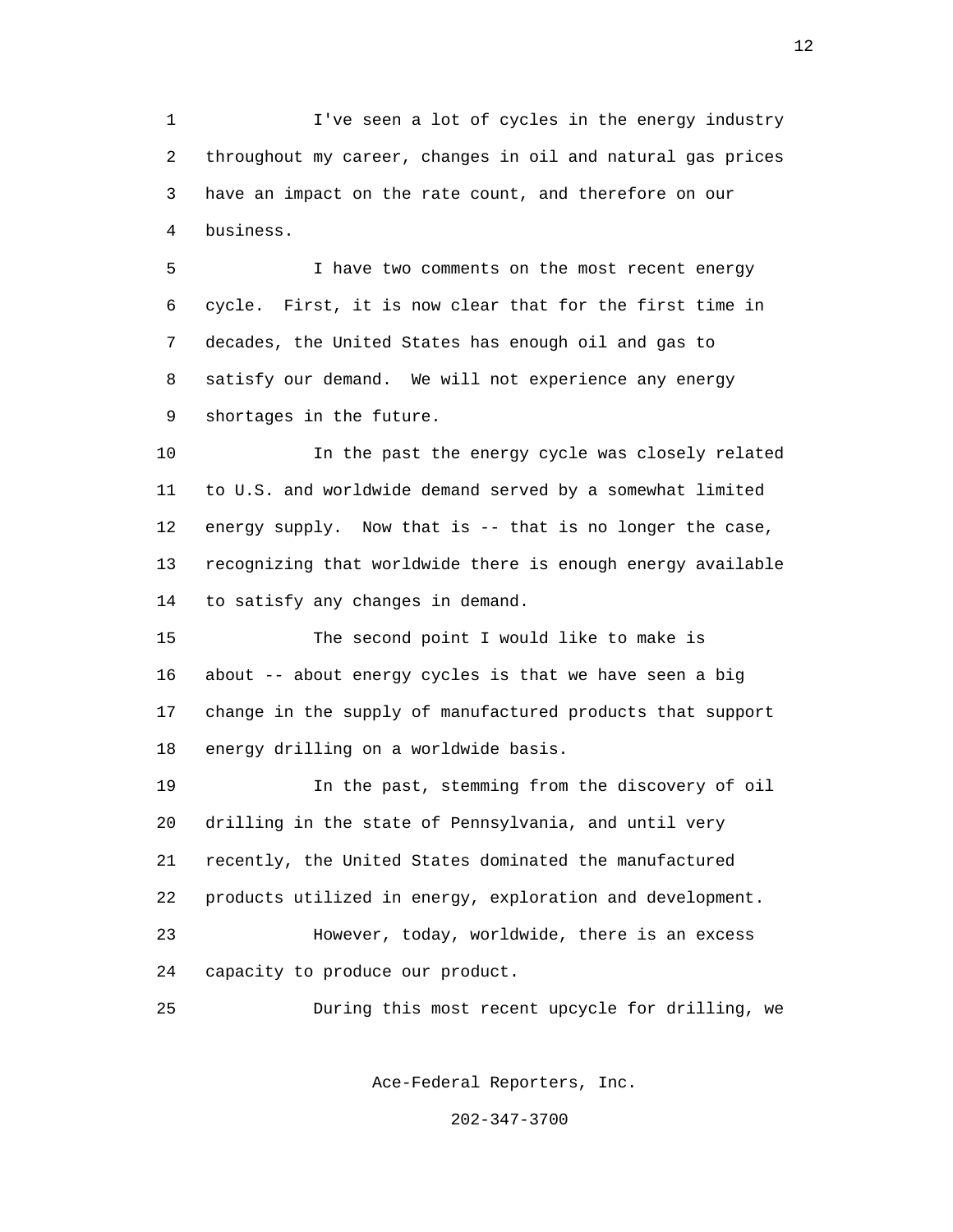1 saw the rig count recover from a low in the 400s in early 2 2016 to a current level in the high 900s.

 3 Today we are seriously concerned that our 4 volume, our employment and our profits do not join in this 5 recovery.

 6 Our customer base is comprised of large and 7 small distributors on a national and regional basis. These 8 customers serve the up-, mid- and downstream segments to 9 the oil industry, have chosen to shift much of their 10 business to offshore suppliers, like the Chinese, the 11 Italians and Taiwanese.

 12 They are buying fittings at prices lower than 13 ours.

 14 Over the past couple years, we have had 15 distributor after distributor tell us that they are 16 shifting their purchases offshore. Faced with this 17 significant loss of market share, I decided that it was 18 time for Bonney Forge to determine whether our offshore 19 competition was fair and if we needed to take some action. 20 As we prepared to file these cases, we decided 21 to reach out to our major customers to give them a heads-up 22 about what we were doing.

 23 One of our major customers told us, what took 24 you so long? Flange and butt weld fitting guys have 25 already taken action.

Ace-Federal Reporters, Inc.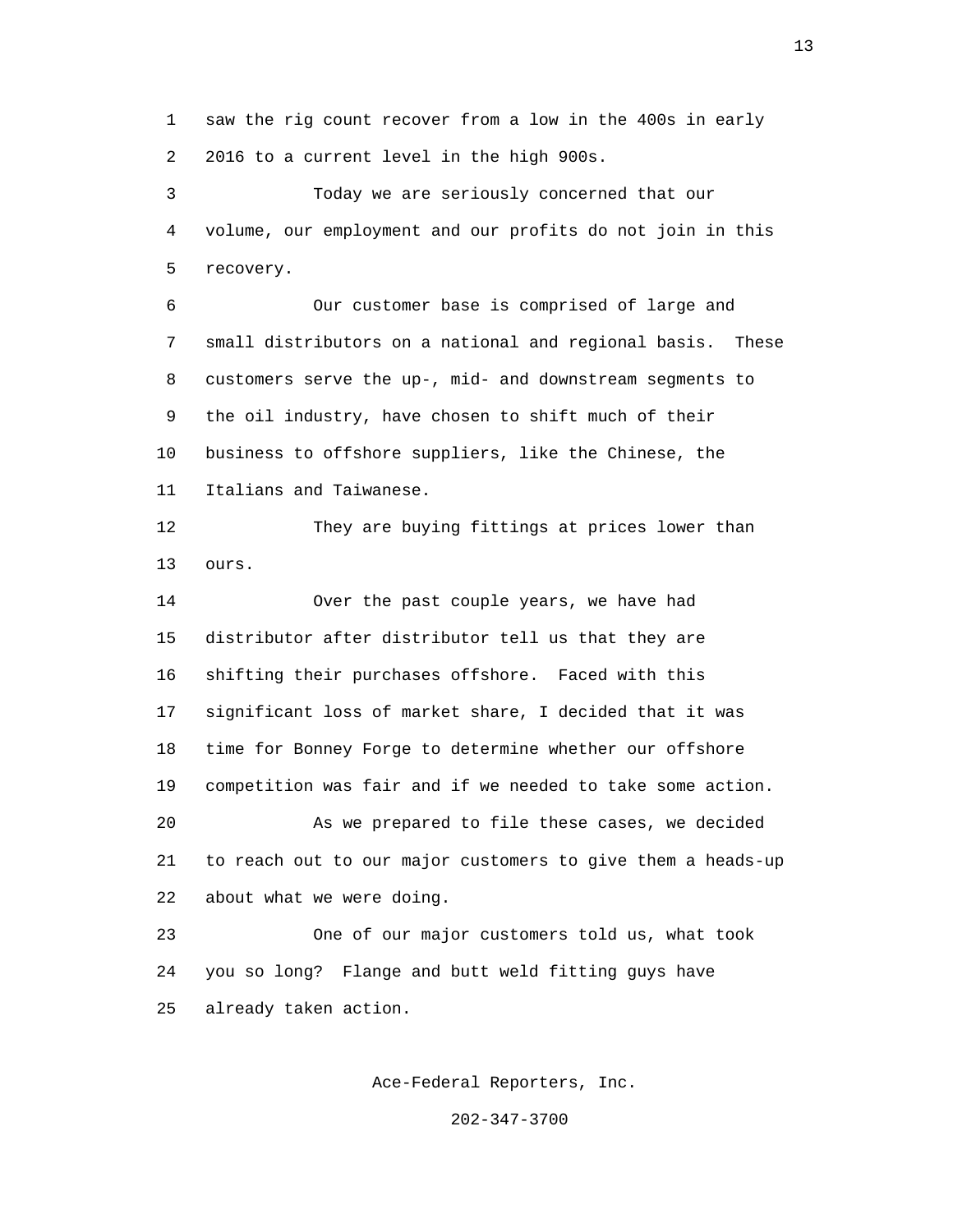1 My family, which owns the business, is totally 2 committed to Bonney Forge. Throughout the years, we have 3 invested heavily in new equipment, including robotics, to 4 increase productivity, to produce better quality products 5 and to improve our workforce through training.

 6 Our capital investments has always been higher 7 than our depreciation, oftentimes two to three times more 8 than our depreciation.

 9 We have had the United Steel Workers as our 10 organizing union for decades, and we have a great 11 relationship with our workforce. We are pleased that the 12 union has decided to join with us to co-petition in these 13 cases.

 14 Co-petitioning in these cases are an absolute 15 future for our company, our employees and our community. 16 We recently completed a new labor contract that we made, 17 made the difficult change from a defined benefit plan to a 18 401(k) retirement plan. However, the company and workers 19 agree that this change was appropriate for the changing 20 competitive conditions.

 21 As I am sure you can tell, my family and our 22 employees are committed to the growth of our company, and 23 we believe in fair trade, not free trade.

 24 Accordingly, we ask you to analyze the facts 25 that we will put together -- that you will put together for

Ace-Federal Reporters, Inc.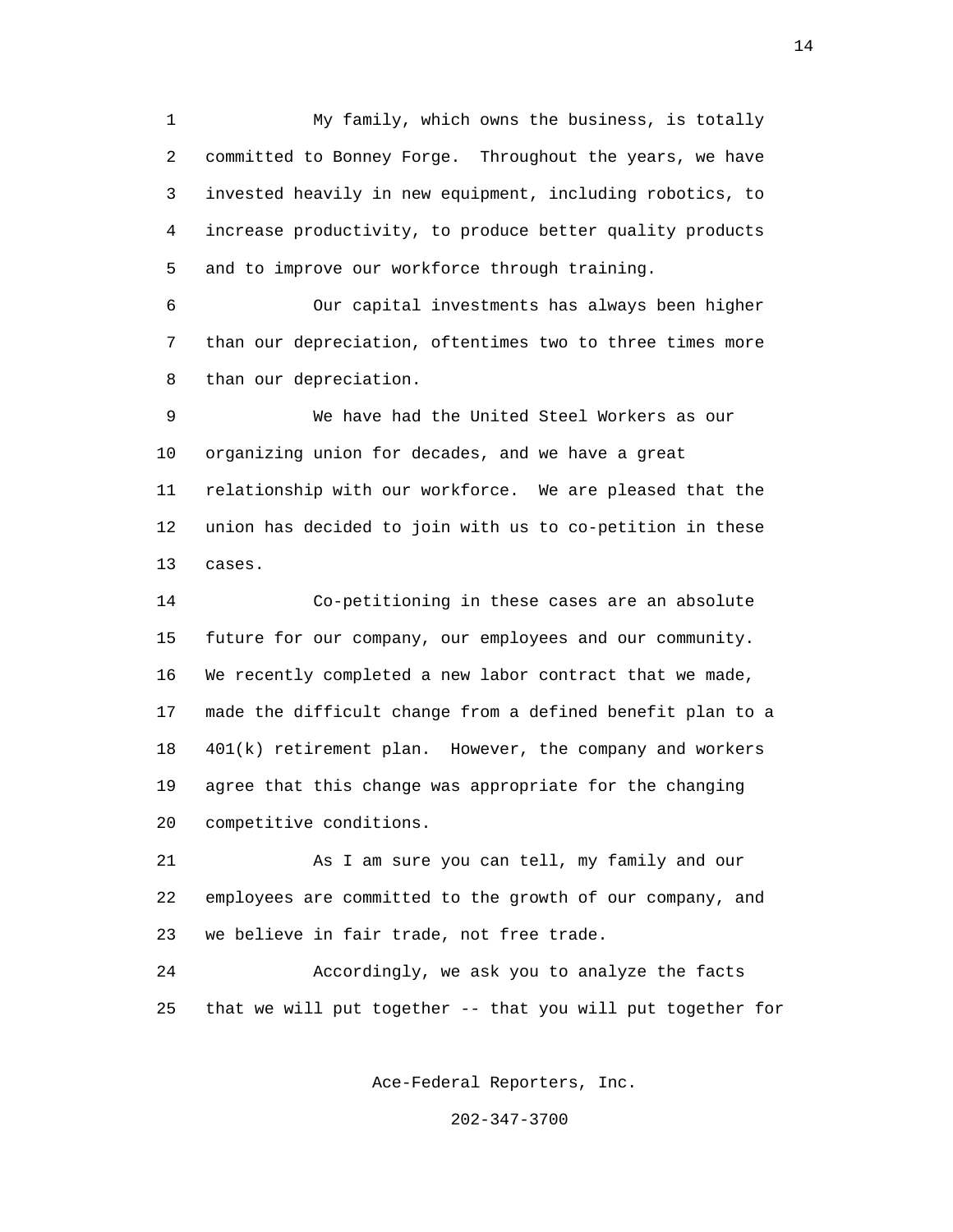1 your investigation and to conclude that Bonney Forge and 2 our valued employees have been injured, injured by the mass 3 increase of unfairly traded forged steel products in the 4 United States. 5 Thank you. 6 MR. SCHAGRIN: Thank you, Mr. Leone. 7 Our next witness is Chuck Almer, the vice 8 president of operations. 9 STATEMENT OF CHUCK ALMER 10 MR. ALMER: Good morning, Mr. Anderson and 11 members of the Commission Investigative Staff. For the 12 record, my name is Chuck Almer, and I am vice president of 13 operations for Bonney Forge Corporation at its Mount Union 14 facilities. I have been with the company for 27 years. 15 At our Mount Union plant, we purchase steel bars 16 from U.S. and Canadian plants. I know that we don't suffer 17 from any disadvantage on raw material side vis-a-vis our 18 foreign competitors because I can assure you that these 19 suppliers have state-of-the-art equipment and are extremely 20 efficient bar producers. 21 After receipt of and inspection of the raw 22 materials, we then cut these bars into varied lengths, 23 depending upon the finished fitting that we are going to 24 manufacture. Common steps in the production process for 25 forgings include heating the bars in an induction furnace

Ace-Federal Reporters, Inc.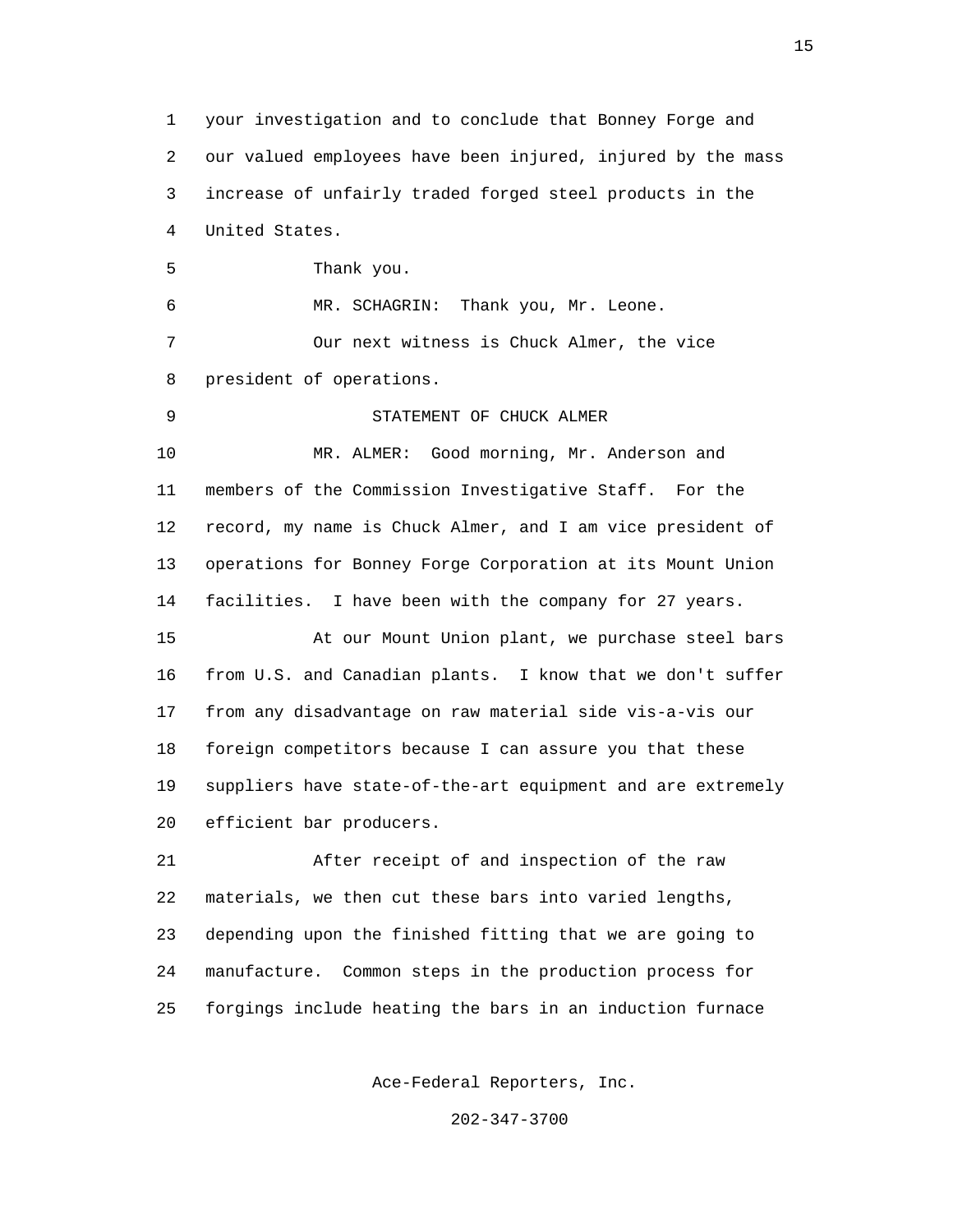1 to approximately 2300 degrees, forging the product and 2 trimming the excess material, or also known as flashing. 3 We have a variety of forged press equipment to 4 accommodate the wide range of products configurations and 5 materials we produce.

 6 After the forgings are produced, they are staged 7 for production in the machine shop, where they are 8 manufactured into their finished product type. Common 9 steps included for the manufacture of the finished fittings 10 include blasting the rough forgings with steel shot, 11 drilling, boring, threading, socket boring and stamping the 12 finished product.

 13 We have a variety of rotary transfer machines to 14 accommodate the different sizes and types of fittings we 15 produce. Due to the potential critical service application 16 these fittings could be exposed to, we first piece inspect 17 100 percent of every work order that goes to the floor, and 18 we have ongoing roving inspectors throughout the process as 19 our ISO 9001 quality systems manual dictates.

 20 All product is also marked with the unique lot 21 number which is fully traceable to the original mill heat 22 number for the raw material produced by the steel mill.

 23 Finally, we process the fittings through a 24 state-of-the-art wash and coating line, where the fittings 25 are cleaned, coated with a zinc phosphate and lightly oiled

Ace-Federal Reporters, Inc.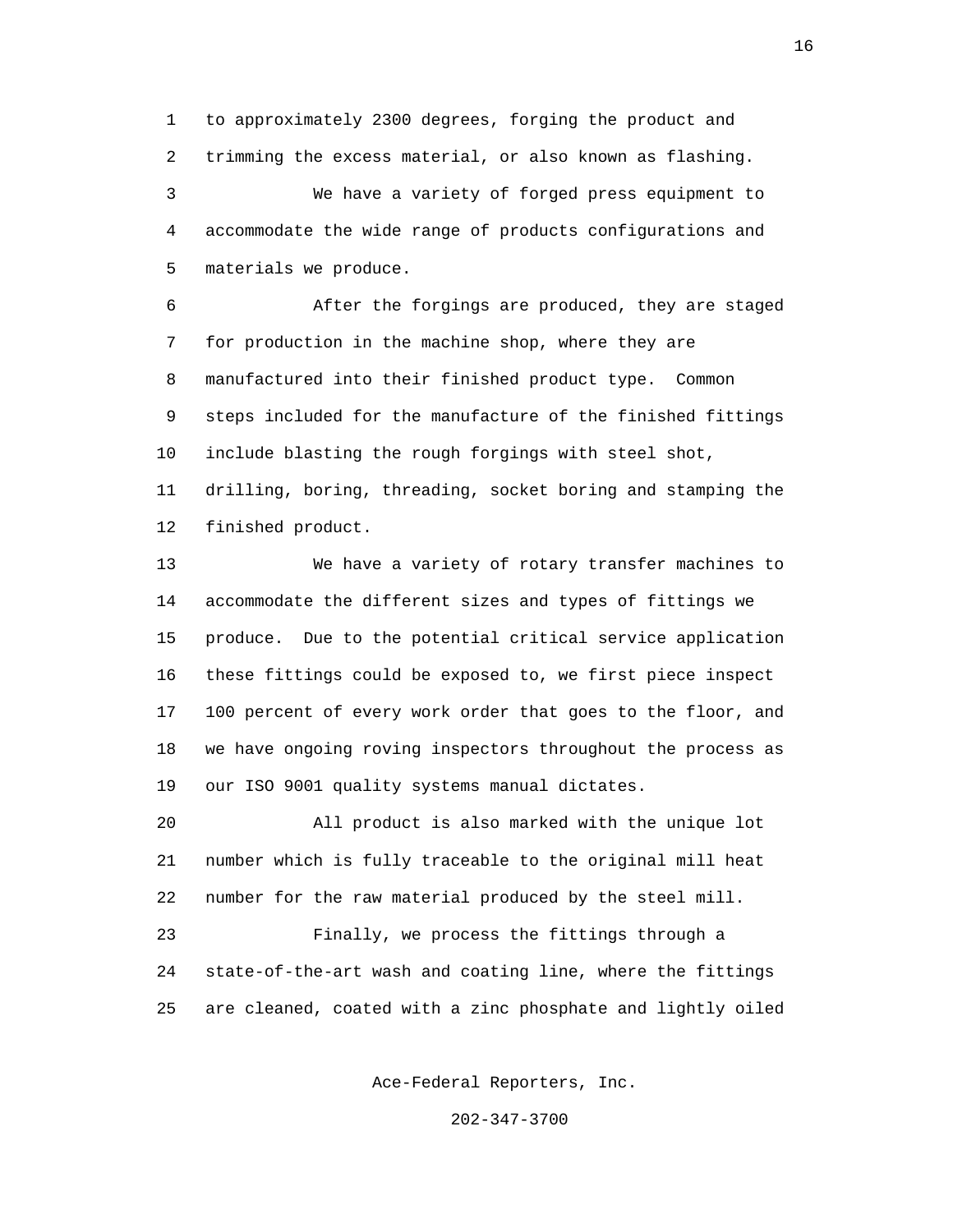1 for product preservation.

 2 The finished product is then packaged and placed 3 in our finish goods warehouse, where they could be assigned 4 to customer orders, pulled and shipped to our distributors. 5 Product certifications are also made available 6 as required by the order that depict a full detail of all 7 the chemical and physical properties of every fitting we 8 produce. 9 Our fittings are all produced to recognized 10 industry standards and specifications, which include ASME 11 B16.11, MS SP-83 to name a few. 12 For carbon steel fittings, they are produced to 13 in accordance with ASTM A105 specifications and our alloy 14 fittings are made in accordance with the ASTM A182 15 specification. 16 The vast majority of our fittings are produced 17 in the process I just described from rough forgings. 18 However, a portion of our fittings are also machined 19 directly out of steel bar. These fittings are also 20 manufactured in accordance with the previously mentioned 21 industry standards and material specifications. Although 22 not from a forging. 23 To the best of my knowledge, all domestic and 24 imported forged steel fittings are made to the same ASME 25 and ASTM specifications.

Ace-Federal Reporters, Inc.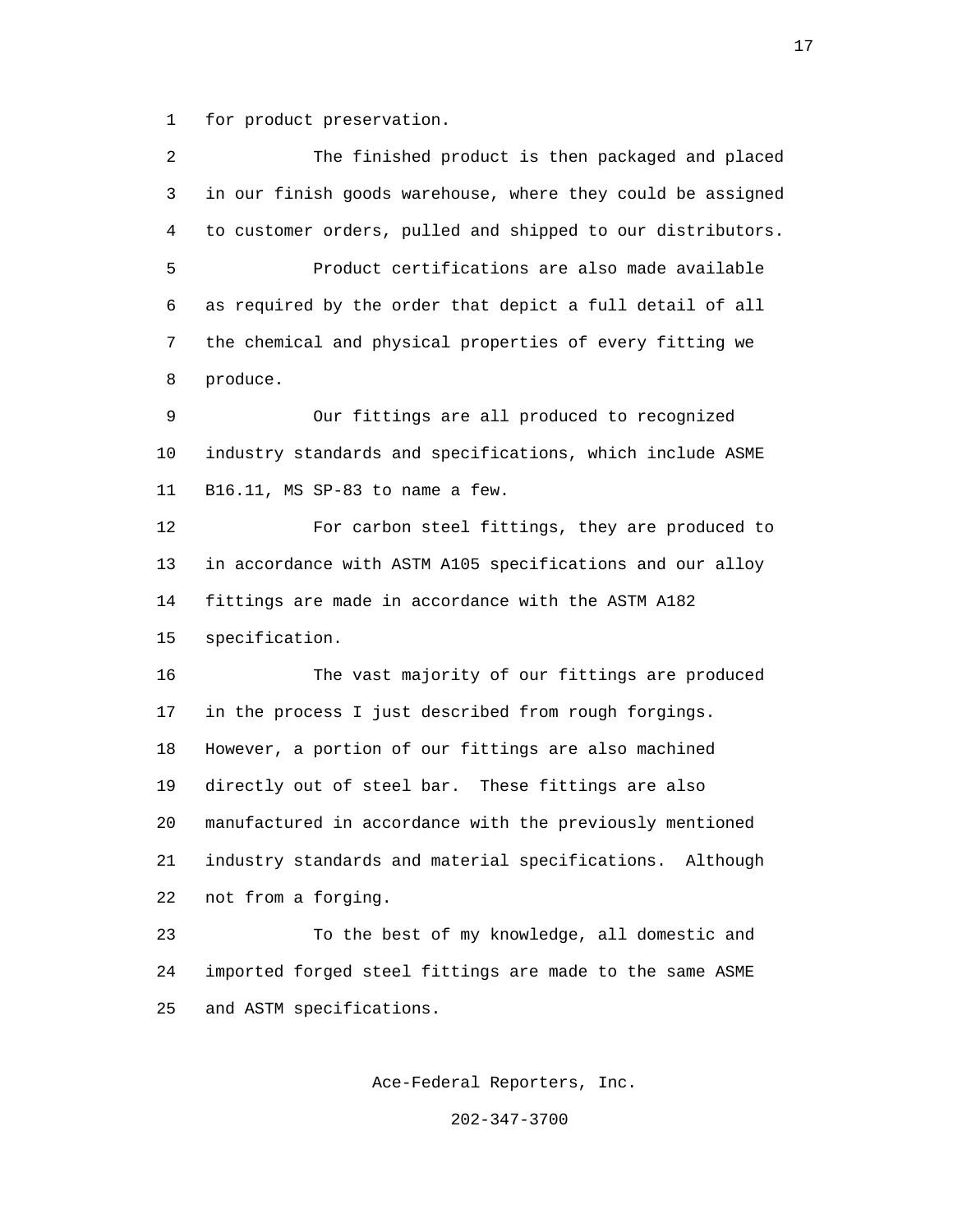1 As Mr. Leone has mentioned, Bonney Forge has 2 constantly reinvested in the plant during my 27 years with 3 the company. We have excellent equipment both in the 4 forging and finishing operations. We also have an 5 excellent relationship with all of our associates in the 6 plant, and both USW members and management treat the plant 7 as one family, working towards success for the company. 8 When the energy market was booming and times 9 were good, just a few years ago, we were almost at full 10 capacity. Unfortunately, now we are at one-third. That is 11 tough for our workers because they are -- there are not a 12 lot of other similar employment opportunities in our county 13 and rural Pennsylvania. 14 Given this situation, I can assure the 15 Commission that leveling the playing field against our 16 foreign competitors isn't going to harm our customer base, 17 because we have the ability to greatly expand our 18 production to meet increased demand for domestically made 19 fittings. 20 Thank you for the opportunity to testify today. 21 I look forward to answering your questions. 22 MR. SCHAGRIN: Thank you, Mr. Almer. 23 Our next witness is Douglas Young, senior vice 24 president and chief financial officer. 25 STATEMENT OF DOUGLAS YOUNG

Ace-Federal Reporters, Inc.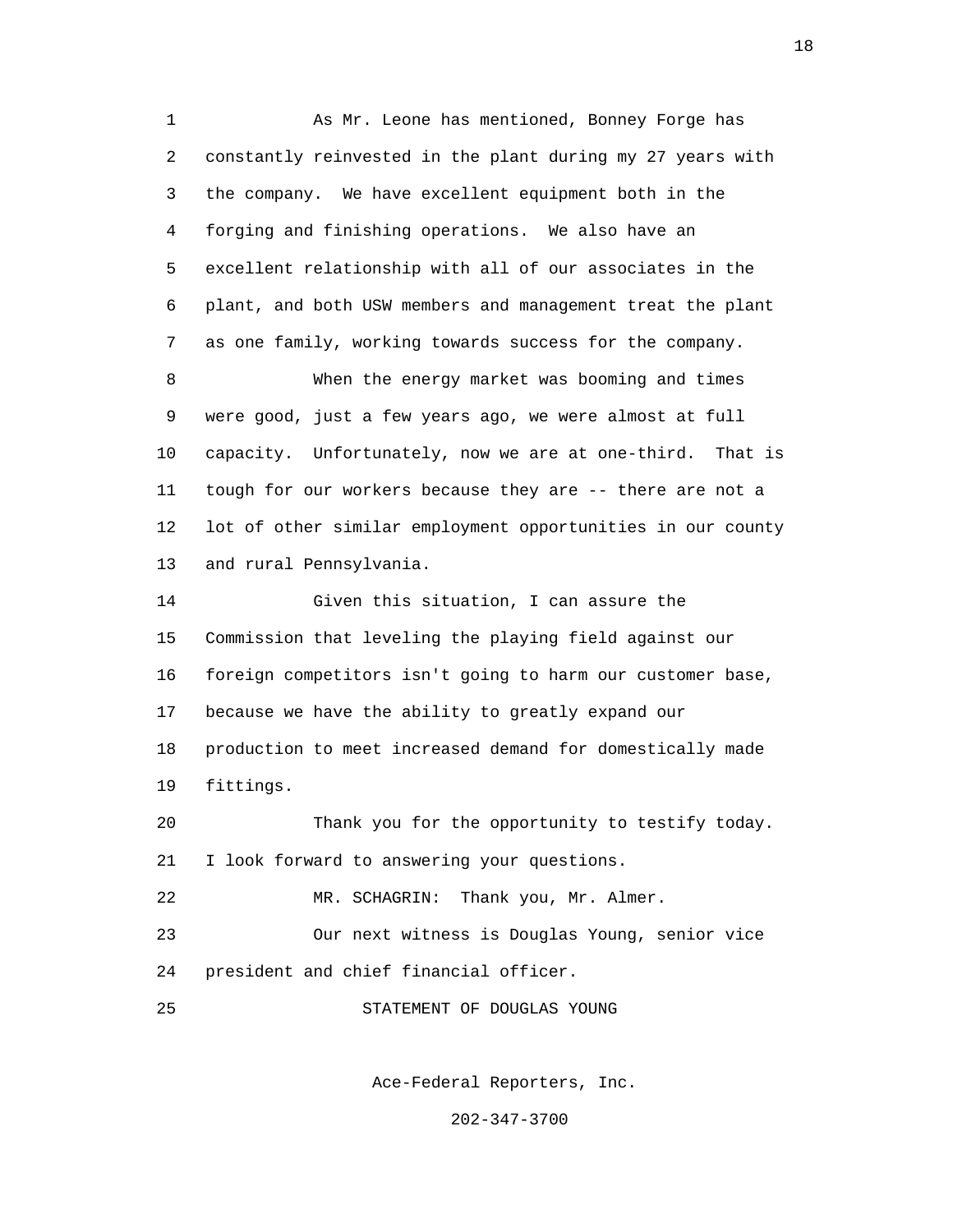1 MR. YOUNG: Good morning, Mr. Anderson and 2 members of the Commission Investigative Staff. For the 3 record, my name is Douglas Young, and I am the senior vice 4 president and chief financial officer of Bonney Forge 5 Corporation.

 6 I've been with Bonney Forge for 11 years and 7 have 40 years of experience in the steel business.

 8 Bonney Forge has been a largely self-financing 9 corporation during most of the time that I've been at the 10 company. Although we have tapped the debt market with 11 private placements from banks, primarily related to an 12 acquisition in 2013, we have no publicly traded debt.

 13 As Mr. Leone has described, Bonney Forge 14 basically has two business lines, valves and forged steel 15 fittings.

 16 One thing I can tell you for sure, and as you 17 can see in the questionnaire response I put together for 18 the Commission, our company could not exist on the basis of 19 just our forged steel fittings business alone, given the 20 massive pressures on our volume, prices and profits caused 21 by the decline in oil prices a couple of years ago and then 22 made worse by these unfairly traded imports.

 23 Basically, our valve business is carrying the 24 forged steel fittings business today. This is extremely 25 unfortunate, because, as you've just heard, Bonney Forge is

Ace-Federal Reporters, Inc.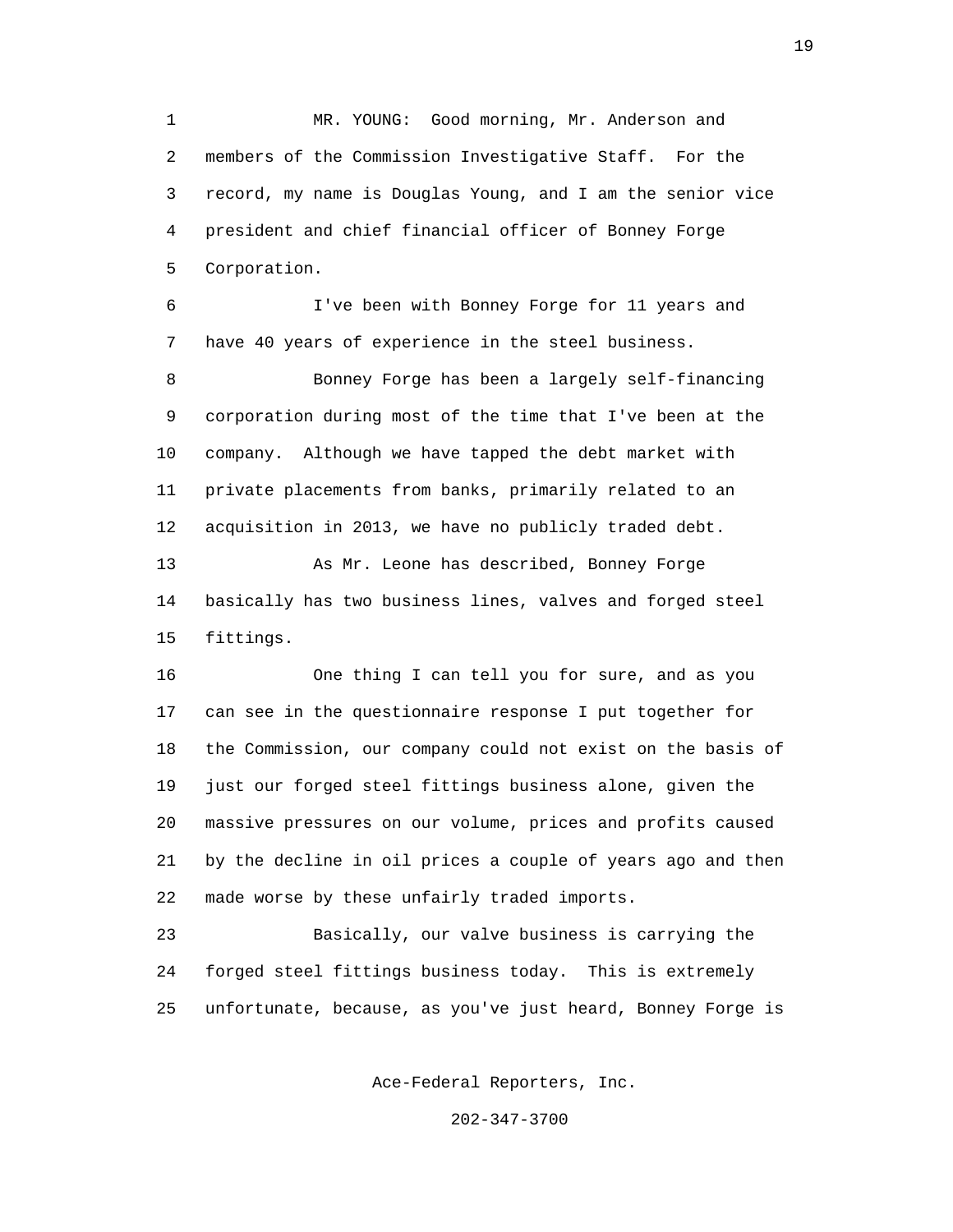1 the industry leader in forged steel fittings in the United 2 States, and the company has consistently reinvested in its 3 fittings business with the best equipment available. 4 We also have an excellent workforce, and in a 5 period of recovering demand, there is simply no reason 6 other than the unfairly traded imports why Bonney Forge's 7 forged steel fittings business shouldn't be doing very 8 well. 9 Therefore, today I join my colleagues in asking 10 the Commission to make an affirmative preliminary 11 determination of injury. 12 Thank you. 13 MR. SCHAGRIN: Thank you, Mr. Young. 14 Our next witness is Ken O'Connell, vice 15 president, regional sales manager. 16 Mr. O'Connell. 17 STATEMENT OF KEN O'CONNELL 18 MR. O'CONNELL: Good morning, Mr. Anderson and 19 members of the Commission Investigative Staff. For the 20 record, my name is Ken O'Connell and I am the vice 21 president and regional manager for Bonney Forge 22 Corporation. I've been with the company for 20 years, and 23 I have 40 years' experience in the forged steel fitting 24 business. 25 Our corporation is a very flat and efficient.

Ace-Federal Reporters, Inc.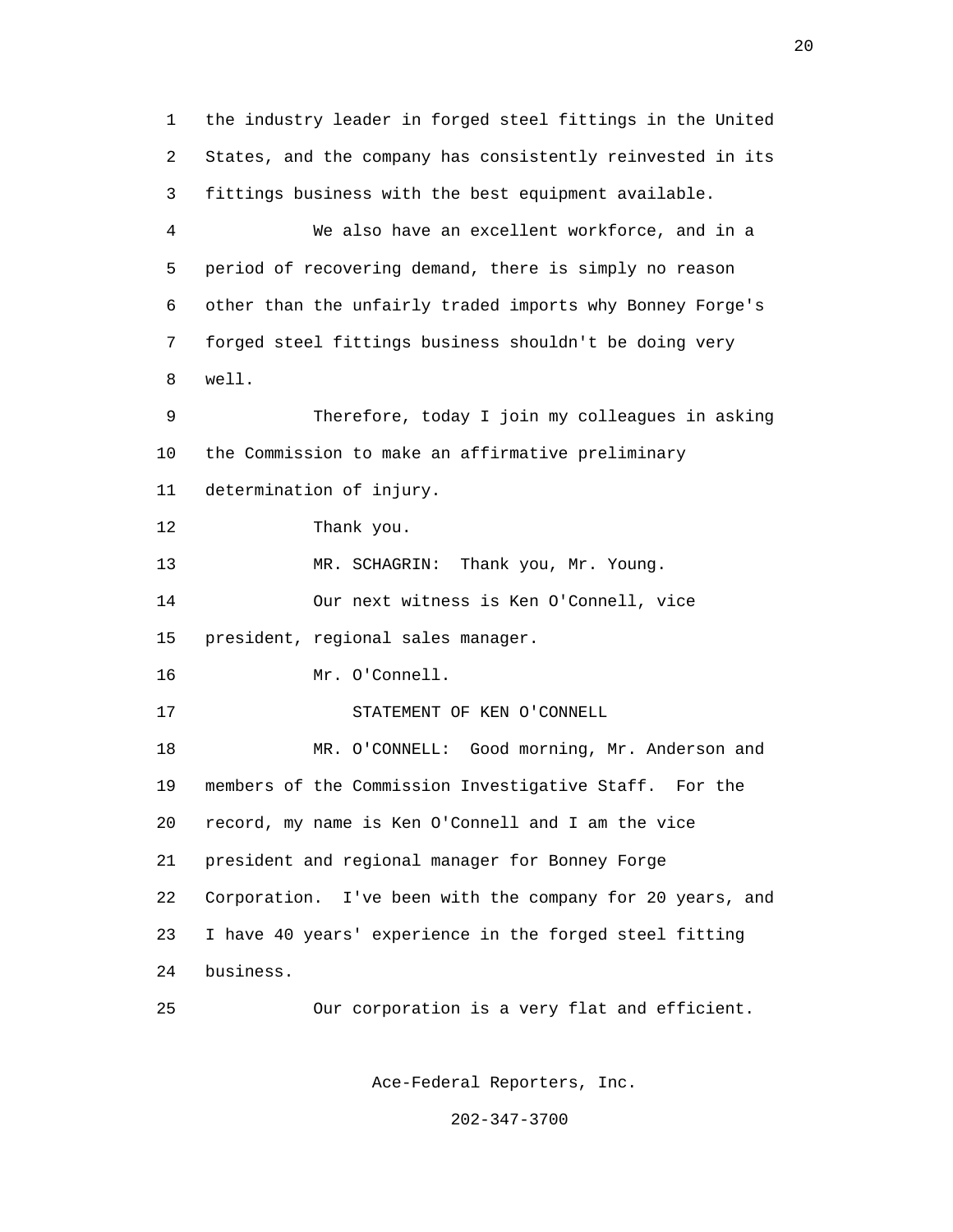1 At Bonney Forge, we have four regional sales vice 2 presidents who work with each other as a total marketing 3 team and we all report directly to Mr. Leone. Each of us 4 has various sales assistants. I am responsible for the 5 northeast and the southeast regions.

 6 Forged steel fittings are sold almost 7 exclusively through distributors. And let me explain the 8 distribution networks.

 9 There are a handful of national pipe, valve and 10 fitting distributors, such as MRC, DNOW and Ferguson, who 11 have literally hundreds of branches throughout the United 12 States.

 13 In addition to these national distributors, 14 there are also regional distributors who have dozens of 15 branches in any particular region of the country.

 16 Then there are hundreds of independent 17 distributors. They generally have just one or two 18 distribution warehouses, and they will either buy directly 19 from manufacturers or they will buy from a handful of 20 master distributors.

 21 These master distributors serve only independent 22 distributors as regional and national distributors always 23 buy direct.

 24 U.S. producers and either foreign producers or 25 trading companies sell basically in the same way we do to

Ace-Federal Reporters, Inc.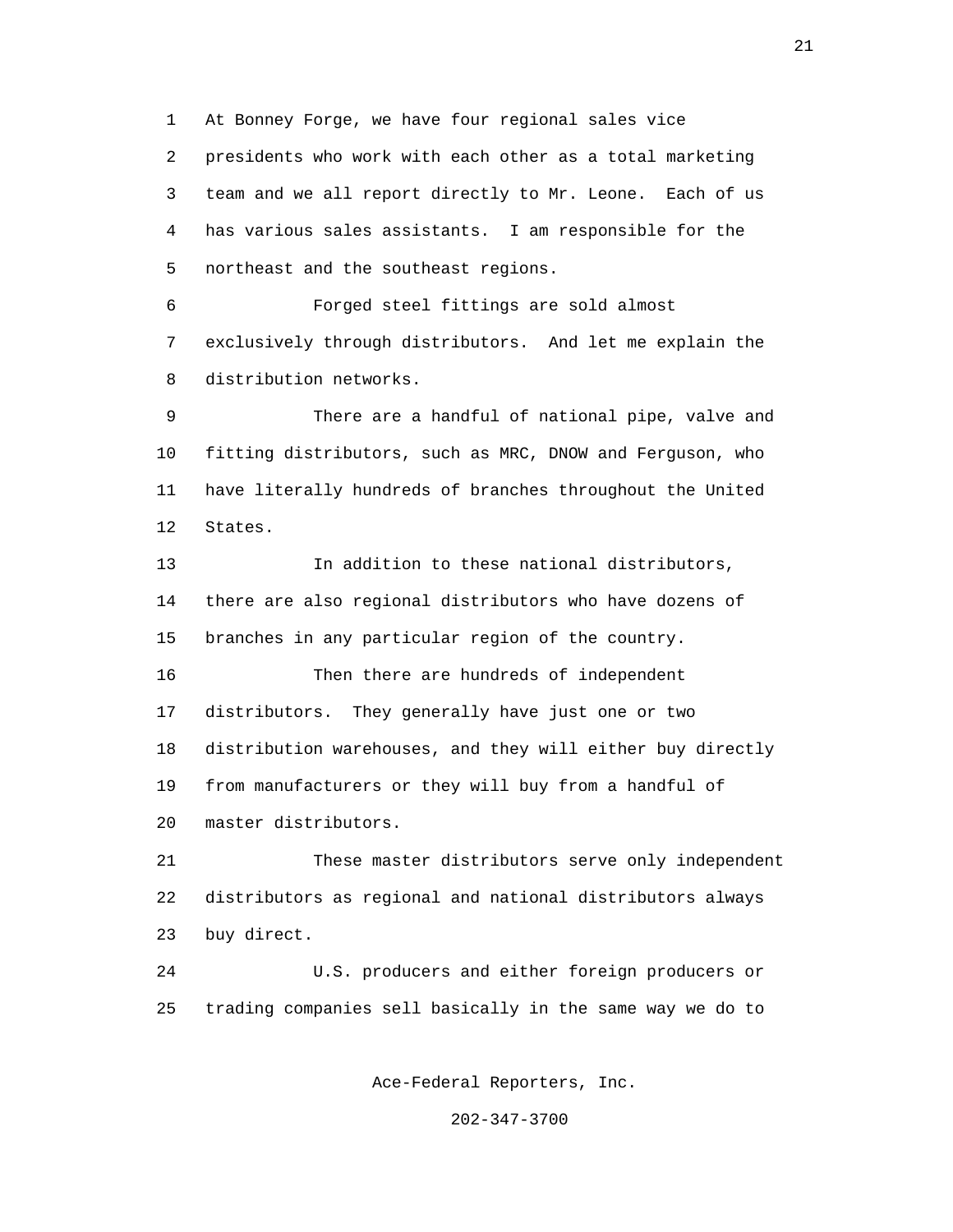1 this distribution network. At Bonney Forge, we have always 2 sold off of a published price list, and we use a multiplier 3 to then discount from that price list.

 4 Unfortunately, the last time we increased our 5 published prices was in 2011, but we have lowered prices 6 through bigger discounts off that list price repeatedly 7 over the last few years.

8 In the past year to 18 months, the market 9 started coming back from the huge drop in drilling, but I 10 have heard repeatedly from distributors that they were 11 getting better prices from foreign sources.

 12 We have not been able to meet these import 13 prices from China, Italy and Taiwan because we wouldn't be 14 able to cover our own costs.

 15 I would say in the past two years, Bonney Forge 16 has lost more market share to imports than any other time 17 in my career.

 18 As Mr. Leone testified, this is just not a 19 situation that we can allow to go on unabated or else we're 20 not going to have the opportunity to thrive, flourish and 21 reinvest in our equipment and people to make sure that 22 Bonney Forge continues as the U.S. leader in this industry. 23 Thank you for your time today, and I'll be happy 24 to answer your questions. Thank you.

25 MR. SCHAGRIN: Thank you, Mr. O'Connell.

Ace-Federal Reporters, Inc.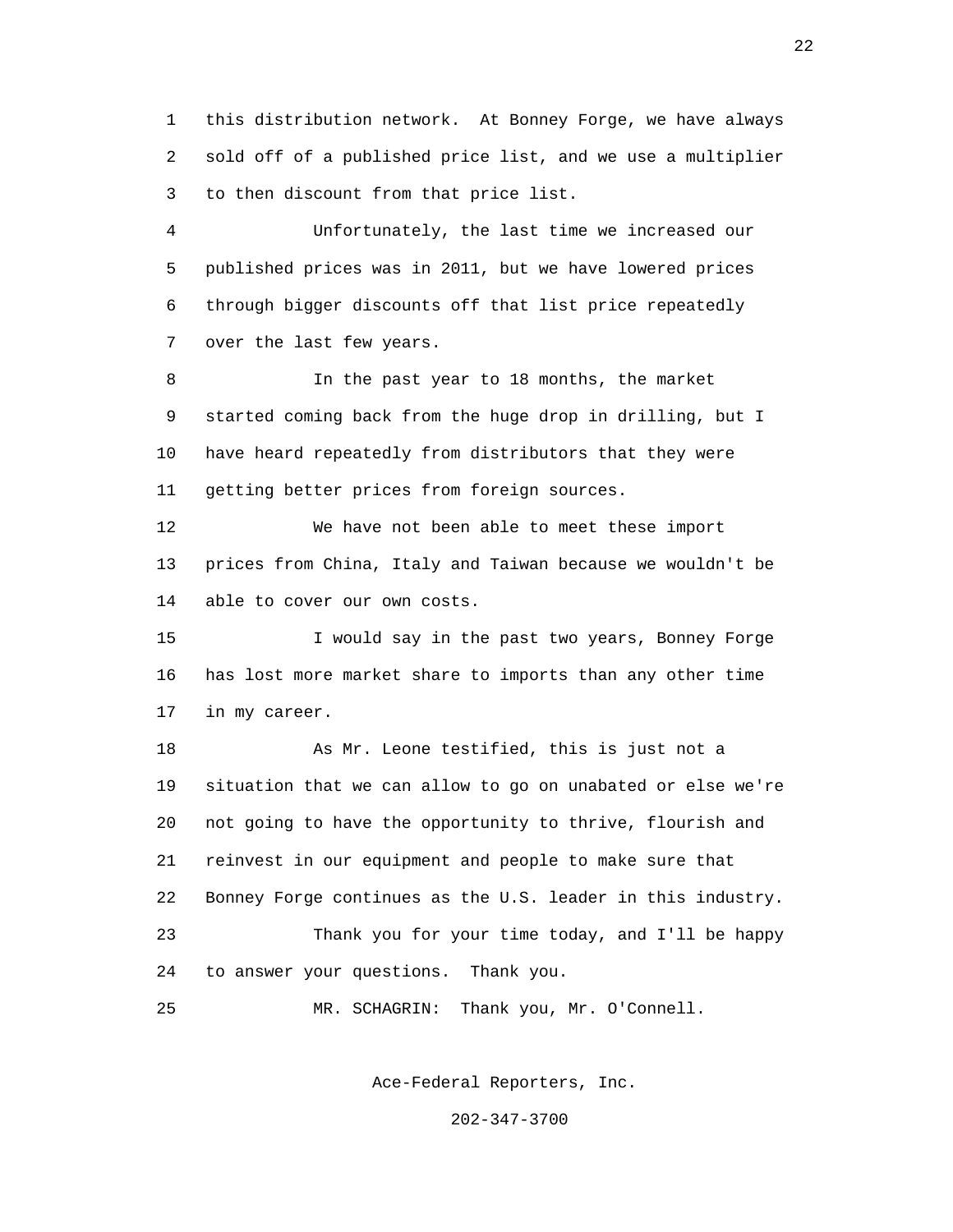1 We are pleased that Larry Houseman from the USW 2 Washington office was able to join us and testify on behalf 3 of the workers in the industry. 4 Mr. Houseman. 5 STATEMENT OF LARRY HOUSEMAN 6 MR. HOUSEMAN: Good morning, Mr. Anderson and 7 Commission Investigative Staff. For the record, my name is 8 Larry Houseman, and I'm a legislative representative for 9 one of the Petitioners, United Steel, Paper and Forestry, 10 Rubber, Manufacturing, Energy, Allied Industry and Service 11 Workers International Union, or the USW. 12 We represent the production workers who make the 13 domestic like product at the Mount Union facilities of the 14 other petitioner, Bonney Forge. 15 The USW partnered with Bonney Forge to petition 16 for relief because subject imports have been gaining market 17 share and in the process taking jobs away from our 18 membership. 19 As you saw in the company's questionnaire 20 response, the number of jobs lost has been staggering. 21 As Mr. Leone testified, Bonney Forge just a few 22 years ago employed nearly 300. The number of workers today 23 is just a fraction of that. We are well below 100 24 bargaining unit members now. 25 This has been devastating for our members.

Ace-Federal Reporters, Inc.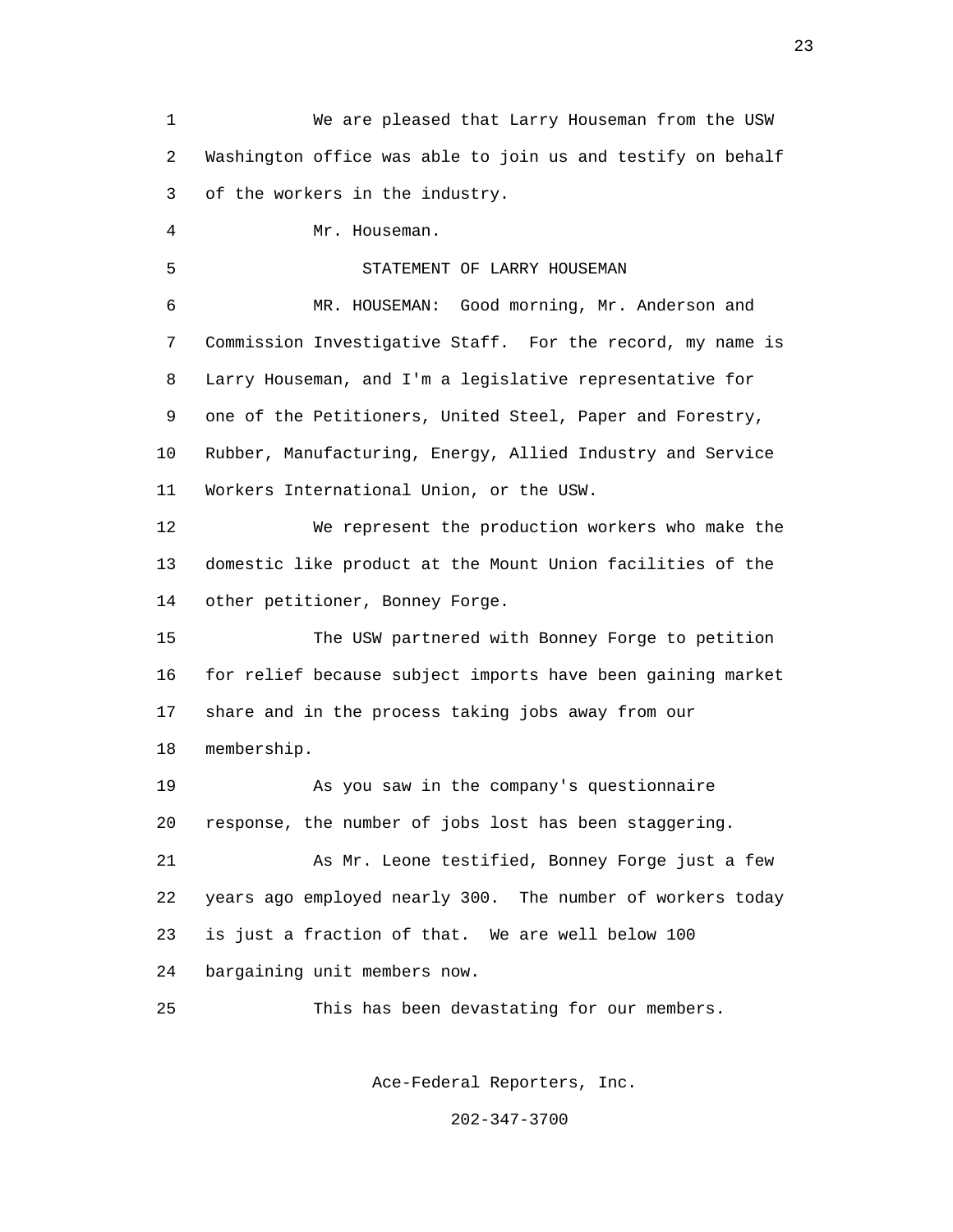1 Every single one of those lost jobs creates a family facing 2 a financial crisis. And while the facility qualified for 3 trade adjustment assistance and the Department of Labor 4 found that imports of products produced at Bonney Forge 5 have increased, illegal trade practices should not force 6 workers to seek new careers.

 7 As I am sure you have come to understand through 8 the waves of cases involving steel products in recent 9 years, there has been a decline in well-paying 10 manufacturing jobs in western Pennsylvania.

 11 Additionally, for our members who are fortunate 12 enough to remain employed, many are working fewer hours and 13 bringing home less money for their families.

 14 We at the USW were pleased to partner with 15 Bonney Forge in bringing this case. As Mr. Leone 16 testified, we recently created a new labor contract that 17 involves moving our members from a defined benefit plan to 18 a 401(k) retirement plan.

 19 We were certainly not eager about this change, 20 but the company and our workers are in a fight for the 21 company's survival, and we need to be a responsible 22 partner.

 23 The company's losses from dumped and subsidized 24 imports left little choice. On behalf of the workers in 25 the industry, we hope the Commission reaches an affirmative

Ace-Federal Reporters, Inc.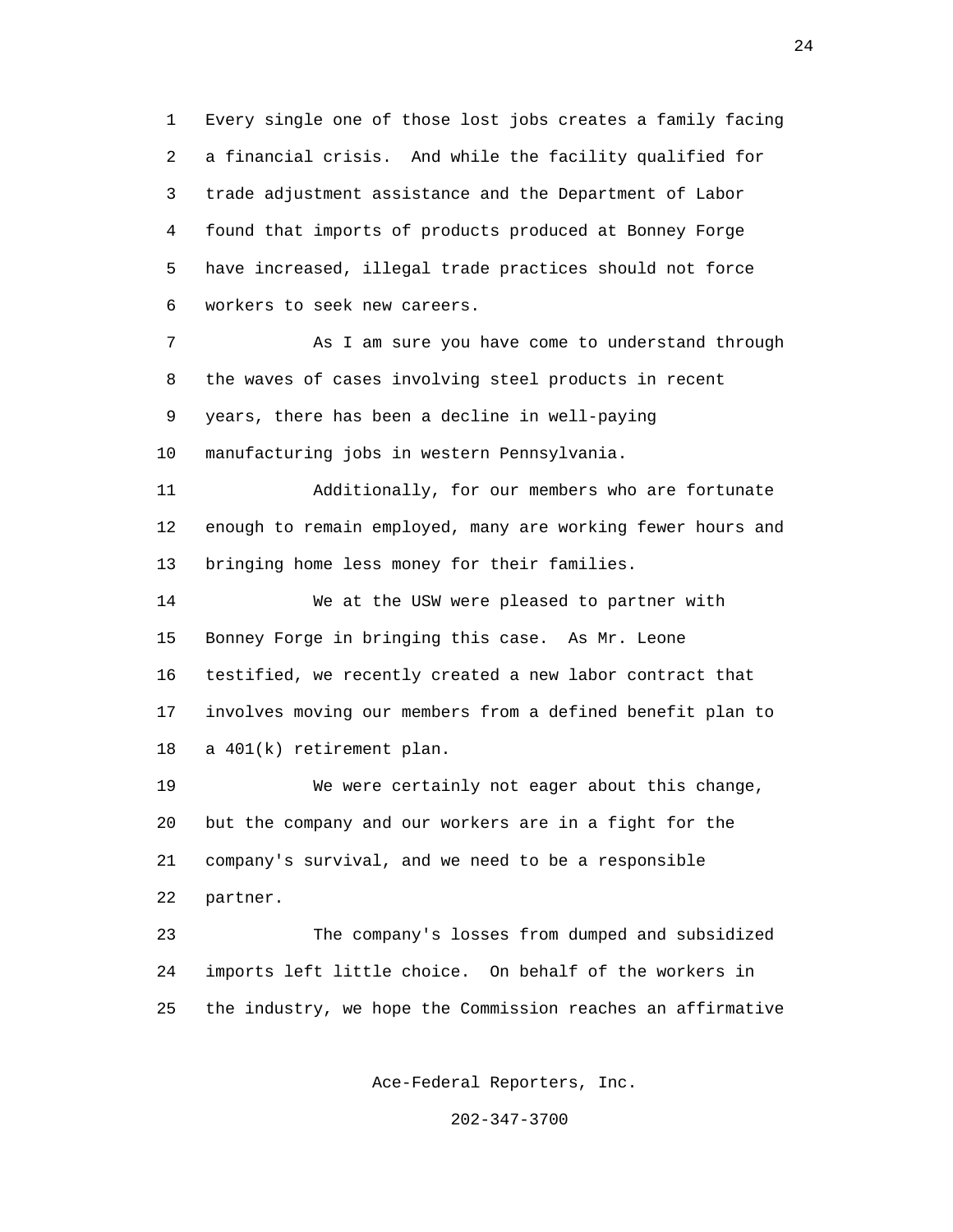1 determination, and I look forward to answering any 2 questions you may have.

 3 Thank you. 4 MR. SCHAGRIN: Thank you, Mr. Houseman. 5 And that completes the domestic industry 6 testimony. 7 We'd be happy to answer your questions. 8 MR. ANDERSON: Thank you, Mr. Schagrin. And 9 thank you to our witnesses for being here today and coming 10 to Washington, taking time out of your business. 11 We would like to now turn to questions from 12 Staff. We'll start with our investigator, Ms. Shister. 13 MS. SHISTER: Thank you. 14 Good morning, and thank you for your time and 15 your testimonies, your comments have been very helpful in 16 understanding the product and the market and how it works. 17 So a few questions. Just to start off, please 18 feel free to address any of these questions further in the 19 postconference brief if needed, especially if you need to 20 go into BPI. 21 So starting with production, so do producers 22 that produce forged steel fittings also produce -- tend to 23 produce other types of fittings, such as butt weld or

 24 flanges, and can the same equipment generally produce the 25 different kinds of fittings?

Ace-Federal Reporters, Inc.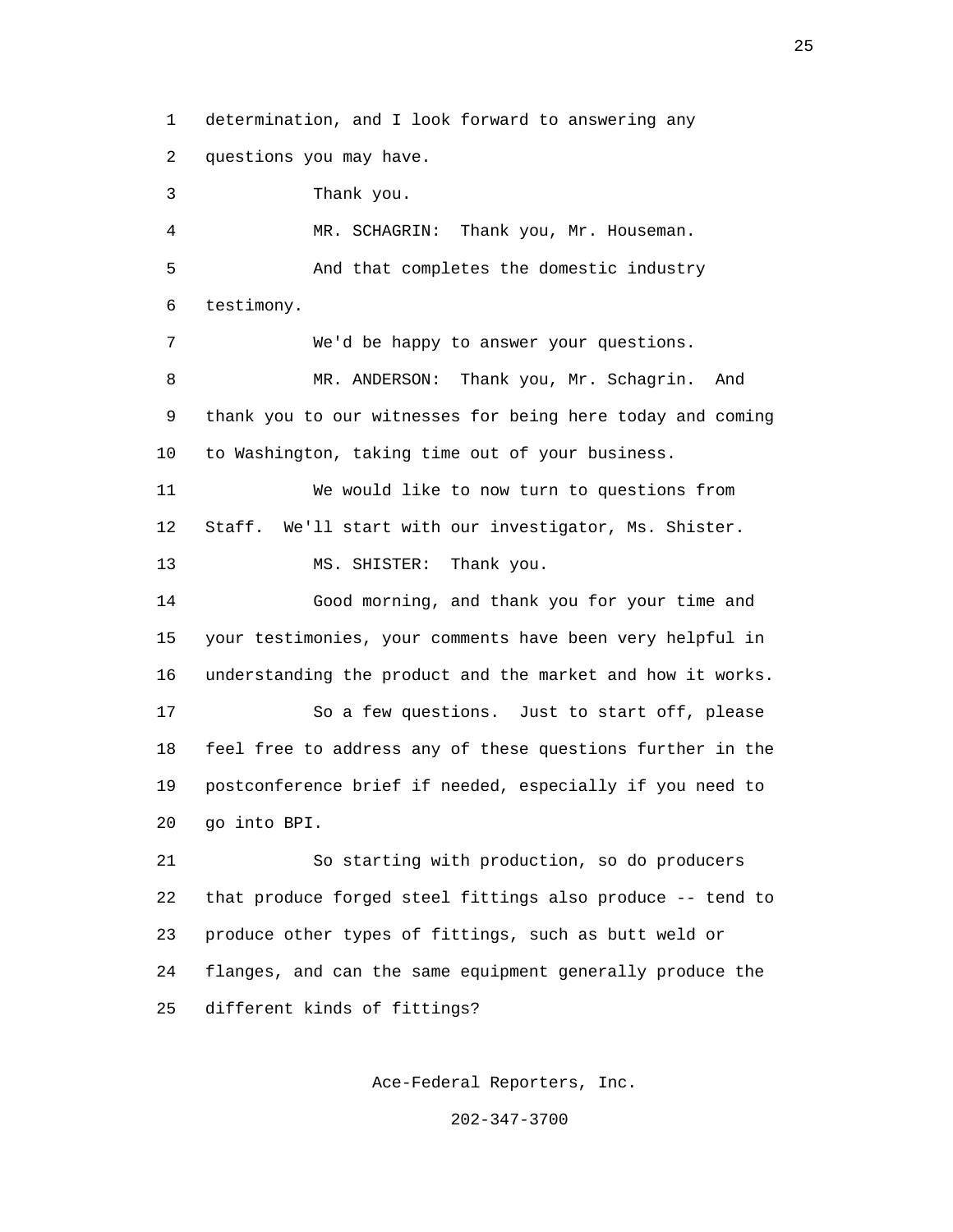1 MR. ALMER: I'm sorry, Ms. Shister. Could you 2 repeat that? Could the machinery produce other types of 3 fittings? 4 MS. SHISTER: Right. Or is it limited to just 5 these specific forged steel fittings? 6 MR. ALMER: Our machinery is limited to our 7 product range that we provide in the market. 8 MS. SHISTER: And then is there also any -- can 9 the machinery switch from these -- the forged steel 10 fittings to valves or is it just -- 11 MR. ALMER: It's just fittings. 12 MS. SHISTER: Okay. Are there certain types of 13 technologies, I know you all mentioned robotics, that are 14 significantly more efficient and that have come about in 15 the past few years? 16 MR. ALMER: This is Chuck Almer. And the 17 robotics has been provided productivity improvements. 18 Unfortunately, you need the volume, and with less volume, 19 you're not achieving your productivity expectations. 20 MS. SHISTER: Thank you. So the initial scope 21 that was submitted with the petition included fittings, and 22 I know you mentioned this as well in your testimony, 23 fittings that are not forged but instead are machined 24 directly from bar. 25 Can you describe the machining process that

Ace-Federal Reporters, Inc.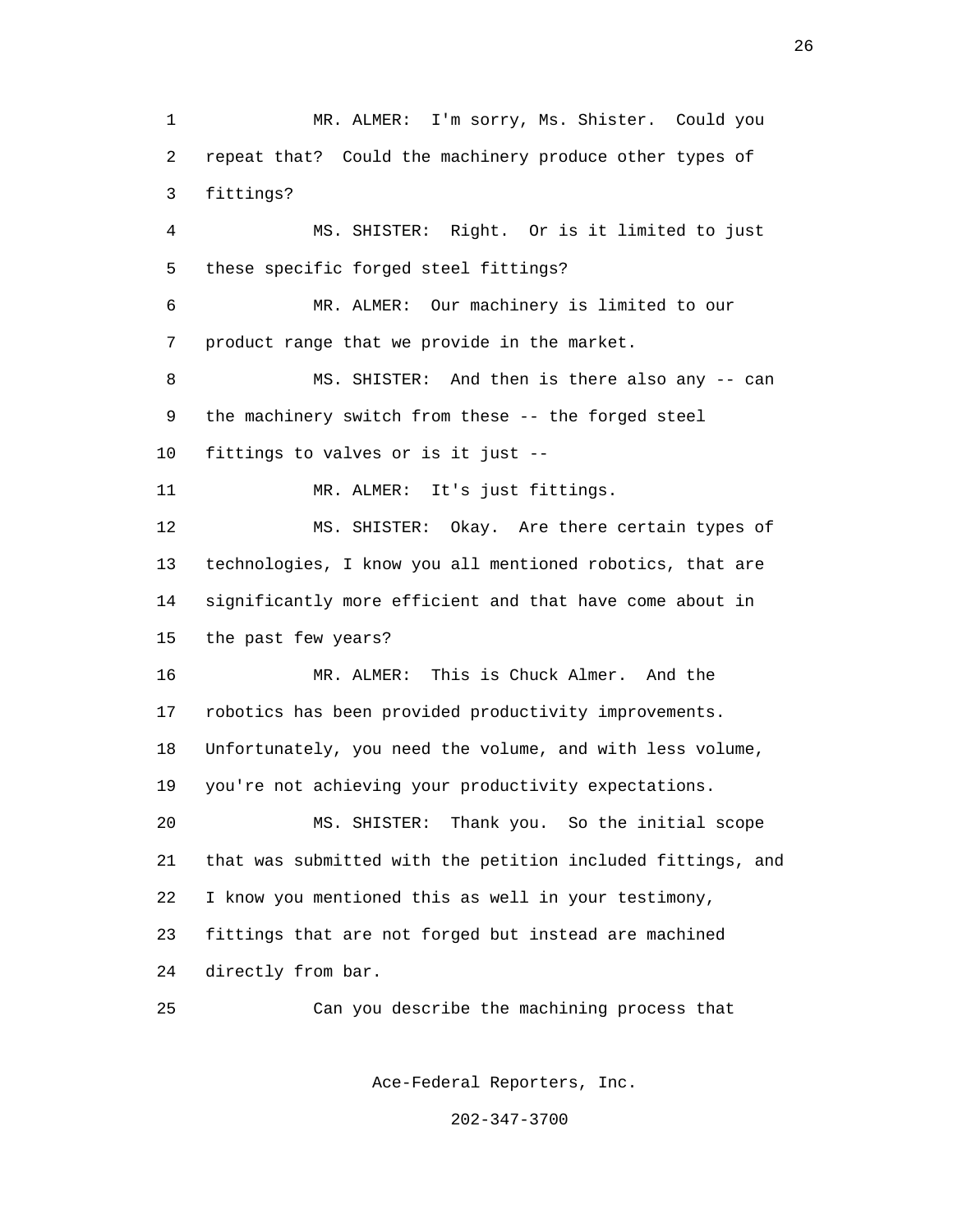1 would make these fittings unique beyond just the fact that 2 they are forged steel fittings?

 3 MR. ALMER: The process for making fittings that 4 are not forged is very similar to the forging process, 5 except for the fact that the raw material goes into the 6 machine and it is drilled and threaded and socket bored and 7 stamped. It's just not -- it's starting from raw material 8 instead of forging.

 9 MS. SHISTER: I mean, is it significantly more 10 labor-intensive or -- I'm just trying to understand why 11 nonforged product is part of forged steel fittings, in 12 terms of the scope.

 13 MR. ALMER: The key is the raw material. The 14 raw material is -- meets the specification. Raw material 15 is really -- in the production of the raw material is 16 somewhat forged. You know, they melt the steel, they cast 17 a bloom or billet, and then they reheat those billets and 18 form it into round bar. We use all round bar.

 19 So the material, raw material meets the 20 specification.

 21 MR. SCHAGRIN: Ms. Shister, just to clarify, 22 because I think what I know the Commission is looking for, 23 even though I'm far from an expert.

 24 If you think about, and that's why we brought 25 these samples, if you think about the shapes of the

Ace-Federal Reporters, Inc.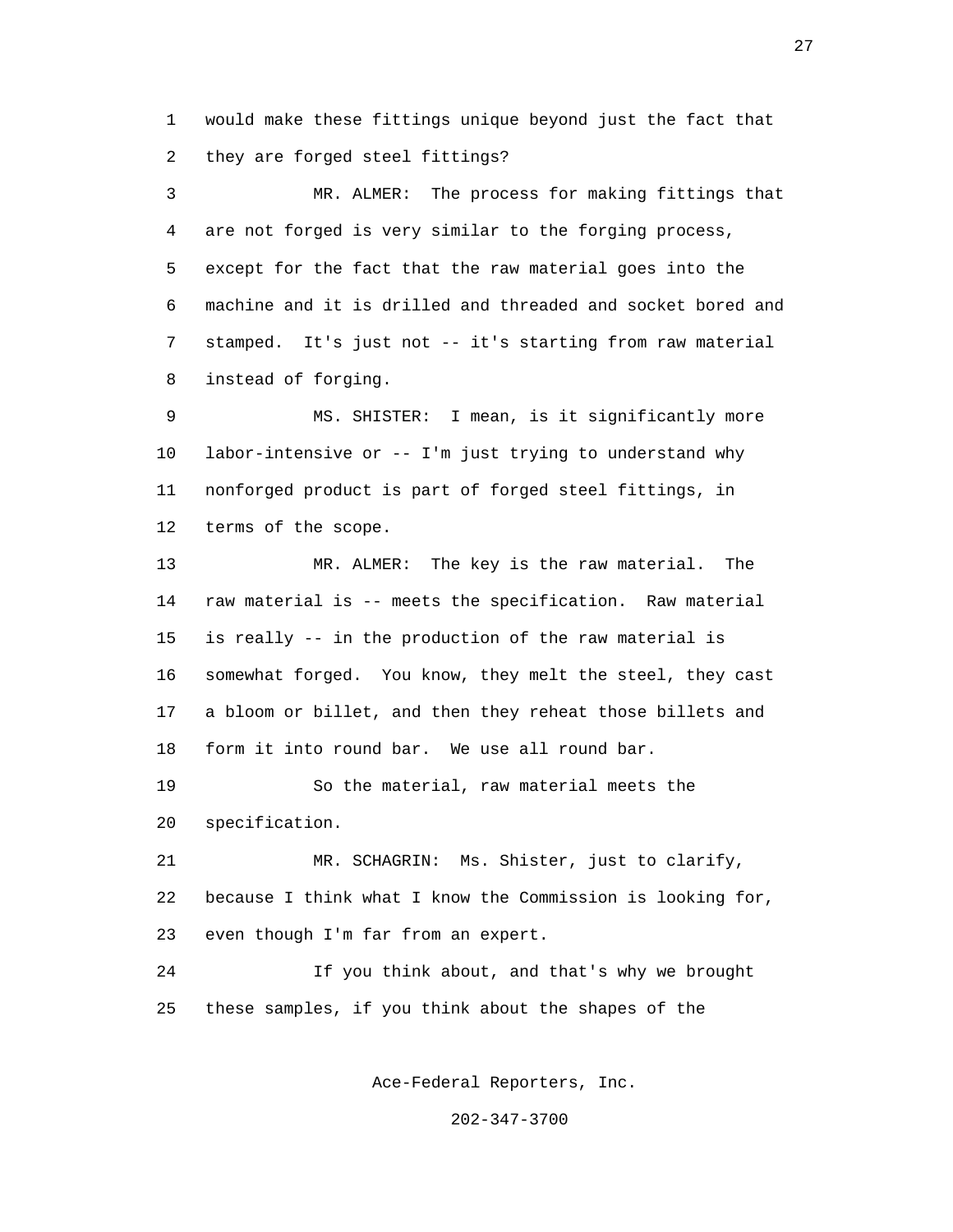1 fittings, so if the shape is just elongated, with no bend, 2 such as, I guess, a coupling, and it's just long, there 3 there's no reason to put it into this die to forge it in 4 the shop, because you don't need to change the shape, you 5 can just take the bar and essentially drill it out, because 6 you're already starting with something with the same shape 7 as the bar itself.

8 But if you look here at these samples, you know, 9 when you get to a T or an elbow, imagine this straight bar 10 coming into the plant, it's got to be forged in this die to 11 change the shape of the bar into the desired, you know, 12 shape of the fitting.

 13 And so that's why you wind up with this family 14 of forged steel fittings, about half or two-thirds of which 15 are in shapes that have to be changed in a die process, 16 forging process in the plant, and about another third or so 17 because they are remaining straight that are just made by 18 drilling out the bar.

 19 Does that help explain it? That's how I tried 20 to get my arms around that issue of having forged steel 21 fittings that aren't forged at the plant.

 22 MS. SHISTER: Yes, that is very helpful. Thank 23 you.

24 Sorry, Mr. Almer, did you have more?

25 MR. ALMER: Chuck Almer. We brought samples. A

Ace-Federal Reporters, Inc.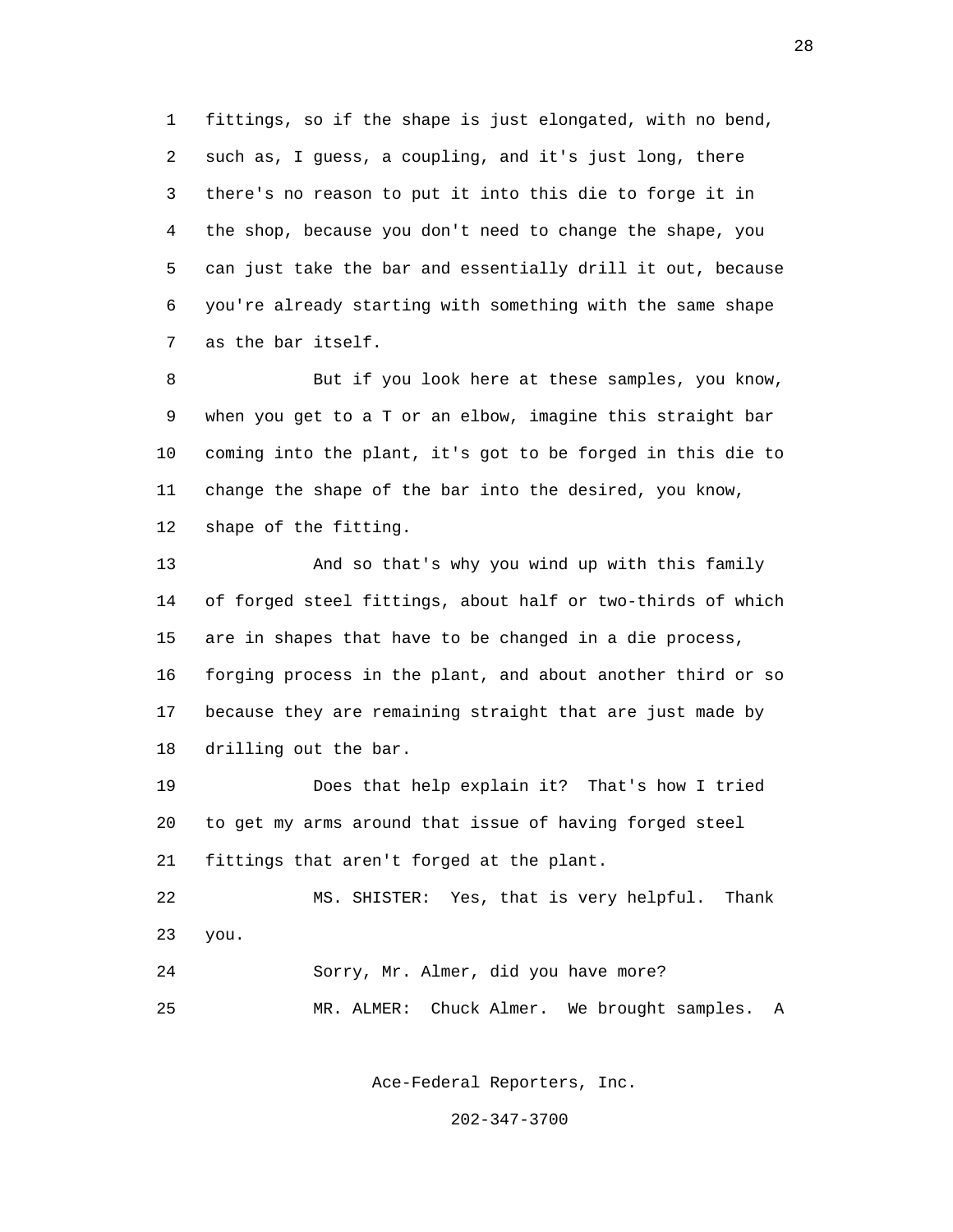1 bar, straight bar, you cannot make a fitting without 2 forging this shape.

 3 This, on the other hand, is a hex bushing, and 4 this can be made directly from bar, where you can just turn 5 it, drill it, stamp it, build the hex head on it. 6 MS. SHISTER: Great, thank you. 7 So looking at some of the end use, so you all 8 mentioned the oil and gas industry as one of the end 9 markets. 10 Are there other end markets, I'm thinking maybe 11 like mechanical, any other end markets for these forged 12 steel fittings? 13 MR. LEONE: This is John Leone. This product is 14 required because of the critical nature of the service 15 specs. It's oil and gas at different pressures and 16 temperatures, and we also supply to the power industry, to 17 power plants. 18 There are times, and it's modest, small, that we 19 would supply to a contractor through distribution that is 20 building a schoolhouse, that has boiler, so there's steam 21 associated. 22 So all of our products go into critical, very 23 high critical concerning the application, and that's why 24 the quality is so important that we maintain. 25 MR. SCHAGRIN: And this is just to clarify. You

Ace-Federal Reporters, Inc.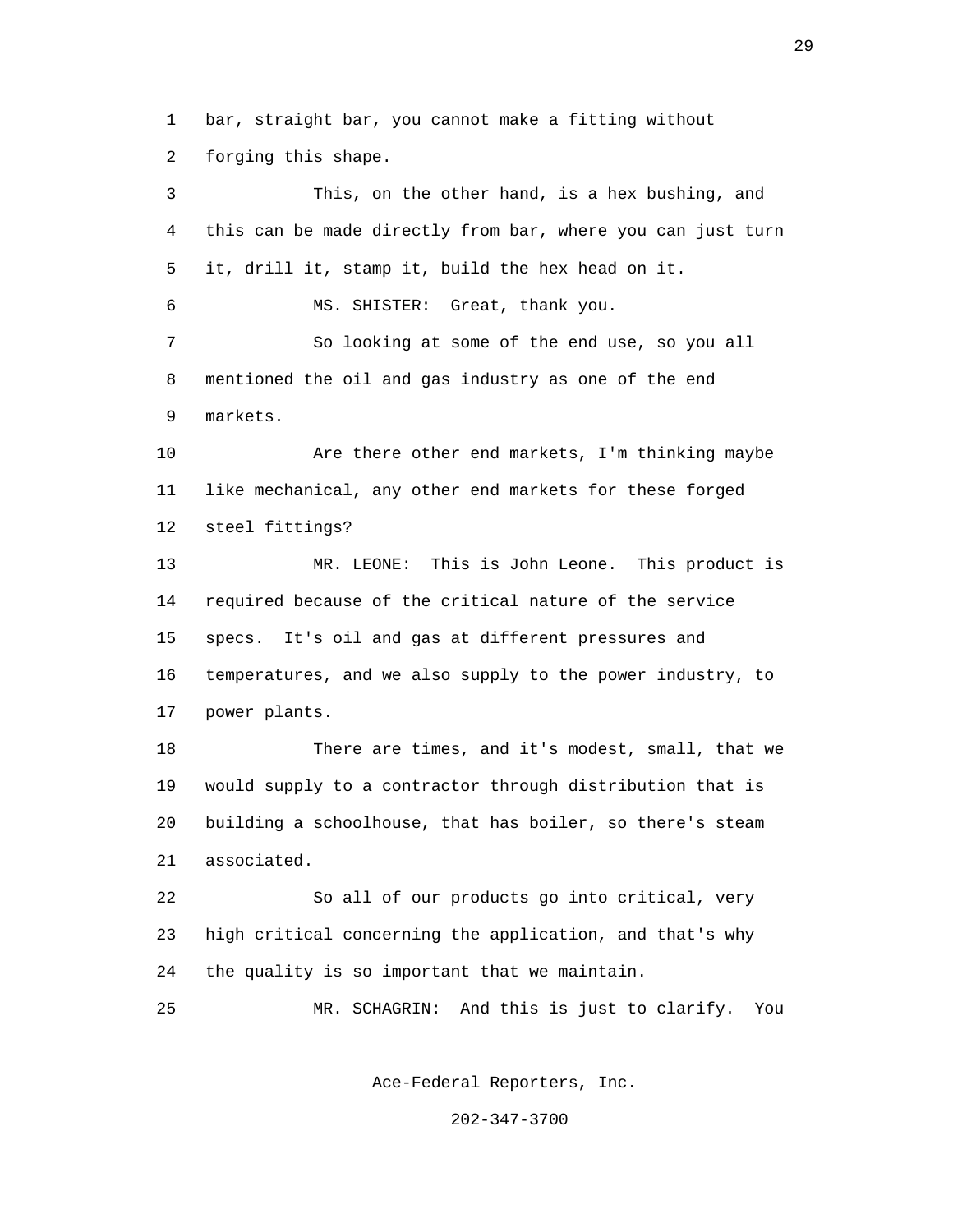1 know, within that umbrella of energy, so a lot of these 2 products upstream directly next to the wellheads where the 3 oil and gas comes up, you see piping systems that are 4 essentially processing what comes up, dividing up the 5 different things that come out of the well, and that's 6 where a lot of these products are used.

 7 Then in the transmission of energy, you also 8 have these fittings being used in the piping systems.

 9 And finally, where the energy is utilized in 10 plants such as refineries, petrochemical facilities, 11 sometimes chemical facilities, such as ethylene cracker 12 plant, then you also have these products being used.

 13 As Mr. Leone said, they are used where you have 14 very critical uses different from but similar, depends on 15 the engineering, flanges and butt weld fittings are also 16 used in piping systems in the energy industry and in other 17 industries. And it's really the engineering specifications 18 that determines when the end user is deciding what to use, 19 what they have to use.

 20 And then the distributors that Mr. O'Connell 21 talked about, all of those pipe valves and fittings 22 distributors would carry forged steel fittings, flanges, 23 butt weld fittings.

 24 Maybe we didn't clarify as to one of your 25 earlier questions. Bonney Forge's equipment is not capable

Ace-Federal Reporters, Inc.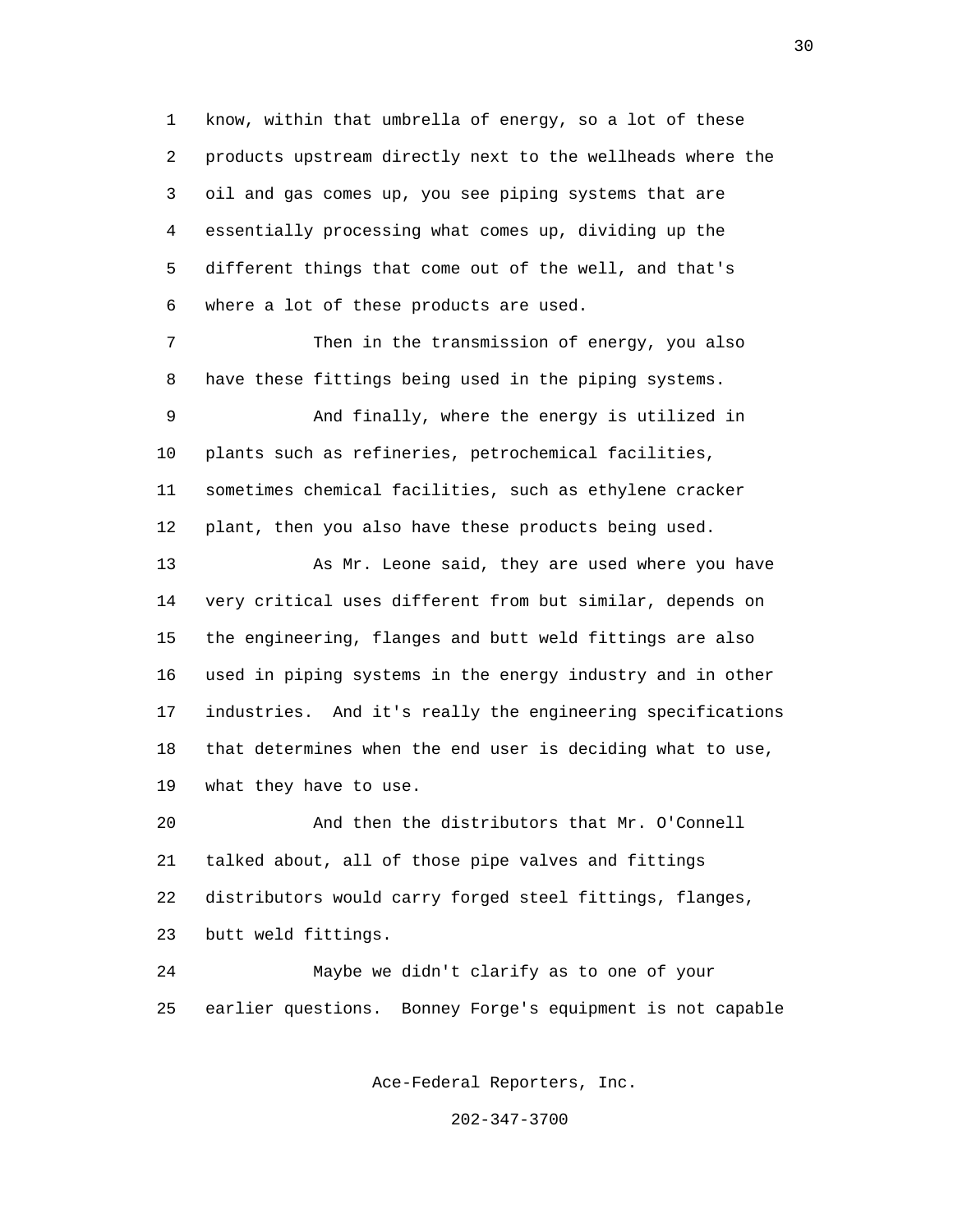1 of making flanges or butt weld fittings, and we don't think 2 within the U.S. industry that there's any overlaps between 3 the manufacturers of flanges and butt weld fittings and the 4 manufacturers of forged steel fittings. And even if there 5 were, the equipment is just completely and totally 6 different to manufacture these products compared to those 7 other products.

 8 MR. LEONE: John Leone. To add to that, our 9 products are manufactured up through 4-inch, in 4-inch 10 piping systems. 4-inch piping systems are either threaded 11 or socket welded.

 12 As you get into the larger diameters, flanges 13 and welding fittings is the product that's being used. But 14 they're in the same -- they could be in the same piping 15 systems. It depends upon the diameters of the application. 16 MS. SHISTER: Thank you.

 17 So looking at going back to some of what was 18 described in the original scope and also mentioned during 19 testimony is the different specifications that these 20 fittings are manufactured to, the MSS and the ASTM 21 specifications. And the ASME.

 22 Can you elaborate a little bit more on the 23 nature of these specifications? Because I know the scope 24 also mentions that in-scope product may not necessarily be 25 meeting these specifications, and specifically, if a

Ace-Federal Reporters, Inc.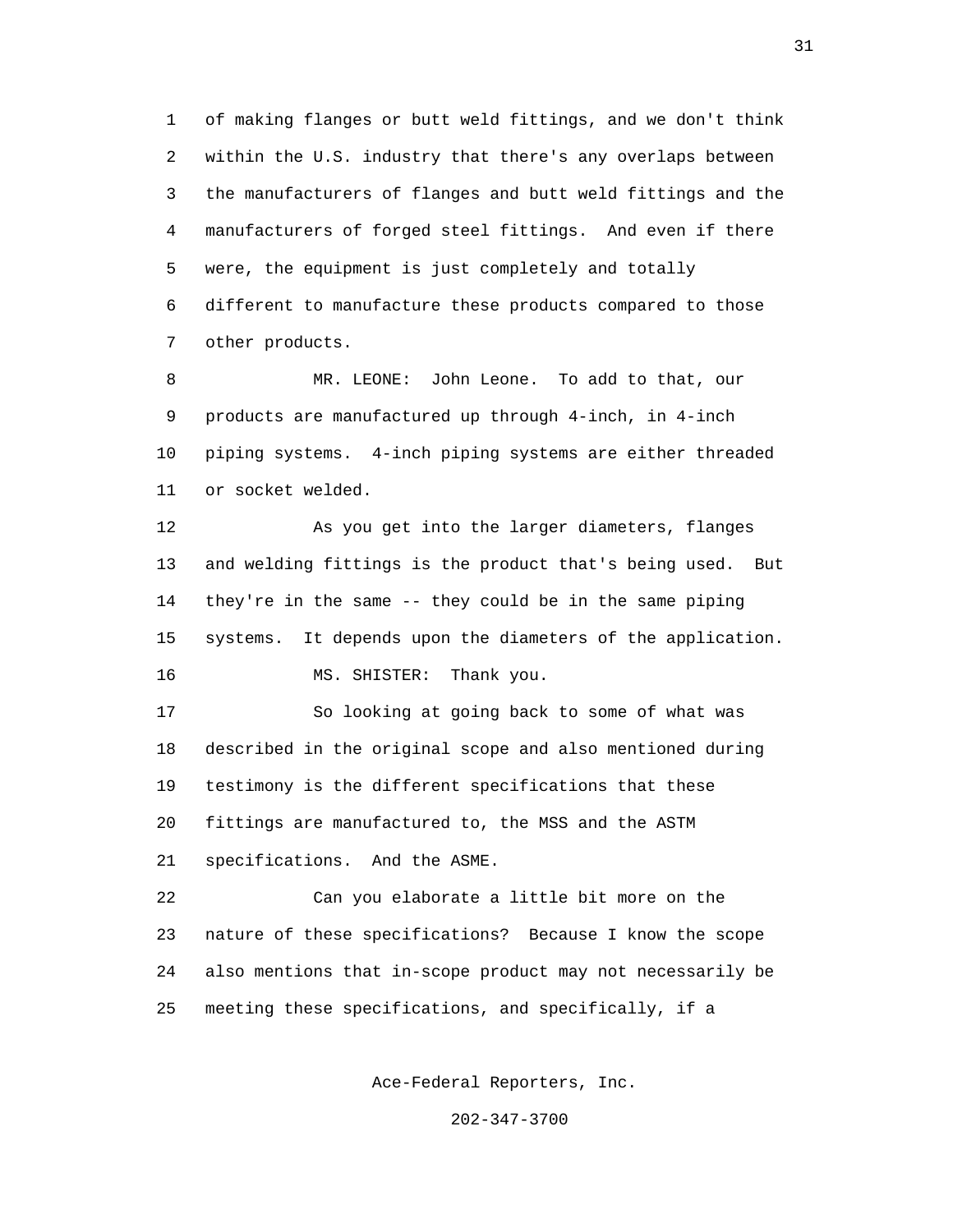1 product is not meeting these specifications, is it because 2 it's an import, is it because it's not interchangeable, 3 that nature?

 4 MR. SCHAGRIN: This is Roger Schagrin. I'll 5 tell you because it's kind of a lawyer type question, 6 because these gentlemen know that their products are 7 governed by specifications for forged steel fittings, and 8 the specifications are unique to forged steel fittings.

 9 All of the imports in the United States at the 10 present time, to the best of our knowledge, are made to the 11 exact same specifications that the domestic industry 12 produces to.

 13 The only reason that we the legal drafters of 14 scope add language saying the scope is not limited to these 15 specifications is that we have experienced in the past that 16 in foreign countries, they may produce to national 17 specifications that may be virtually identical to these 18 U.S.-based specifications, and we've had a problem where we 19 initially limited our scope to just the U.S. specifications 20 for products, in fact I had an issue recently in another 21 case where one made an identical product but certified it 22 only to a Chinese specifications, and said, oh, we're not 23 subject to the scope, this was an older case. They said 24 we're not subject to the scope because that scope said that 25 the products covered by the scope were made to these

Ace-Federal Reporters, Inc.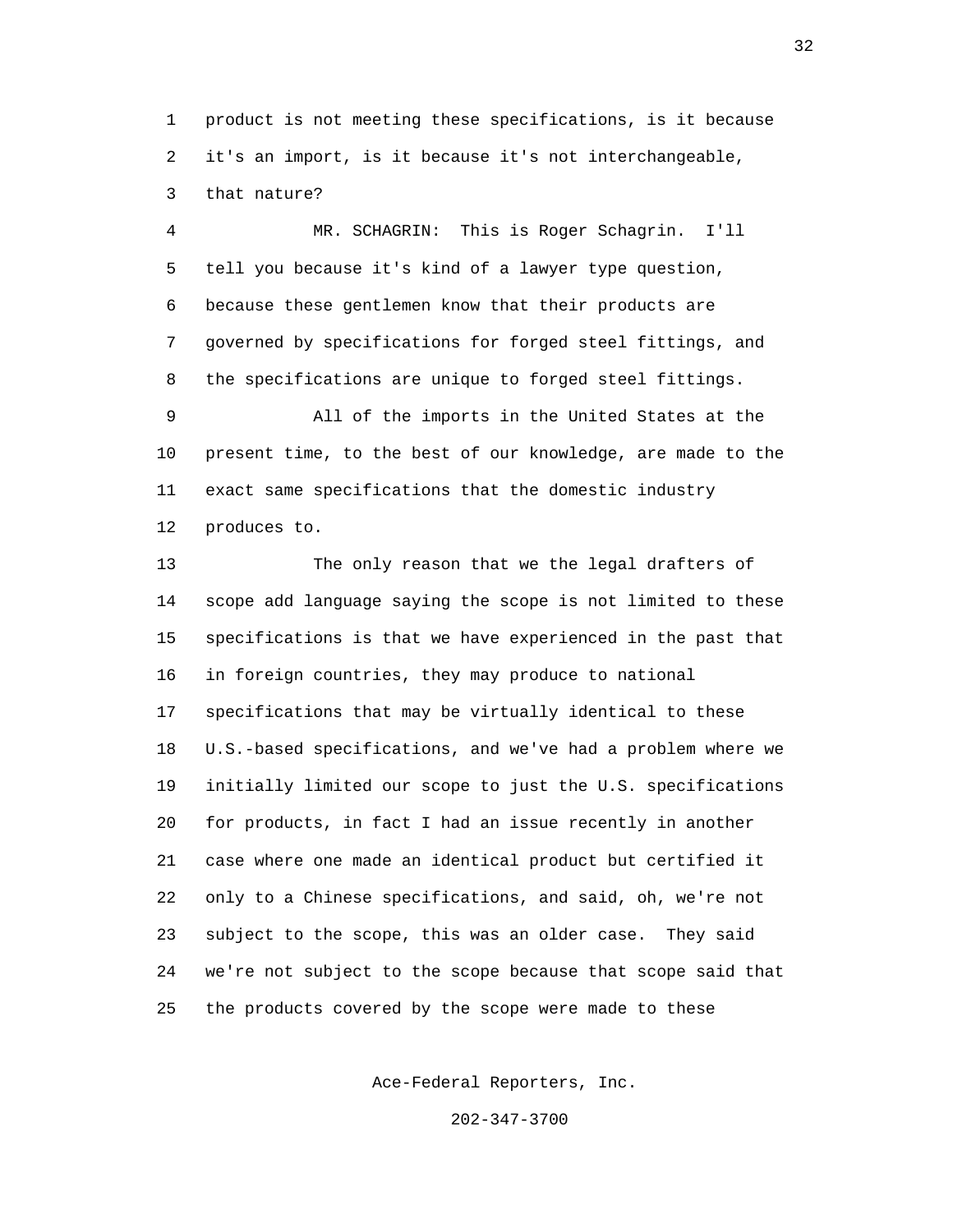1 specifications, and we're not made to that specification, 2 we're made to a different specification.

 3 So this language isn't really reflective of the 4 current situation in the U.S. market, but it is more meant 5 to prevent future circumvention by someone making a product 6 and entering it through U.S. Customs that just made to -- 7 and I know I said identical specification from a foreign 8 country, and then claiming that it wasn't subject to the 9 scope.

 10 And we do now have in the United States, a 11 little bit to my surprise, we actually have Chinese 12 companies that have bought U.S. oil and gas exploration 13 companies, and we even have Chinese drilling companies then 14 supporting those Chinese-owned exploration companies here. 15 We don't want to give them the opportunity to 16 say, oh, well, we're selling these products to our own 17 specifications because that's what our drilling companies 18 are used to in China.

 19 So I hope that answers your question. It's a 20 little bit of a technical situation. In reality today, the 21 distributors of these products on a nationwide basis are 22 just handling forged steel fittings, whether imported or 23 domestic, made to these common specifications, and all of 24 the products, import or domestic, because of the nature of 25 the distribution system and the usage by end users, are

Ace-Federal Reporters, Inc.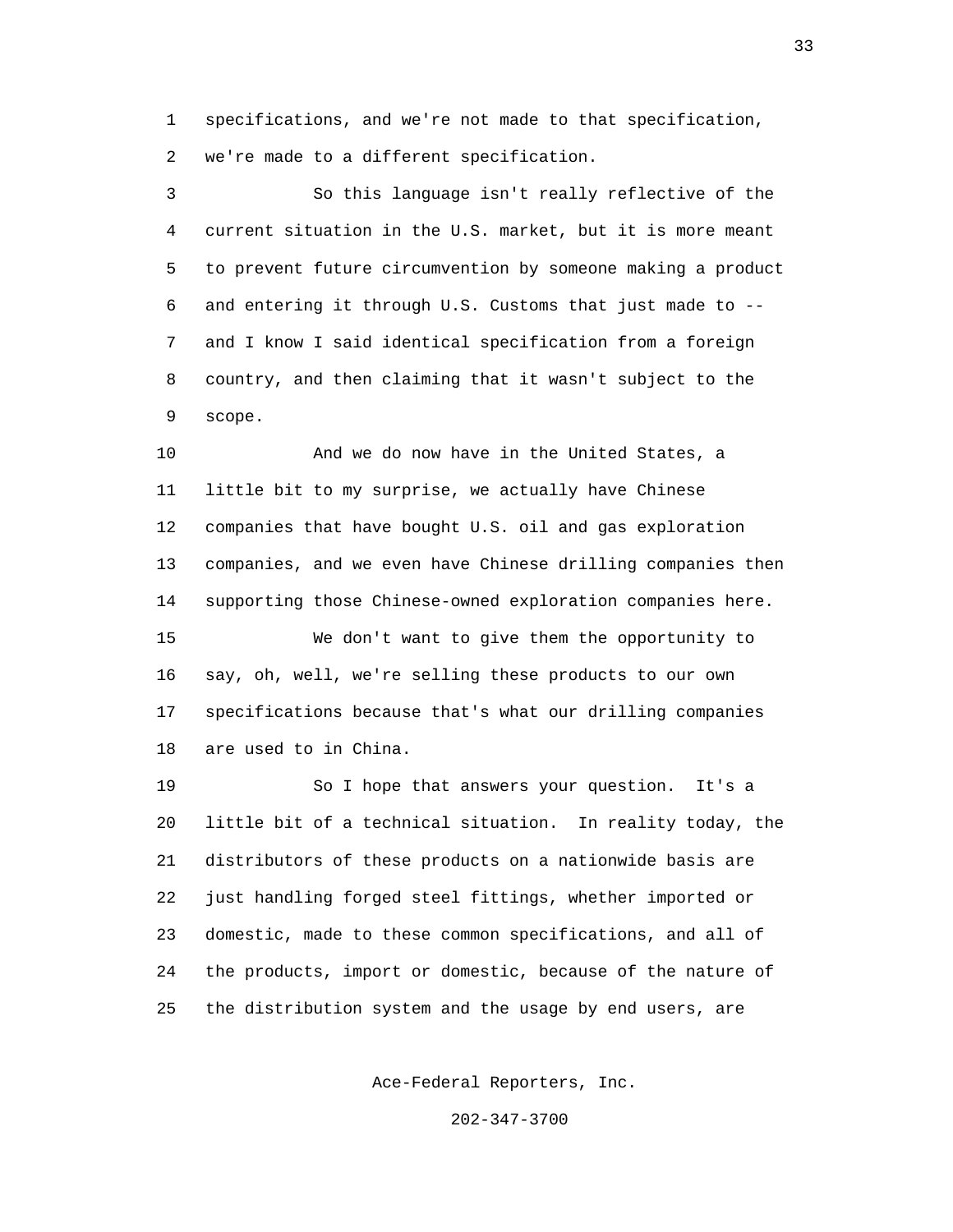1 made and certified to these specifications at the present 2 time.

 3 MS. SHISTER: Thank you. Sort of going along 4 with that, though, are there instances when forged steel 5 fittings that are imported would not be considered 6 interchangeable either with each other or with the domestic 7 product? 8 MR. SCHAGRIN: No, because it's all about 9 specification. That's what the user wants, and it's up to 10 the distributor to make sure that everything they're 11 stocking meets specification and thus is salable to the

12 users.

13 MS. SHISTER: Thank you.

 14 So now moving on to distribution can -- I would 15 say it question is directed primarily at Mr. O'Connell. 16 Can you describe a little bit the relationship with 17 distributors? Are there specialty loyalty programs? And 18 has this changed at all over the past few years? 19 MR. O'CONNELL: Ken O'Connell. Loyalty between 20 manufacturers and distributors are typically long-term 21 relationships.

 22 Over the last few years, with the introduction 23 of cheaper import products, it has strained those 24 relationships, basically due to pricing.

25 MS. SHISTER: But there aren't any sort of

Ace-Federal Reporters, Inc.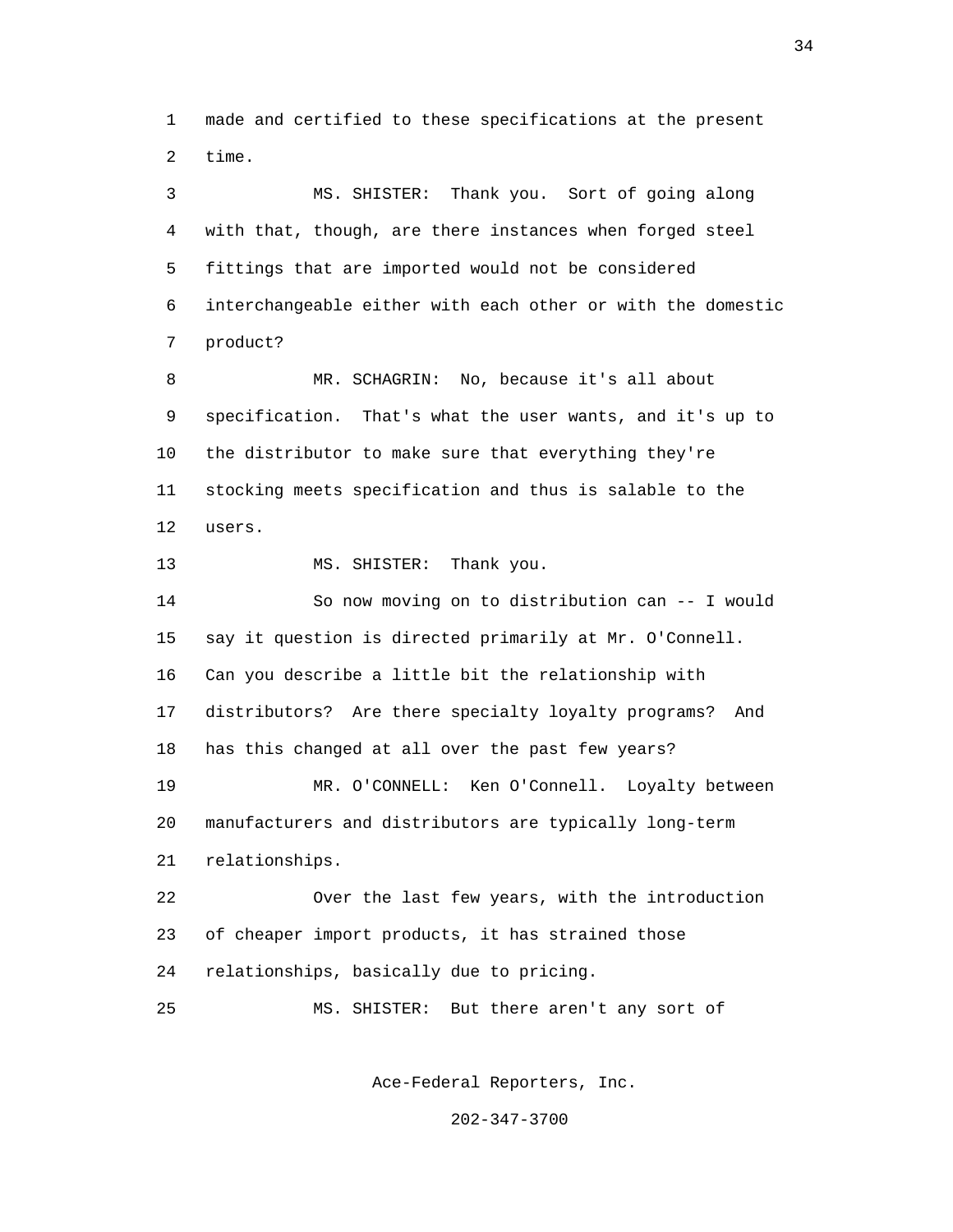1 rebate programs or anything like that?

 2 MR. O'CONNELL: There can be. 3 MR. SCHAGRIN: If you like, Ms. Shister, because 4 for every producer of those programs, loyalty rebates are 5 business confidential, we can give you more information 6 about Bonney Forge's programs in our postconference brief. 7 MS. SHISTER: I'd appreciate it, thank you. 8 In terms of downstream products, because there 9 is the rough forged fitting and then the final machined 10 fitting, is there import competition in the further 11 processed downstream product or do you see mostly rough 12 forgings? 13 MR. O'CONNELL: I would say mostly in the 14 finished product, across all sectors. 15 MS. SHISTER: So to the best of your knowledge, 16 understanding that you work primarily through distributors, 17 what kind of companies are the ultimate purchasers of these 18 products? 19 MR. O'CONNELL: I'm sorry, I missed -- I didn't 20 understand. 21 Oh, the ultimate end users? For example, Exxon, 22 Chevron, Shell, Marathon, major oil and gas companies. 23 MS. SHISTER: Are there any instances where you 24 would not be working through a distributor and instead 25 would be going directly through the firms?

Ace-Federal Reporters, Inc.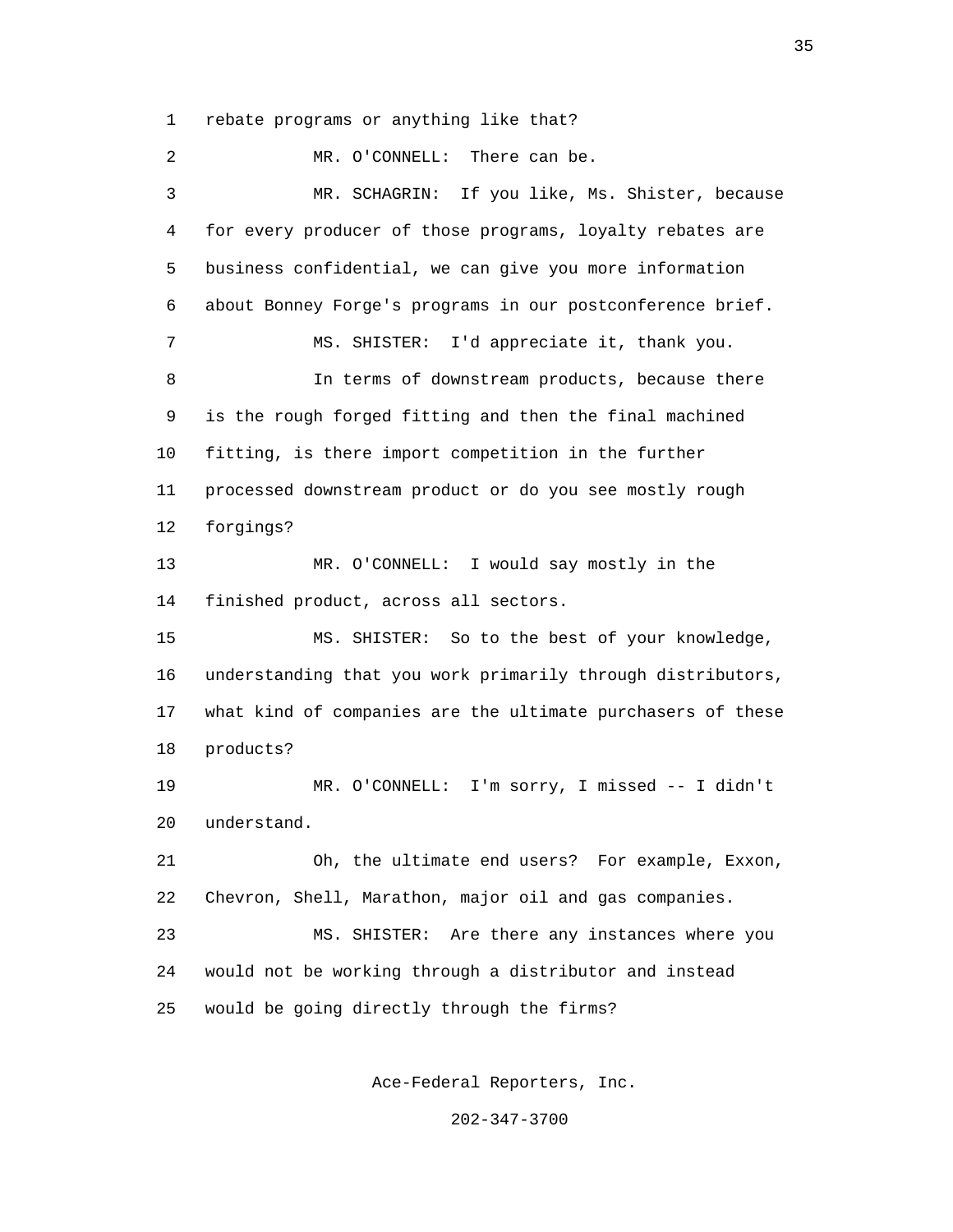1 MR. O'CONNELL: No.

 2 MS. SHISTER: To the best of your knowledge, are 3 there any preference programs that would prioritize 4 domestically produced forged fittings, such as a Buy 5 America program? 6 MR. O'CONNELL: Ken O'Connell. There are end

 7 user approved manufacturers lists that specifies 8 specifically certain manufacturers that they are willing to 9 accept.

 10 MR. SCHAGRIN: Just to clarify, no Buy America. 11 It's just there are some -- some of the older, bigger 12 exploration companies who have approved manufacturers lists 13 -- and both foreign and U.S. producers are on those lists. 14 And then probably the vast majority of users, because we've 15 had a big shift with the advent of shale drilling, most of 16 the drilling in the shale areas today is not done by majors 17 but is done by medium-sized or independent drilling 18 companies.

 19 So we've had a big shift in drilling in this 20 country, 20 or 30 years ago most drilling in the United 21 States was done by the big six major oil companies. Today 22 most of the drilling in the United States is done by medium 23 or small independent drilling companies.

 24 MS. SHISTER: Thank you. So looking over -- 25 moving over to some of the employment issues that were

Ace-Federal Reporters, Inc.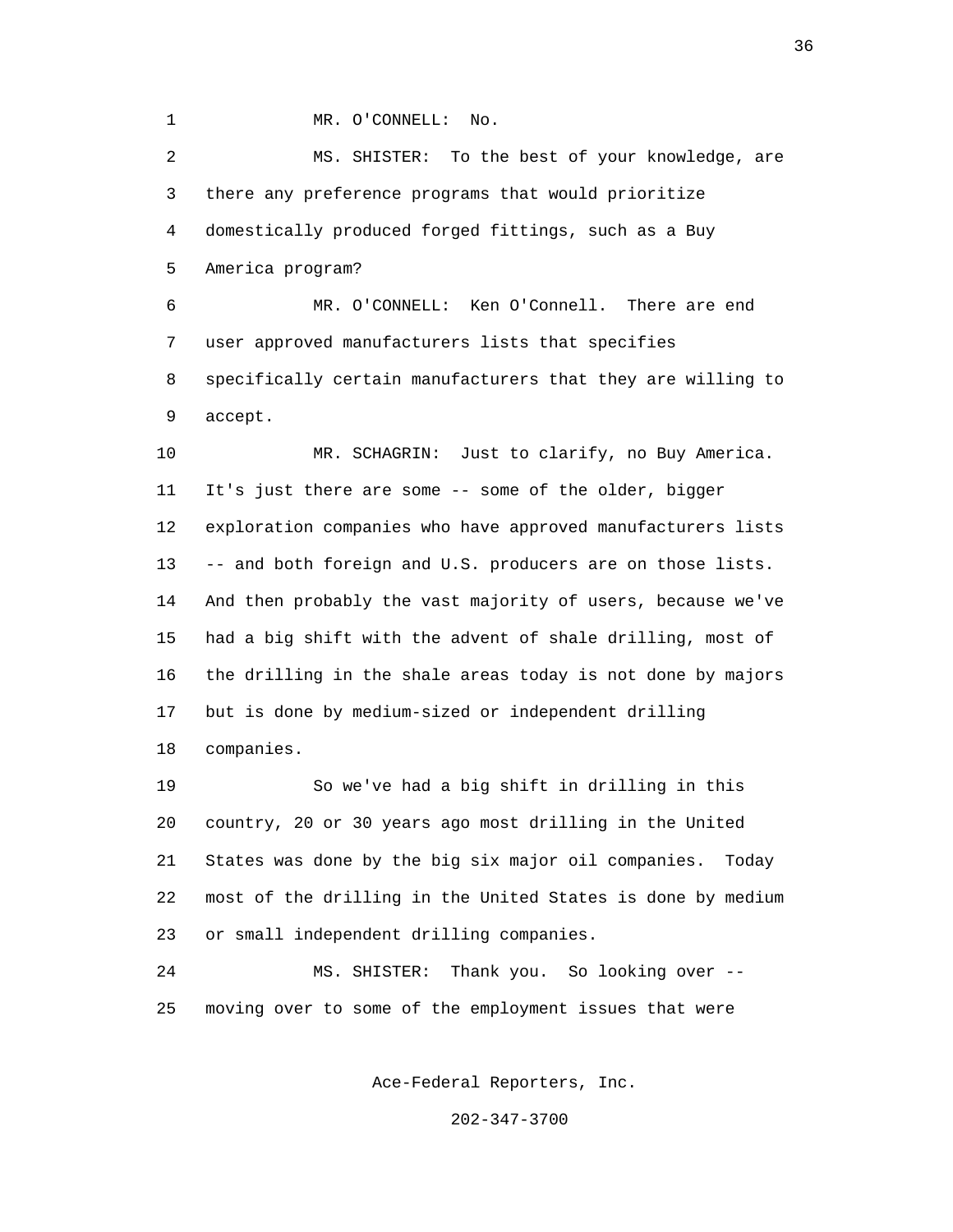1 brought up, and once again, if I'm touching on BPI, please 2 feel free to address this in a postconference brief.

 3 Can you elaborate a little bit more on the ratio 4 of the workforce in terms of who is a USW member and who is 5 a nonunion worker, and is it just sort of office versus 6 working on the floor?

 7 MR. ALMER: Hi, this is Chuck Almer. Yes, we 8 have SG&A, so our sales, engineers, accounting personnel, 9 product engineering are not considered part of the USW. 10 MS. SHISTER: Do you have any people who are 11 doing the actual forging and machining who are not part of 12 USW?

13 MR. ALMER: No.

 14 MS. SHISTER: Okay. Thank you. And possibly in 15 your postconference brief, could you just discuss the role 16 of automation and how that has potentially impacted the 17 workforce, understanding that that may be BPI.

 18 MR. ALMER: This is Chuck Almer. Touched on 19 that a little bit before. We started investing in robotics 20 in our machine shop, and -- but it's very sensitive to 21 volume. Since our volume has been a third of what is -- 22 what it is, you don't see the necessary return on 23 investments as expected.

 24 MR. SCHAGRIN: I'll just clarify, and we'll 25 amplify it in the postconference brief. But the employment

Ace-Federal Reporters, Inc.

202-347-3700

37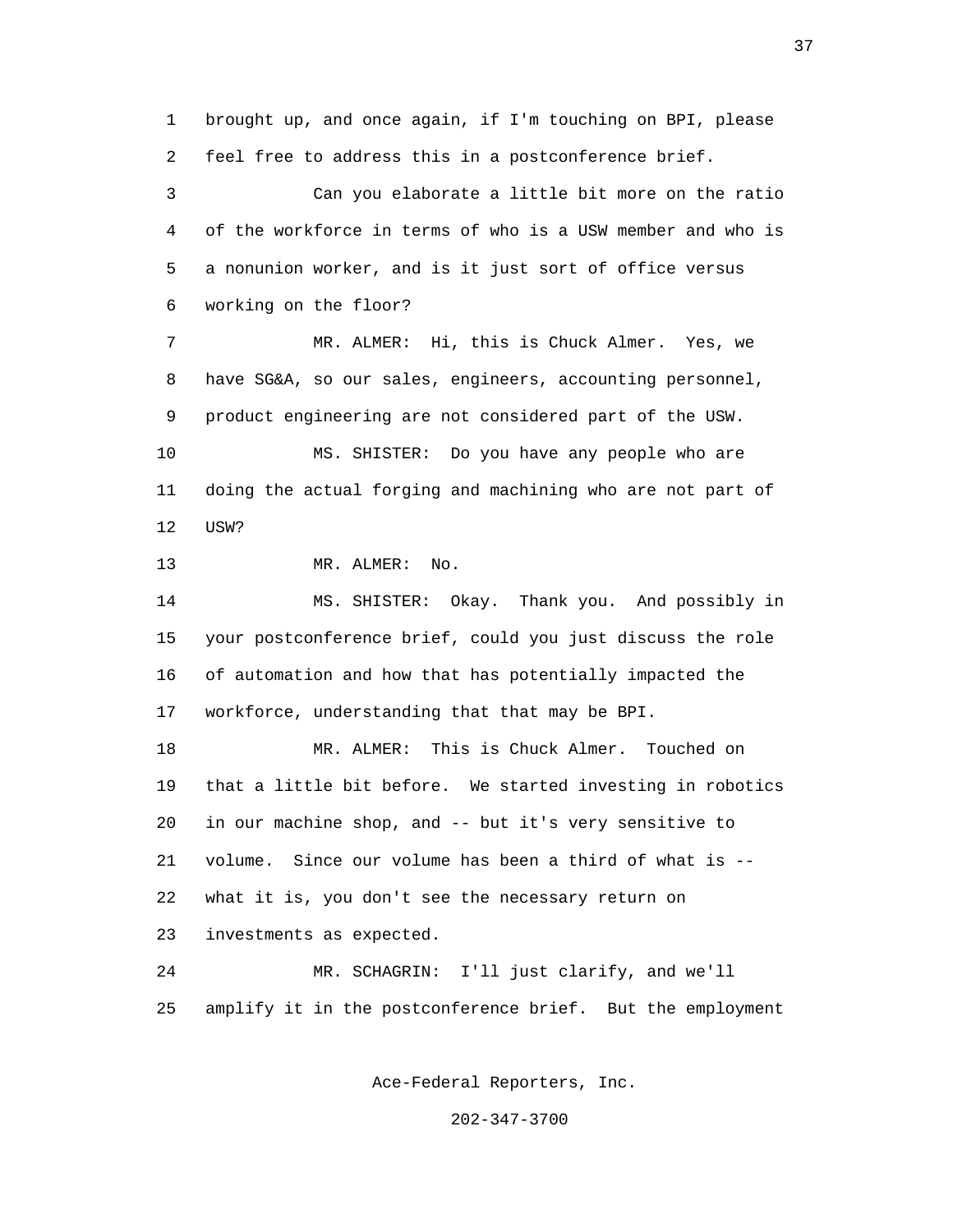1 losses at Bonney Forge have been directly related to the 2 reduction in production, not to USW workers being replaced 3 by robots.

 4 So while the company throughout its history has 5 invested in order to increase productivity, the present 6 layoff situation is directly related to lost production and 7 in turn, lost market share. Obviously, in this case you're 8 going to see from '14 to '16 demand dropped, along with the 9 decline in the energy industry, even though imports gained 10 market share as the market was declining. And then in '17, 11 you're going to see a pretty significant rebound in overall 12 demand, along with the rebound in the energy industry, but 13 not a rebound for Bonney Forge's production, because 14 unfairly traded subject imports have taken virtually all of 15 the increase in demand in the interim period.

 16 MS. SHISTER: Thank you. To the best of your 17 knowledge, are there any antidumping or countervailing duty 18 orders in third country markets?

 19 MR. CLOUTIER: This is Chris Cloutier. To the 20 best of our knowledge, no.

 21 MS. SHISTER: Thank you. So now I also have a 22 few questions on behalf of our financial analyst, Jennifer 23 Brinckhaus, who is unable to participate today. So once 24 again, please feel free to address any of these questions 25 in postconference briefs.

Ace-Federal Reporters, Inc.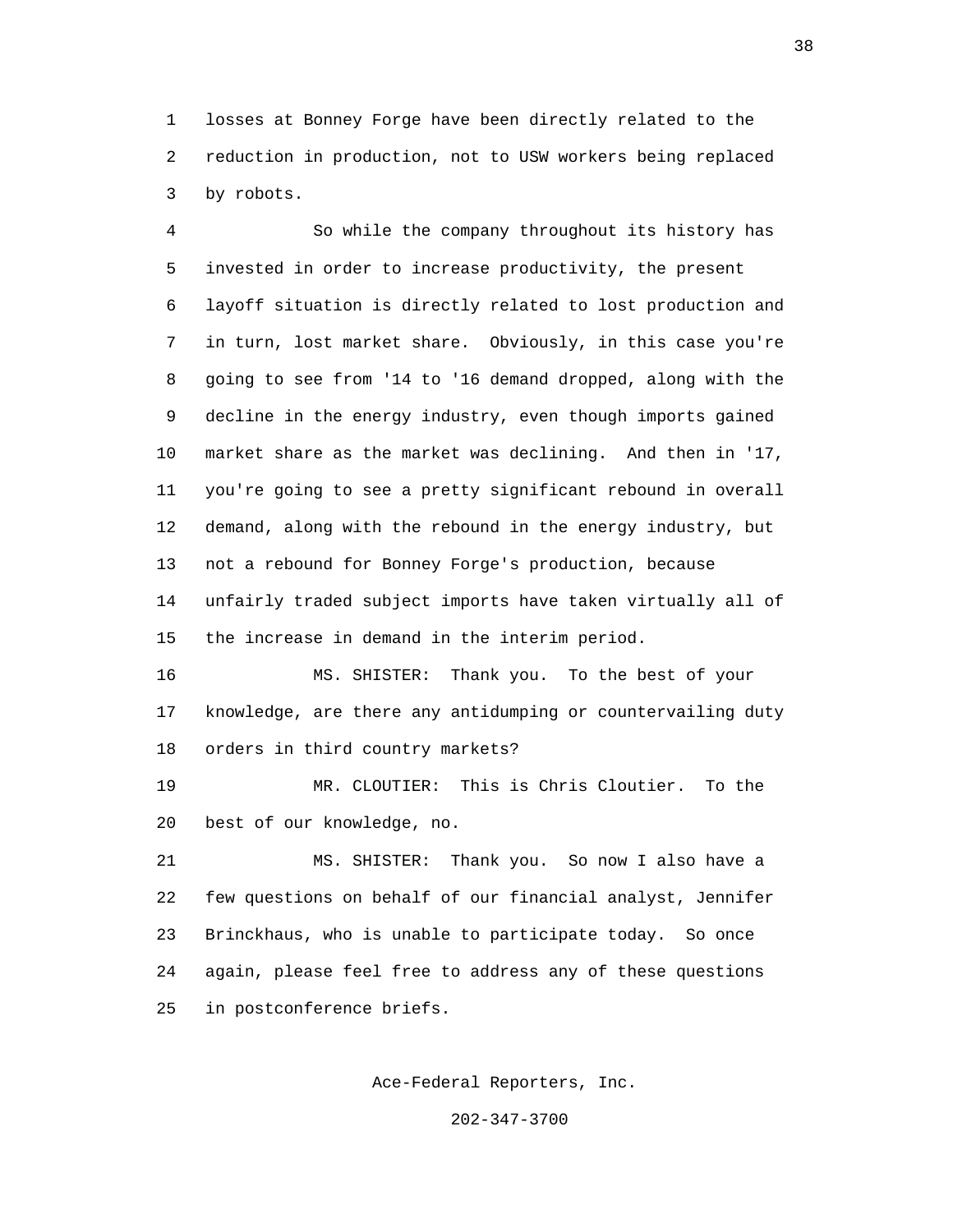1 So has the product mix of forged steel fittings 2 sold during the POI 2014 to June 2017 changed in any 3 significant way? In other words, would we expect to see a 4 change in the average unit values because there was a 5 change in the mix of fittings being sold?

 6 MR. O'CONNELL: Ken O'Connell. And I'm sorry, I 7 thought that was going to be a financial question for 8 Mr. Young.

 9 MS. SHISTER: Has the product mix of the forged 10 steel fittings that have been sold from 2014 to June of 11 2017 changed significantly at all that would potentially 12 lead to a change in the average unit value because of the 13 change in the mix of product being sold?

 14 MR. O'CONNELL: Yes. Specifically our upstream 15 market that had taken a downward trend in about the fourth 16 quarter of 2015, we did make larger fittings in the 3- and 17 4-inch range that pretty much disappeared.

 18 MR. SCHAGRIN: Just to clarify, Ms. Shister, 19 because we did talk about this because we knew it's always 20 of interest to the Commission.

 21 So over the period of investigation, given the 22 change in the contribution overall demand of what we would 23 call the upstream at the wellhead versus, let's say, the 24 downstream at -- which is basically replacement work at 25 current facilities, at these refineries, I think we built

Ace-Federal Reporters, Inc.

202-347-3700

 $39<sup>39</sup>$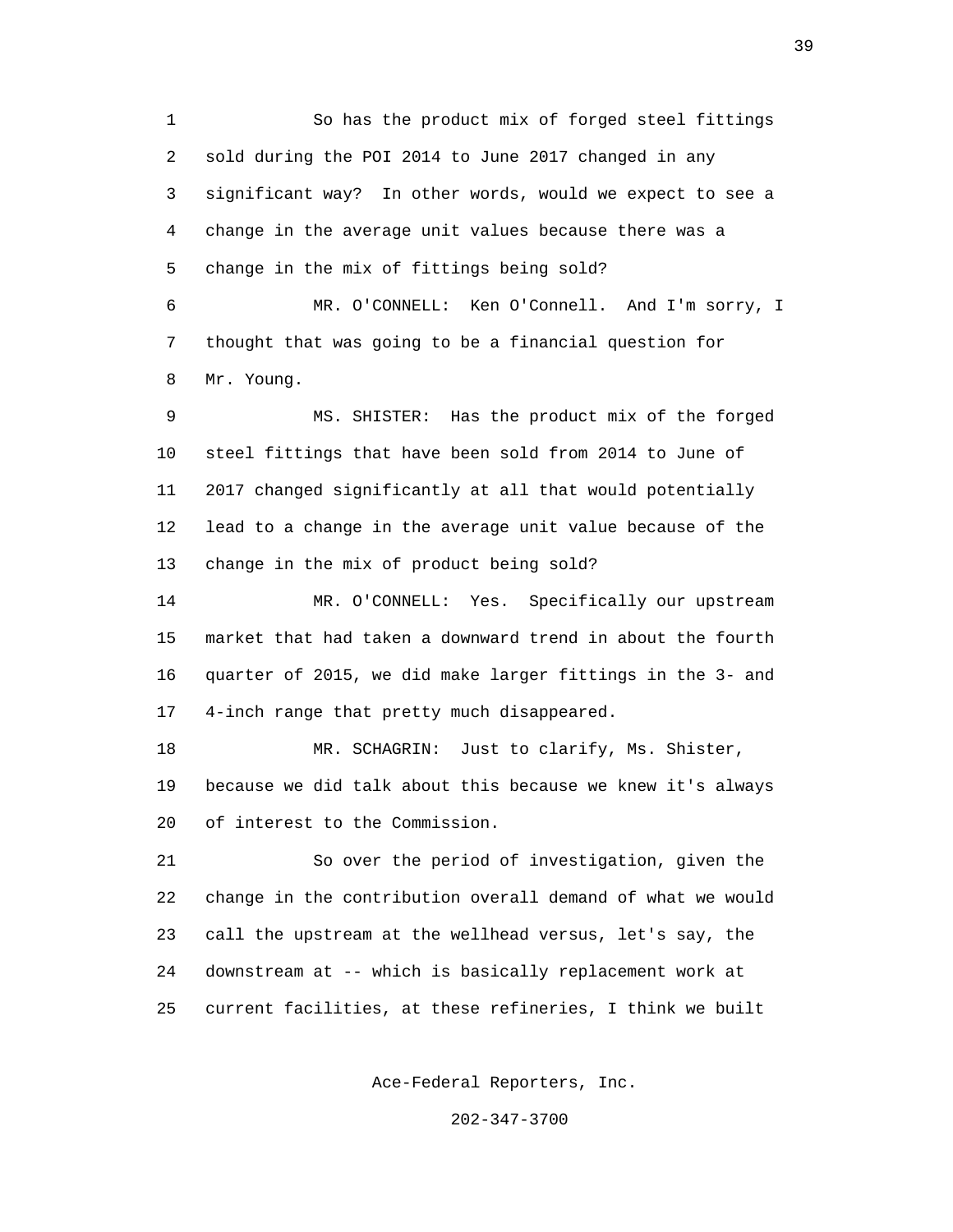1 one new refinery in the past 20 years in this country, 2 that's a different issue. But refineries, petrochemical 3 plants, chemical plants, they are constantly, because of 4 the high pressures, they have to do repair and maintenance 5 for safety reasons.

 6 So that demand, what you call the downstream 7 area, is fairly steady. They are always having to repair 8 and maintain these plants.

 9 At the upstream, at the wellhead, that is 10 totally sensitive to the changes in the number of wells 11 being drilled, because every time a new well is being 12 drilled, you need a piping system right there at the well 13 platform area in order to process what's coming up out of 14 the ground. And that's changed.

 15 But one important point is that between 2014, 16 when the rig count was at about 2000, and 2017, where we 17 came back from the 400s back into the 900s, you had an 18 overall change in the product mix.

 19 However, that change in product mix was for 20 demand in the United States, so that the subject imports 21 and the domestic industry would have experienced the exact 22 same change in product mix.

 23 So we think throughout the POI, you have an 24 apples-to-apples comparison overall, comparing, say, 25 average unit values of imports to the domestic industry,

Ace-Federal Reporters, Inc.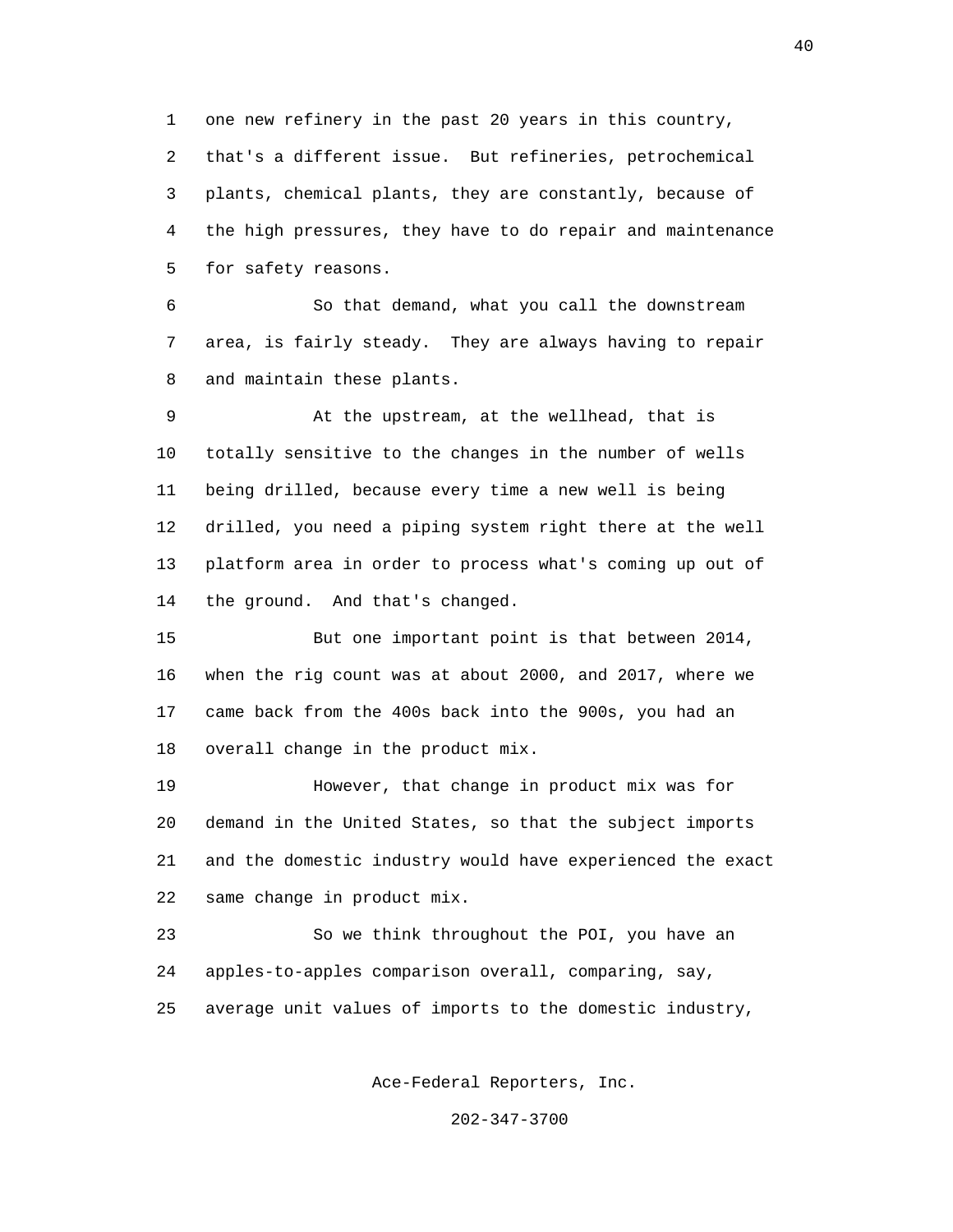1 you would, though, see for both imports and for Bonney 2 Forge and the rest of the domestic industry, a change in 3 product mix that's reflective of the change in the products 4 that are used at the wellhead versus the products used in 5 what they would call the midstream and downstream segments 6 of the market, which have been much steadier.

 7 I hope that satisfies your question. If she has 8 any additional questions that she wants us to address in 9 postconference, we can do that as well.

10 MS. SHISTER: Excellent, thank you.

 11 So historically, what would a company expect to 12 see for gross profit margin and what would be considered an 13 acceptable gross profit margin in this industry, and when 14 was the last time that the firm was able to achieve this 15 level of profitability? And once again, this may be BPI.

 16 MR. YOUNG: Yeah, this is Doug Young. I think 17 talking about the absolute profit margin levels is probably 18 confidential and we don't -- we can supply that information 19 in the postconference brief. However, what I could say is 20 there's no question that there has been a substantive 21 decline from, say, the 2014 period into '15 and '16. And 22 it goes to a large degree to the fixed costs of the 23 manufacturing operation.

 24 So when you've got costs that are fixed and 25 you're producing less quantity, lower -- less production,

Ace-Federal Reporters, Inc.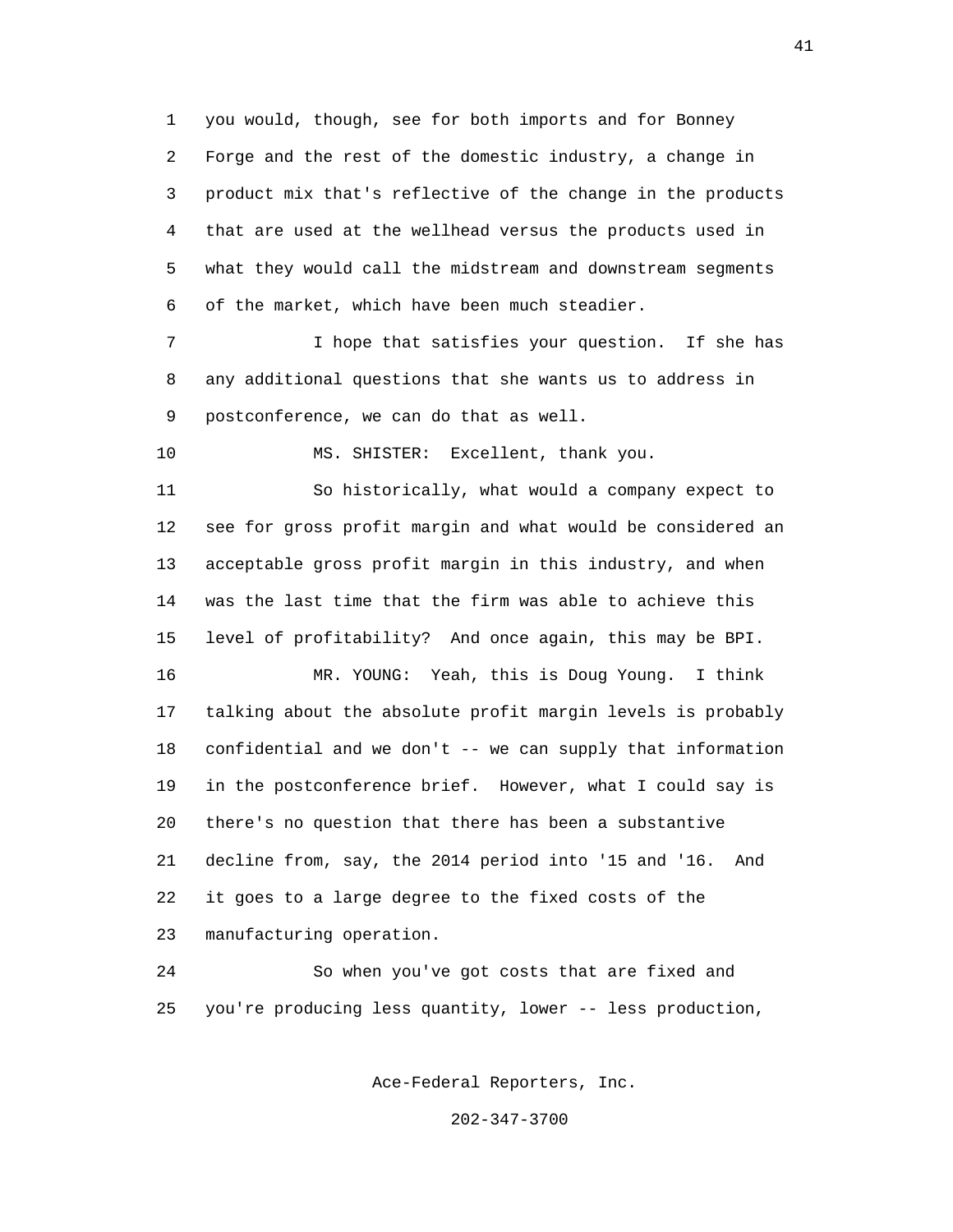1 less sales, you know, your overall profit margins are going 2 to decline because of fixed cost.

 3 MS. SHISTER: Thank you. That is the last of my 4 questions for now.

 5 MR. ANDERSON: Thank you, Ms. Shister. 6 I will turn it over to Mr. Gallagher. 7 MR. GALLAGHER: Thanks. Patrick Gallagher from 8 the Office of General Counsel. I only have a few 9 questions.

 10 The first one is on rig count as a surrogate for 11 demand. Everything you're describing describes something 12 other than the rig count, all the mid-level stuff. And 13 we've had testimony in other cases recently that I 14 participated in so it's fresh, that rig count can or can't 15 be a reasonable surrogate. It all depends on exactly what 16 you're talking about in terms of the period of time, right. 17 And the argument there was about pipe, and their argument 18 was rig count wasn't a good surrogate because of all these 19 mid -- mid-level or downstream maintenance activities which 20 were going to increase, even though rig count was roughly 21 stable or declining.

 22 Could you comment on that for me, please? 23 MR. SCHAGRIN: So here the reason rig count is a 24 pretty good surrogate for changes in demand is that the 25 change in demand for the products is immediate with the

Ace-Federal Reporters, Inc.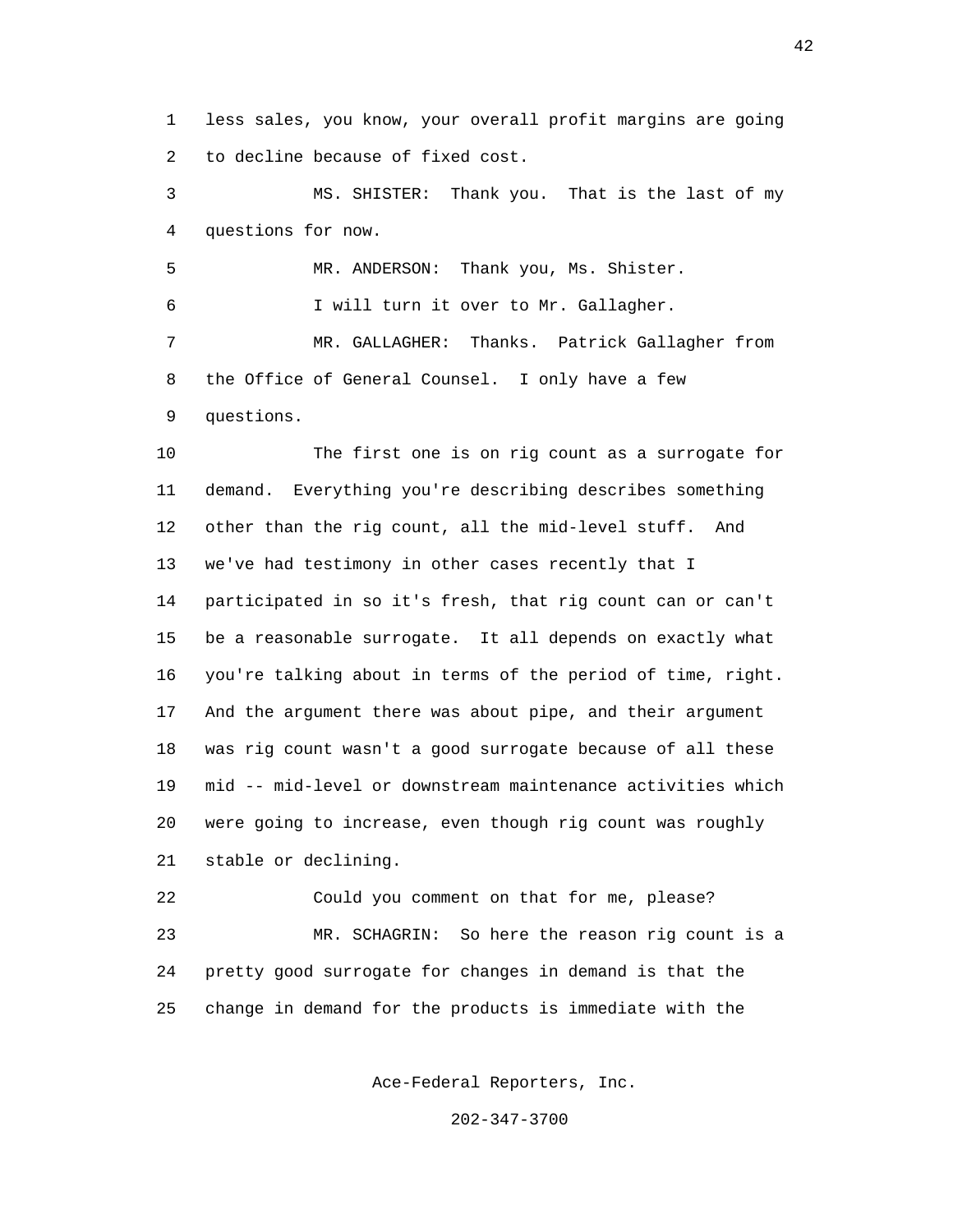1 change in the rig count. Every time a new well is drilled, 2 these products are utilized.

 3 So that gives a great indication of the changes 4 in demand. The midstream and downstream uses are really 5 just pretty steady. The midstream is also affected by the 6 rig count, because if you're opening up new fields, like a 7 new shale area, you're going to utilize more product in the 8 midstream.

 9 It's the downstream that's, let's say, always 10 steady. I mean, we have -- I wouldn't want to estimate, 11 let's say in the United States of America, we have a total 12 of 350 refineries, petrochemical and ethylene type plants. 13 Pretty much every year, the same amount of maintenance is 14 going to be done on those present plants. We might add 15 sometimes, particularly some of the new petrochemical 16 plants, it's a big deal if we would add two or three new 17 petrochemical plants in a year, and that would utilize more 18 of these products as one is being built.

 19 But -- so if you think about it, Mr. Gallagher, 20 you have a certain segment of the demand here which is 21 steady, and then you have two other segments which are 22 totally sensitive to the change in the rig count.

 23 And I think you're going to see, I know we're 24 all in the process of gathering up the data, but just based 25 on the experience of these gentlemen in this industry, is

Ace-Federal Reporters, Inc.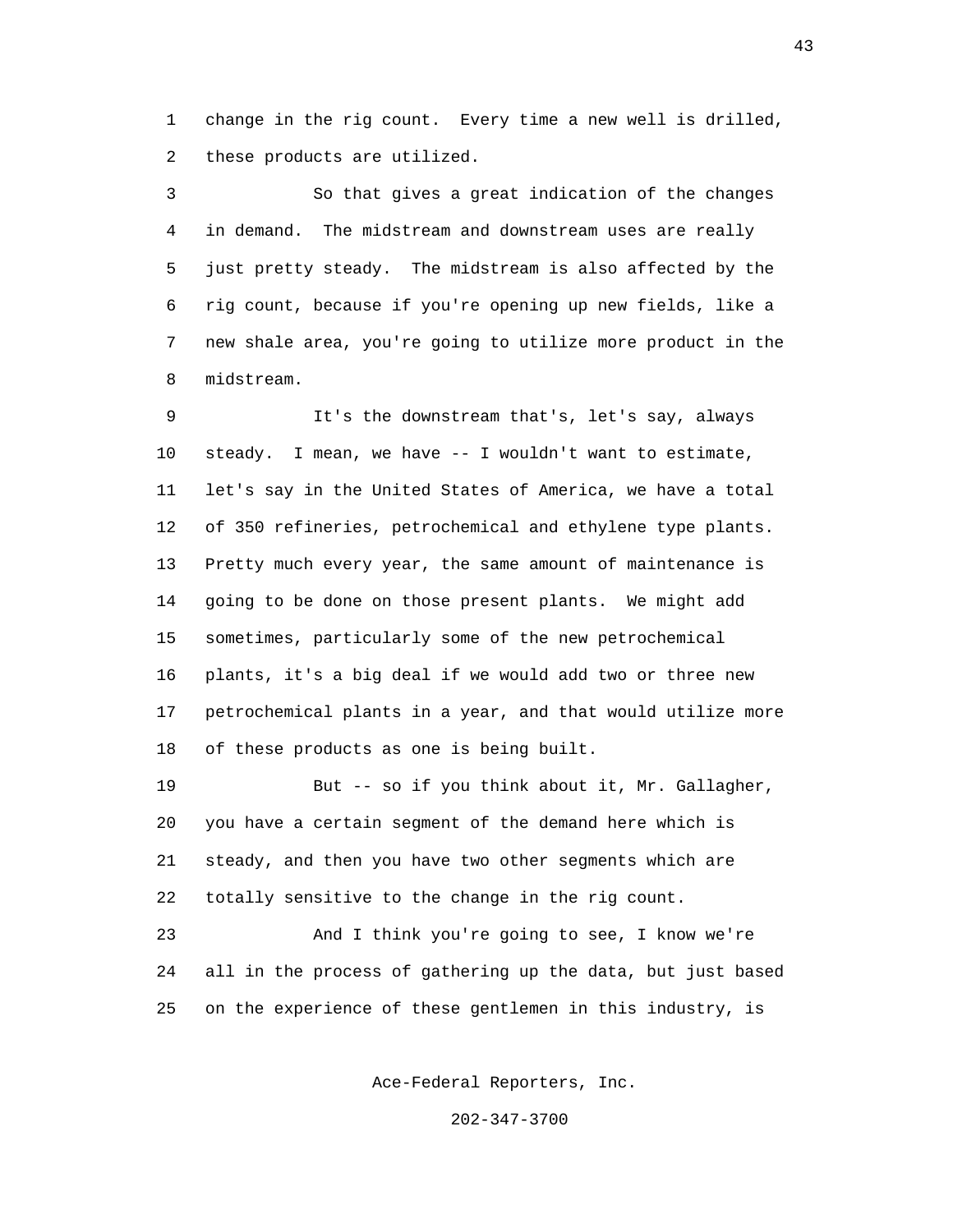1 that the real changes up or down to demand for forged steel 2 fittings is very sensitive to the changes in the rig count. 3 MR. LEONE: John Leone. Just to add to that, 4 the purchasing agent for an oil company, Shell, Chevron or 5 whatever, buys for all segments of the market. So if he 6 sees a change in price and reduces his purchases in the 7 United States and goes foreign, he goes foreign right 8 across the market.

 9 The refinery and the MRO business, maintenance, 10 repair and operations, at a refinery or petrochemical plant 11 is fairly flat. However, that purchasing agent is buying 12 the foreign product for every segment of the market.

 13 MR. GALLAGHER: Thank you. This might seem a 14 little basic, but what exactly does unfinished mean to you? 15 Where does it stop being unfinished and it is finished?

 16 MR. SCHAGRIN: Maybe Mr. Almer, maybe you can 17 show the examples. It's pretty self-evident.

 18 MR. ALMER: This is Chuck Almer. This is a 19 forging that is considered -- I consider unfinished.

20 MR. GALLAGHER: Unfinished.

 21 MR. ALMER: Unfinished. And this is a finished 22 T, where it's drilled, threaded, chamfered and stamped.

 23 MR. GALLAGHER: How far back from unfinished do 24 you go before it becomes a raw material? You were talking 25 about the pipe earlier, and you drill a hole, you thread it

Ace-Federal Reporters, Inc.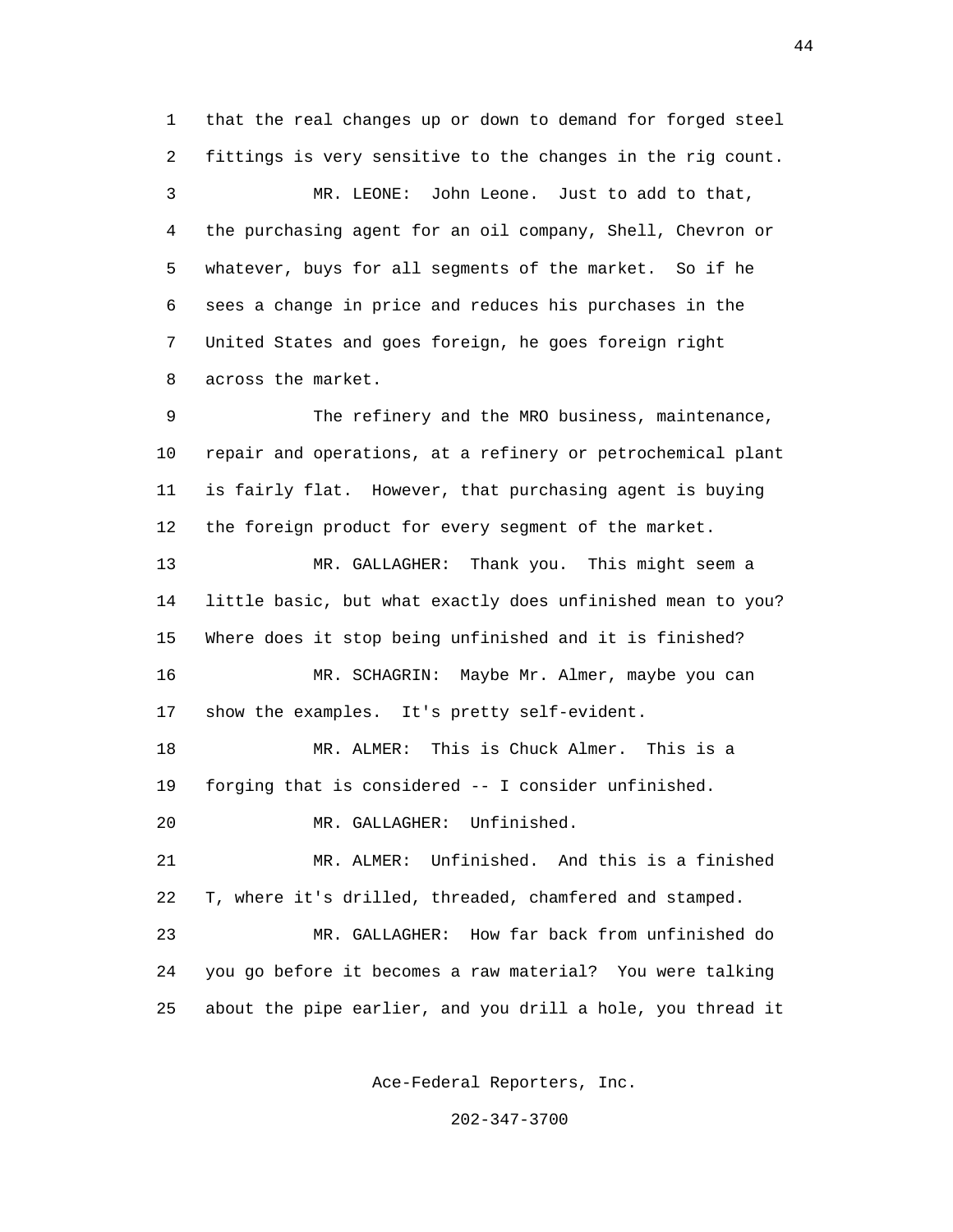1 and it's good to go, you don't have to forge it.

 2 So how far from the bar to the unfinished do you 3 start saying that this is an unfinished fitting, it's not a 4 bar? 5 MR. ALMER: It's raw material, start with -- 6 MR. GALLAGHER: How far from raw material until 7 you start saying this is an unfinished fitting, it's not 8 just raw material that we've been banging on for an hour? 9 That's what I'm trying to get at. 10 MR. ALMER: I'm sorry, yeah, this would be 11 considered unfinished, after the raw material. 12 MR. GALLAGHER: You have to bend it or 13 something? 14 MR. ALMER: We have to forge it. 15 MR. GALLAGHER: First. As soon as it's forged, 16 it's -- 17 MR. ALMER: It's considered unfinished or a 18 rough forging. 19 MR. GALLAGHER: You were talking about butt weld 20 and flange, versus where in the hierarchy of value or 21 specification do they fit? 22 MR. O'CONNELL: Ken O'Connell. Are you speaking 23 in terms of overall value in the marketplace? 24 MR. GALLAGHER: Yeah. Or -- or uses, too. I 25 mean, you can use it -- for instance, some might be

Ace-Federal Reporters, Inc.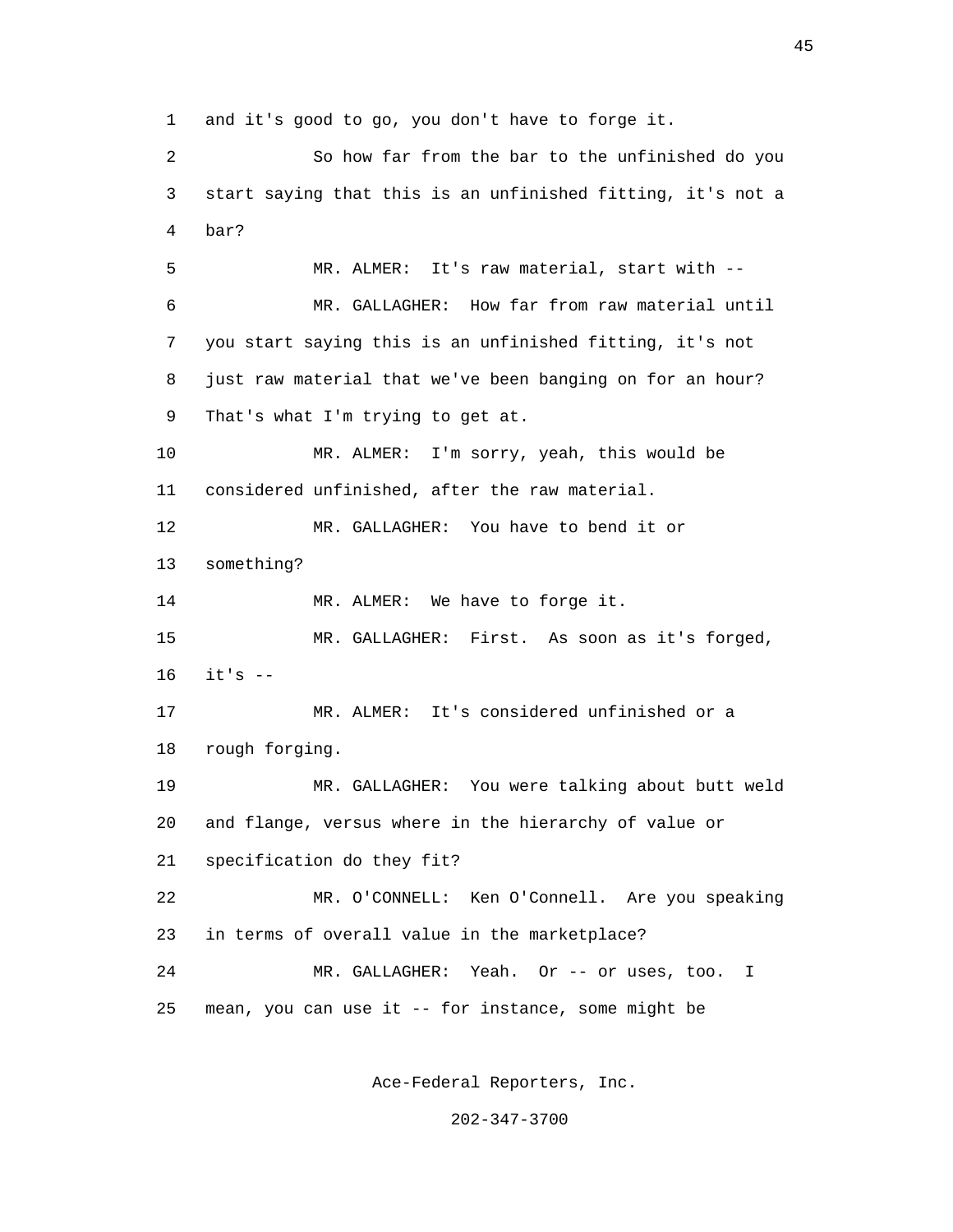1 interchangeable and some you just can't do it, or maybe you 2 cannot do it at all. 3 MR. O'CONNELL: Generally, there is no 4 interchangeability between forged steel fittings and weld 5 fittings or flanges, they're all unique products. 6 MR. GALLAGHER: So which end is the hot rod end? 7 MR. O'CONNELL: They're complementary. I don't 8 have specific -- 9 MR. GALLAGHER: I'm sorry, I didn't mean to 10 interrupt you. 11 What I'm asking is, the high pressure, high 12 corrosive, are you going to use a butt weld fitting or are 13 you going to use a forged fitting? 14 MR. O'CONNELL: Typically forged. 15 MR. GALLAGHER: So the forged is like the more 16 valued? 17 MR. O'CONNELL: Critical application, right. 18 MR. GALLAGHER: So you could use, and I know 19 you're going to love this, Mr. Schagrin, you could use a 20 forge for a lesser application, but you can't use a butt 21 weld for a forged application? 22 MR. O'CONNELL: I would agree with that, that's 23 correct. 24 MR. SCHAGRIN: And because of that, and because 25 obviously customers are price-sensitive, they wouldn't want

Ace-Federal Reporters, Inc.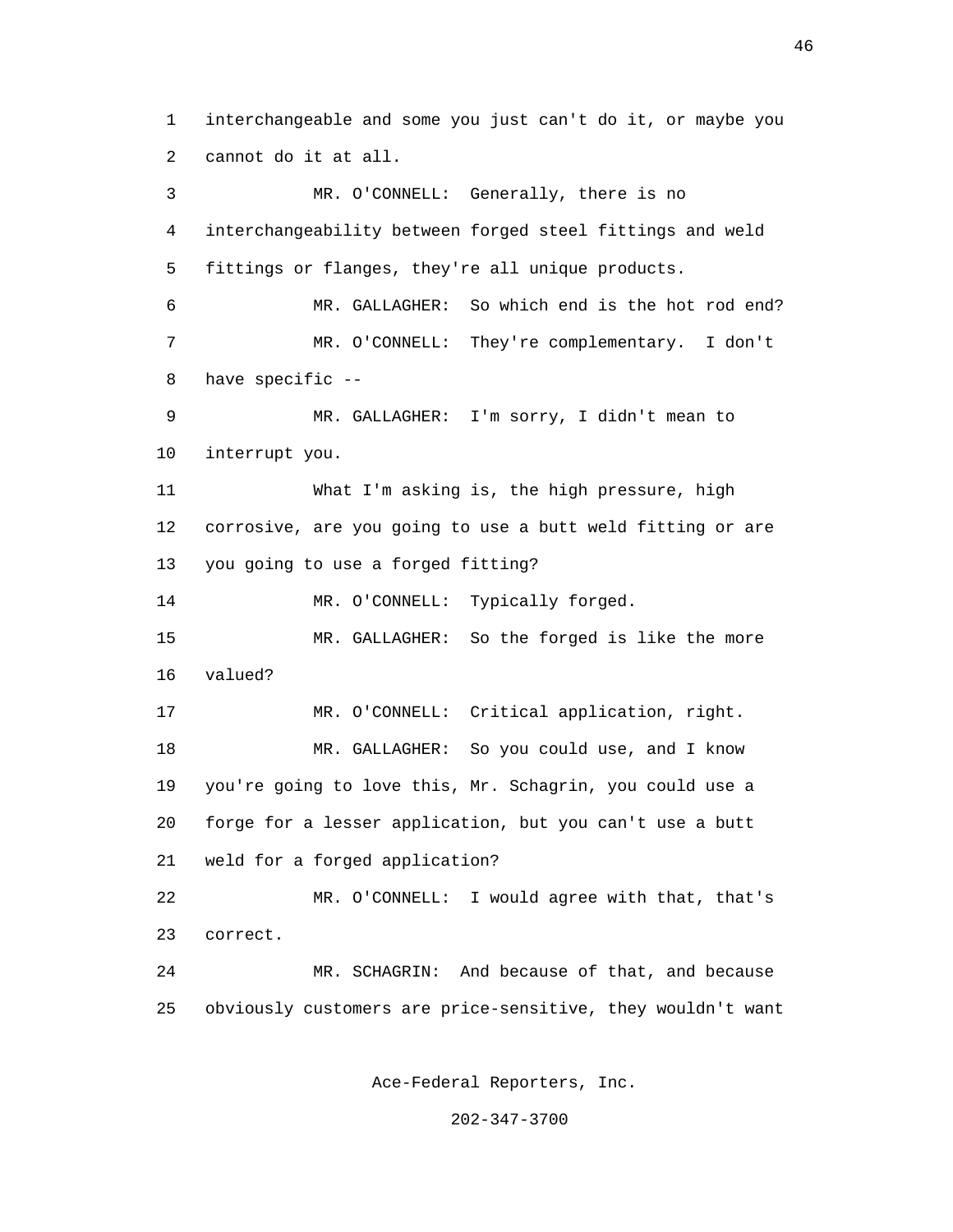1 to use a forged steel fitting if they can use a butt weld 2 fitting. But this is pretty much the top of the line. But 3 as Mr. Leone mentioned, just because of the nature of the 4 production process, there's basically a size limitation to 5 forged steel fittings.

 6 So for larger uses, for high pressure, you've 7 got to use a different product. But there's no 8 interchangeability, I think that's a critical thing for the 9 Commission, as you think about these products. There is 10 zero interchangeability, in reality, the marketplace 11 between forged steel fittings, flanges and butt weld 12 fittings.

 13 MR. GALLAGHER: Thank you. The only other 14 question I had was when an unfinished fitting comes to the 15 United States, is it going to look like what Mr. Almer 16 showed me? Is that essentially what you're saying? Or is 17 it something elsewhere on the manufacturing process?

 18 MR. LEONE: We're not 100 percent sure, but we 19 believe some of the forgers are supplying product with the 20 scale. This product has been forged and it has been -- the 21 scale has been removed, and there are some forgers that 22 will just supply you with a real raw product right off the 23 forge, with no -- without shot blasting. This product has 24 been shot blasted. Either way, depending upon who the 25 supplier is and the deal they have made.

Ace-Federal Reporters, Inc.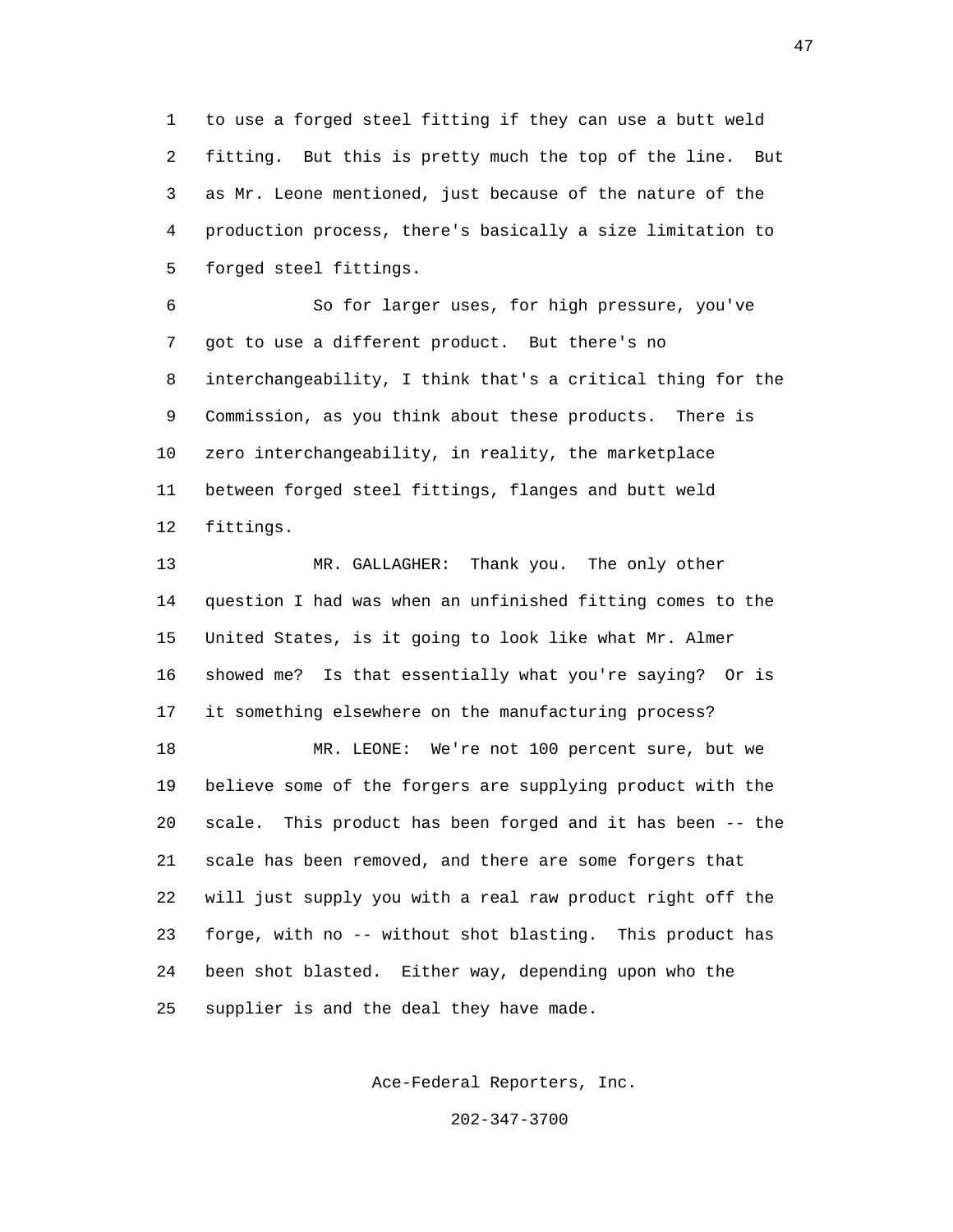1 MR. GALLAGHER: So it's once it's forged, 2 essentially, whether they touch it more or not, it's 3 essentially a forged -- 4 MR. LEONE: Forged steel, right. 5 MR. GALLAGHER: And then that's your finished. 6 MR. LEONE: Right. 7 MR. GALLAGHER: That's all I have, thank you. 8 MR. ANDERSON: Thank you, Mr. Gallagher. 9 Now Ms. Gurevich. 10 MS. GUREVICH: Good morning. I have a few basic 11 questions. 12 So one of the questions I have is about the 13 workers. So you said that you see some loss in the 14 workforce in the recent years. So one of my questions was 15 is it primarily loss of manufacturing workers, people who 16 are doing machining on the floor? Is it office staff? Are 17 you -- have you been formally forced to reduce your 18 workforce? 19 MR. HOUSEMAN: Yeah, as given in the testimony 20 in the trade adjustment assistance petition, there was a 21 percentage of the workforce, as has been indicated. 22 There's been -- they employed nearly 300 bargaining unit 23 members, as far as a few years ago. And currently are 24 below 100 approximately of manufacturing workers. 25 MR. YOUNG: This is Doug Young. Without

Ace-Federal Reporters, Inc.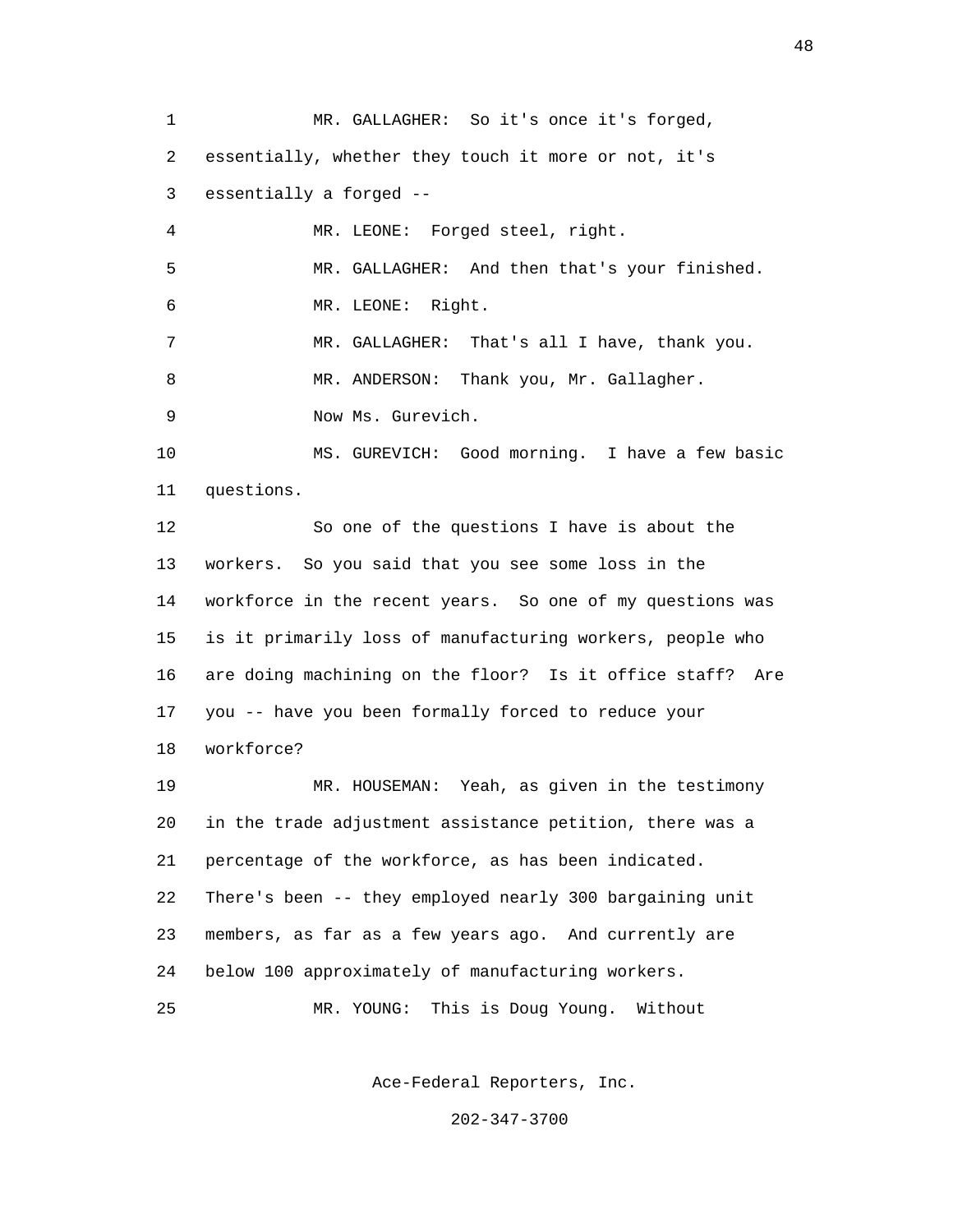1 looking, I'm not 100 percent sure of our current level of 2 nonbargaining employees. From the earlier -- from the 3 earlier testimonies, you could relate that the total 4 employment back in 2014, I believe, was the reference to 5 428. So that would have been a total, not union 6 employment, at which time there were roughly 300 USW 7 workers. So there were about 120, 128 salaried people, 8 SG&A and other supervising employees. 9 Today's level of salaried employee, non-U.S. W 10 employee, we would have to get back to you on. I don't 11 know that number off the top of my head. 12 But there have been layoffs of both USW and 13 non-USW personnel over this time frame. 14 MS. GUREVICH: All right, thank you. And 15 another question I have is about your material inputs. So 16 you said in testimony earlier that you primarily use inputs 17 from Canada and the U.S., and I would imagine there may be 18 some substitutes to the inputs that you are using that may 19 potentially reduce costs of production. Are there any 20 substitutes that would reduce costs of production that may 21 lead to your finished products becoming more competitive in 22 terms of price? 23 And again, if it's a business proprietary 24 information, please submit it in the briefs. 25 MR. ALMER: Hi, this is Chuck Almer. No,

Ace-Federal Reporters, Inc.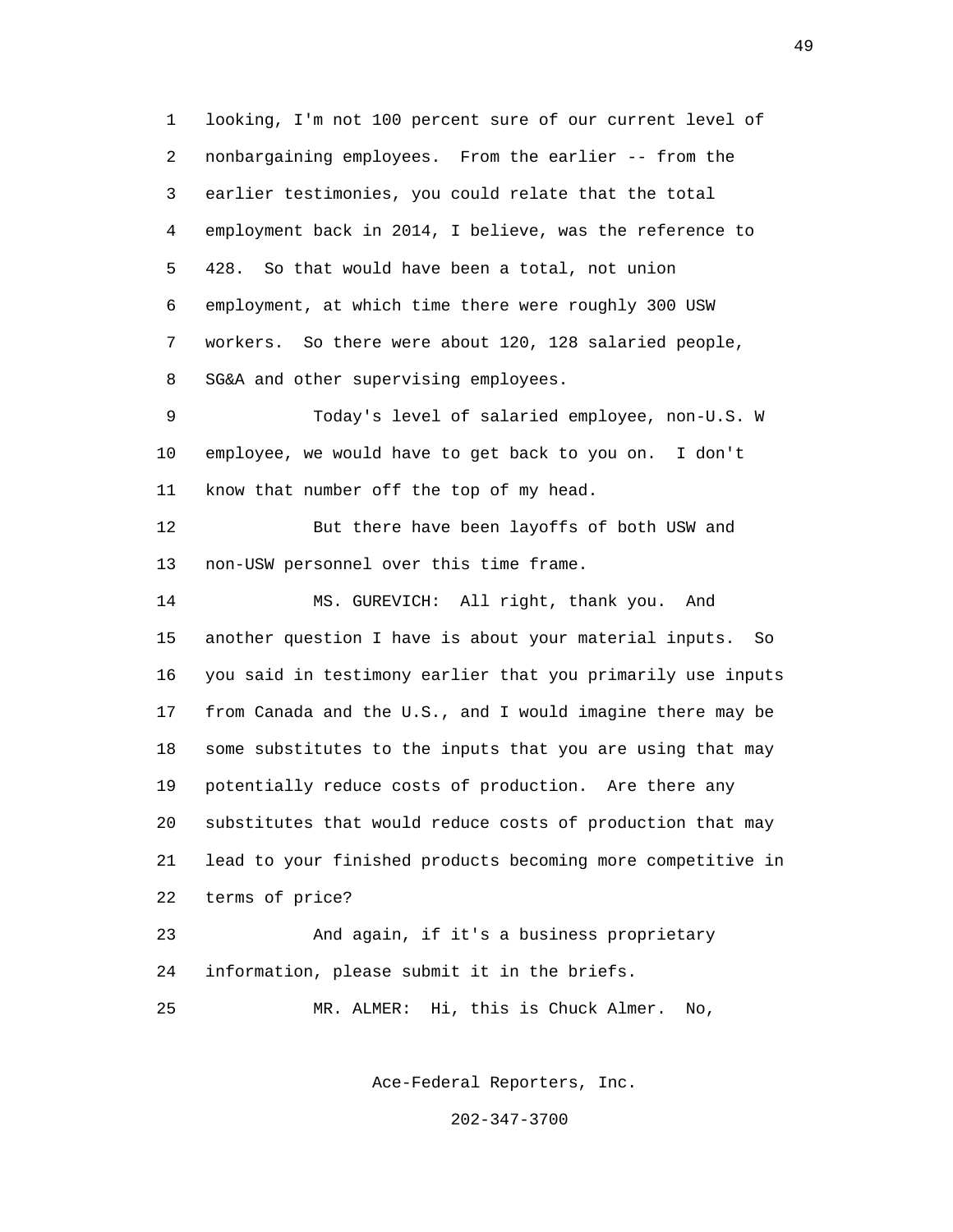1 there's no substitutes. We start with raw material.

 2 MR. SCHAGRIN: I think just to clarify the 3 question, Ms. Gurevich, they have only one raw material 4 input, bar, either carbon or alloy. I think your question 5 was could you cut your costs if you were to import unfairly 6 traded bar from China, instead of buying from North 7 American suppliers. And I think it's been Bonney Forge's 8 decision over the years to work with consistent suppliers 9 with whom they form a relationship, and then in addition, 10 even though people may trade unfairly, will, let's say, eat 11 the freight costs. You know, bar products as a set of 12 steel products are pretty heavy and dense as a steel 13 product, so they are freight-sensitive.

 14 And so Bonney works with bar suppliers that are 15 located nearby so that, you know, there's a freight 16 advantage versus getting something that is very heavy and 17 dense, like steel bar, you know, shipped from thousands of 18 miles away.

 19 MS. GUREVICH: All right. So last set of 20 questions, I suppose, from me would be so I was looking at 21 domestic production of oil and gas in the last few years. 22 So one thing that I saw there was that there was initially 23 an increase in production of domestic oil and gas in the 24 early 2010 to 2015 period, and then there was a decline. 25 So during the increase in the domestic

Ace-Federal Reporters, Inc.

202-347-3700

 $\sim$  50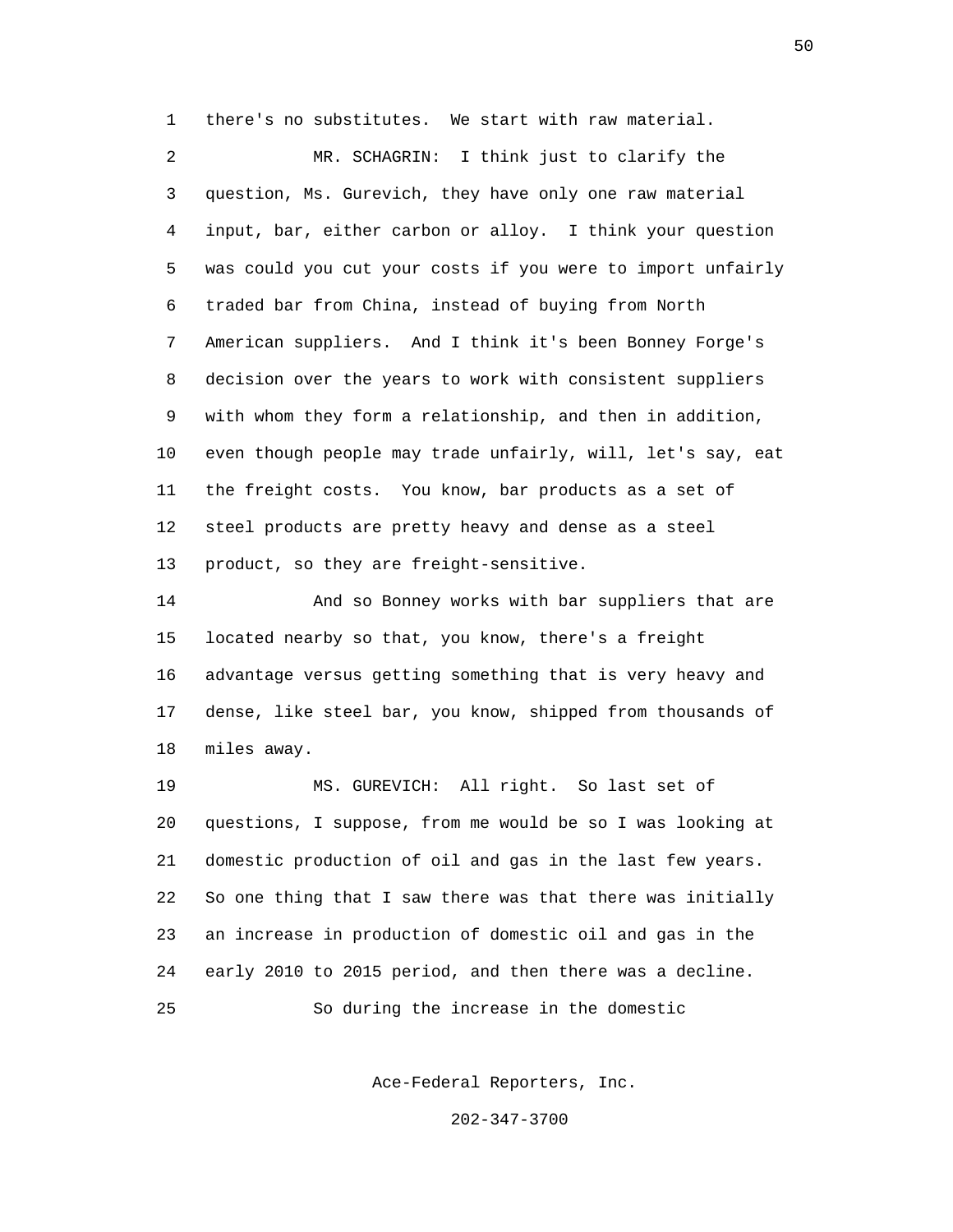1 production, did you also see a decline in the demand from 2 your distributors and consumers for your product?

 3 So what I'm trying to get at is maybe there is 4 some correlation with the domestic production in which you 5 see the decline for demand for your product?

 6 MR. SCHAGRIN: This is something that's a very 7 kind of big macro issue as they, you know, talk about 8 pricing in the oil and gas markets is the sensitivity of 9 the changes in the rig count to actual production of oil 10 and gas in the United States.

 11 So my understanding of that, working with a lot 12 of different products in the energy industry, is wells are 13 drilled by drilling rigs that exploration companies rent on 14 a daily basis as they make their capital investments. But 15 then, depending on prices of oil and gas, not all of those 16 wells are always completed, i.e., actually pulling the 17 hydrocarbons up out of the ground.

 18 So it seems like a lot of analysts were 19 surprised that in, say, 2015, the beginning of 2015, as the 20 rig count was going down very quickly, that oil production 21 in the United States kept going up. And that's because 22 less wells were being drilled, but still wells were being 23 completed.

 24 And then eventually, you get to the point where 25 as the rig count really plummeted by early '16, you did

Ace-Federal Reporters, Inc.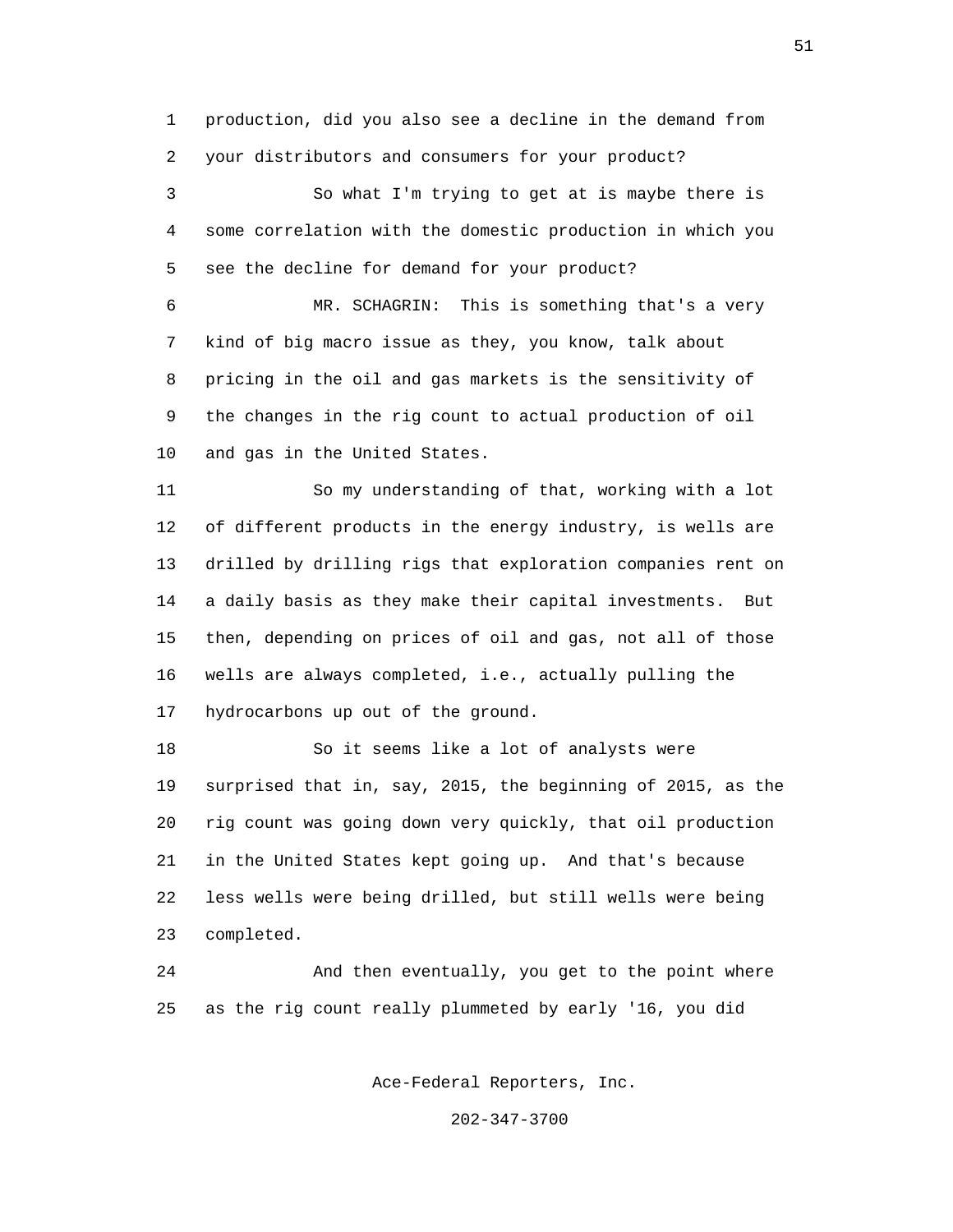1 have, say, a 5- or 600,000-barrel-a-day decline in U.S. oil 2 production, and that's because eventually, the less 3 drilling catches up with less completion.

 4 And now, of course, the opposite is happening, 5 that we're starting to produce more oil again and more 6 natural gas as we're beginning to drill more.

 7 And yes, I think if you go back before this POI, 8 which starts at the beginning of 2014, you would see for 9 Bonney particularly before imports were a major issue here, 10 that Bonney Forge's business would normally improve as U.S. 11 oil and gas production was increasing, which generally 12 correlates to an increase in the rig count, and that their 13 business would decline as U.S. oil and gas production was 14 declining.

 15 MS. GUREVICH: And my last question. Has there 16 been any changes in the way that oil- and gas-producing 17 companies utilize technology to actually extract and 18 produce oil and gas that would lead to decline in demand of 19 your product? That is, is there any technology under which 20 they can still increase their production but without the 21 products that you produce, without the forged steel 22 fittings?

 23 MR. O'CONNELL: Ken O'Connell. It would be my 24 belief that the oil and gas industry obviously has 25 improvements, but it does not have a direct impact to our

Ace-Federal Reporters, Inc.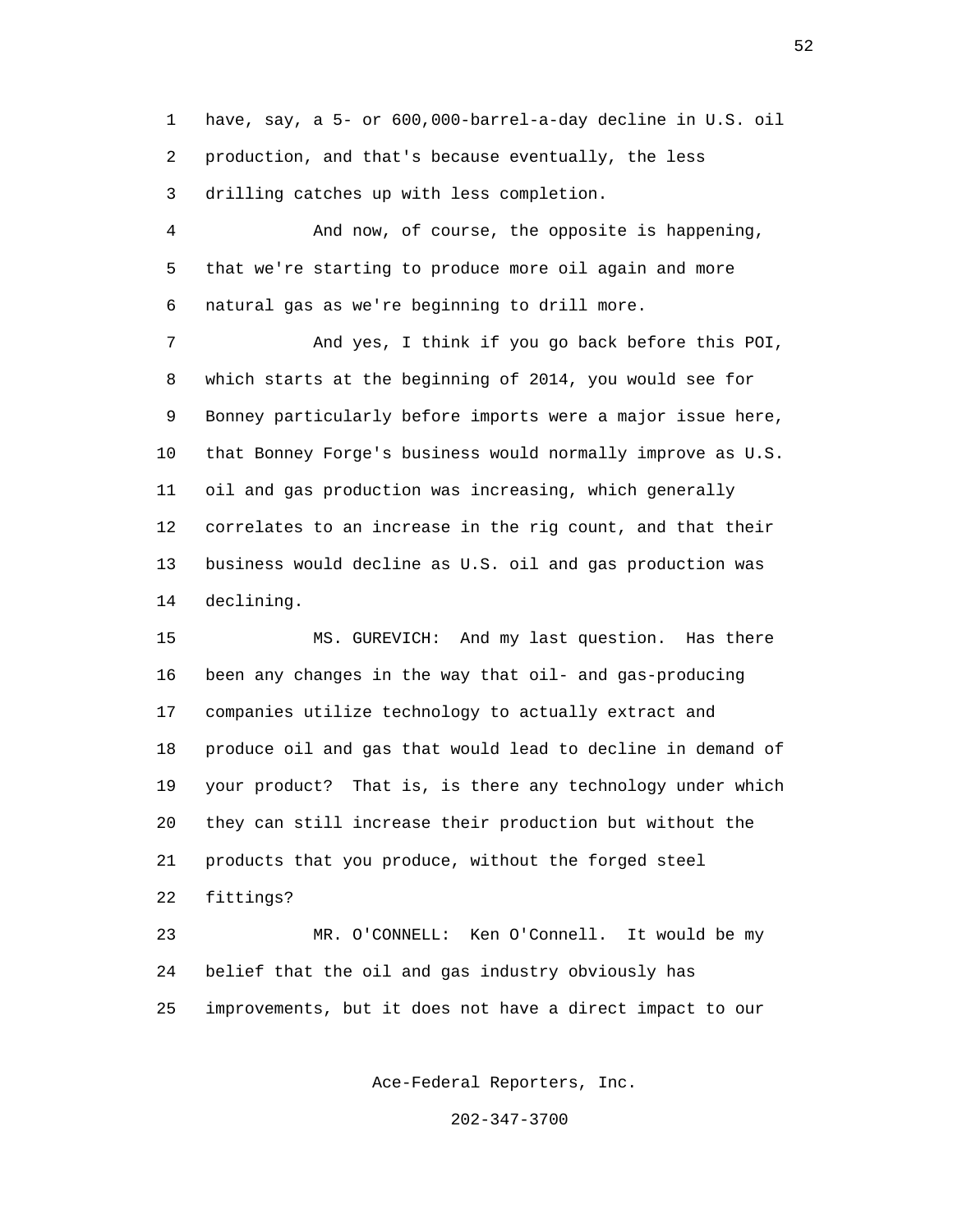1 type products and applications.

2 MS. GUREVICH: Thank you. 3 MR. SCHAGRIN: Just to clarify, all the changes 4 have been primarily below ground, so with the fracking, you 5 know, having longer extensions, et cetera. But when the 6 product comes up to the ground, to the best of my 7 knowledge, and Mr. Leone or Ken could clarify, there 8 haven't been changes over the years in the processing 9 equipment aboveground where the forged steel fittings are 10 utilized. 11 MR. ANDERSON: And now Ms. Taylor. 12 MS. TAYLOR: Thank you, Karen Taylor, Office of 13 Industries. 14 First of all, I wanted to thank all the 15 witnesses again. Your testimony has been very helpful. I 16 have a few questions. Going back to specifications issues 17 again. 18 If I understand you correctly, the 19 specifications noted in the petition, all domestic 20 producers produce forged steel fittings to those 21 specifications, all foreign-made forged steel fittings 22 imported into the United States meet those specifications. 23 Do I understand you correctly? 24 MR. SCHAGRIN: Yes, that is correct, Ms. Taylor. 25 MS. TAYLOR: Do you have or are there forged

Ace-Federal Reporters, Inc.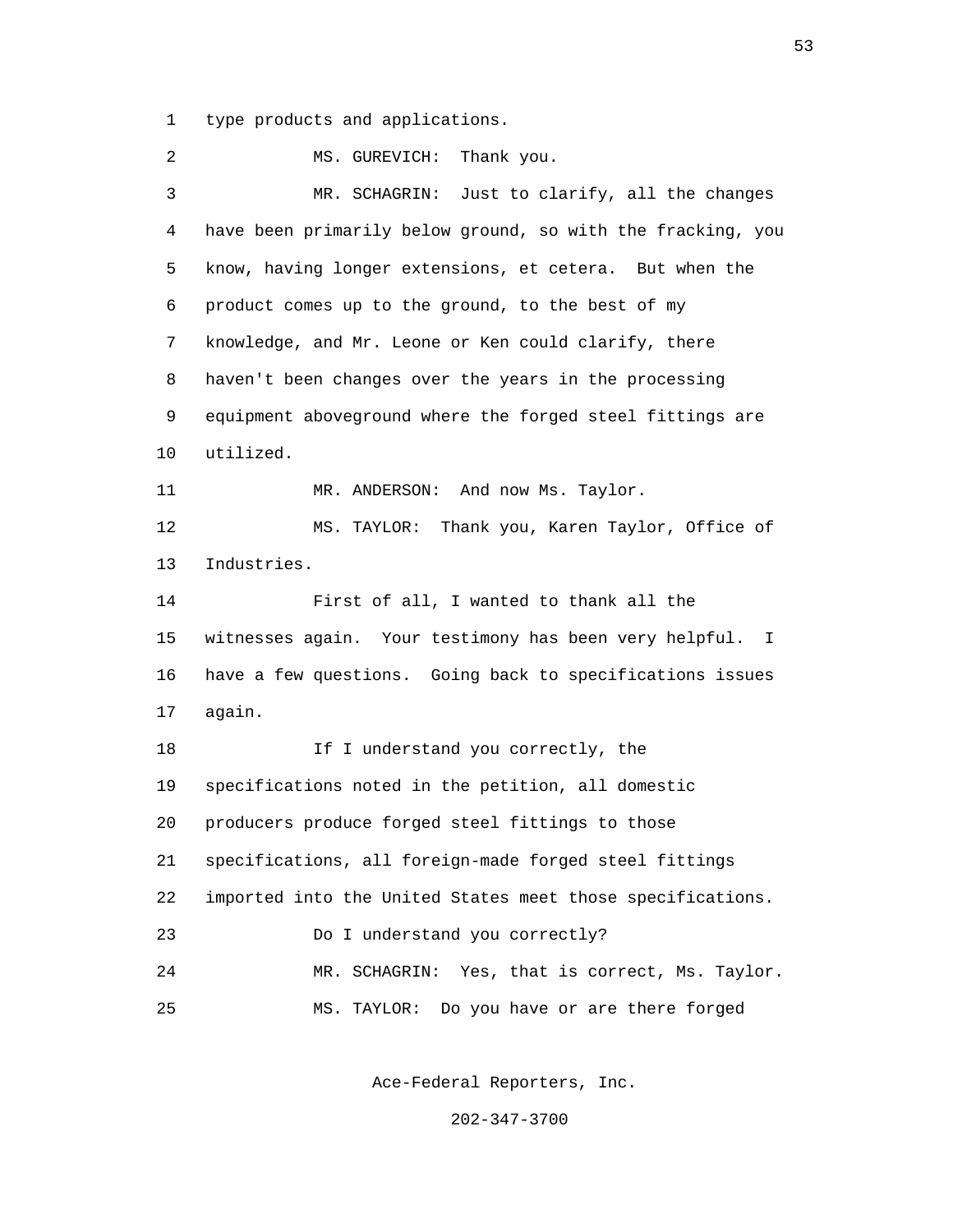1 steel fittings foreign-made that do not meet these

2 specifications?

 3 MR. SCHAGRIN: Not to our knowledge. Certainly 4 not for the U.S. market. Possibly for foreign markets. 5 But not for this market. 6 MS. TAYLOR: So I am assuming the intent of the 7 petition is made to the specifications noted in the 8 petition, or comparable specifications; correct? 9 MR. SCHAGRIN: That is correct. 10 MS. TAYLOR: All right, thank you. 11 MR. LEONE: The claims of the foreign product is 12 that they meet the specifications. 13 MS. TAYLOR: All right, thank you. You 14 mentioned that forged steel fittings have a diameter limit, 15 at a certain point you can no longer use them, you have to 16 use other types of fittings. 17 Do I understand you correctly? 18 MR. O'CONNELL: Typically, our fitting range is 19 4-inch and under. The application design would change 20 above those sizes. 21 MR. LEONE: There are no emerging products that 22 are going to replace forged steel fittings. One may 23 consider other fittings such as malleable, but the 24 engineers for the services that are required are insisting 25 on forged steel fittings. The malleable products are

Ace-Federal Reporters, Inc.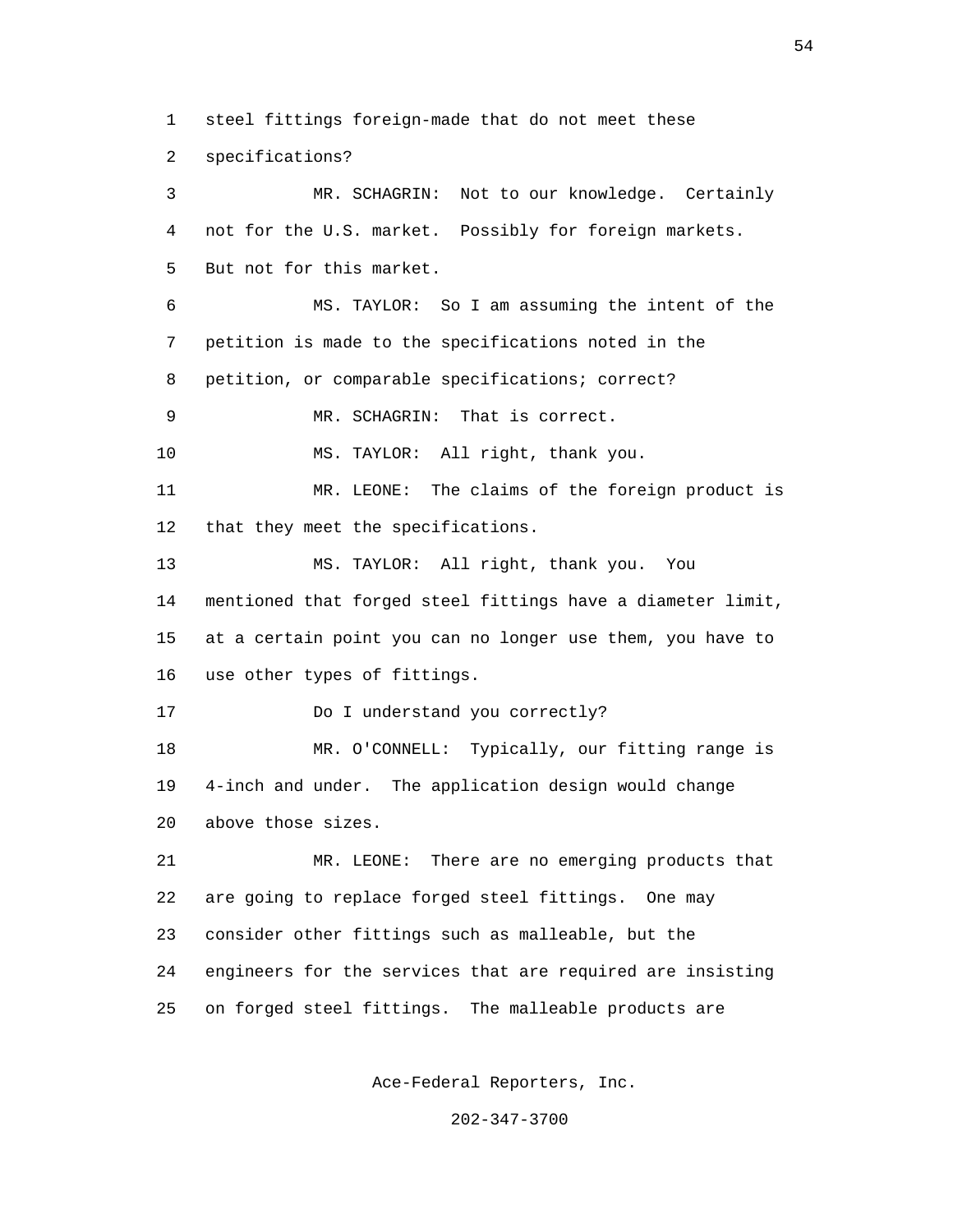1 usually for the low pressure water systems. But for all 2 critical piping systems in the industry, and also not to 3 mention the utility business, the gas utilities use to a 4 large extent forged steel fittings. They do not use any 5 other product, because of the critical service that's 6 serving natural gas, even though it's a lower pressure. 7 MS. TAYLOR: All right. I think I understand 8 that. What about the difference between heat-treated and 9 nonheat-treated fittings? Are there different applications 10 for nonheat-treated fittings versus heat-treated -- 11 specifically normalized fittings? 12 MR. ALMER: Hi, this is Chuck Almer. The heat 13 treat or normalizing, normalizing is a form of heat 14 treating, provides a little toughness for the material, 15 refines the grain structure. And it's normally used in 16 colder applications, Canada, so to speak. 17 MS. TAYLOR: All right, thank you. There were 18 some parties saying, well, normalized fittings are 19 completely different kind of fittings than nonnormalized 20 fittings. And you're saying no, that's not correct? 21 MR. SCHAGRIN: Do you just want to describe for 22 Ms. Taylor the normalizing process you use and where it is 23 in the production process? 24 MR. ALMER: Our Canadian customers require a 25 normalizing process to the finished fitting, whether it's a

Ace-Federal Reporters, Inc.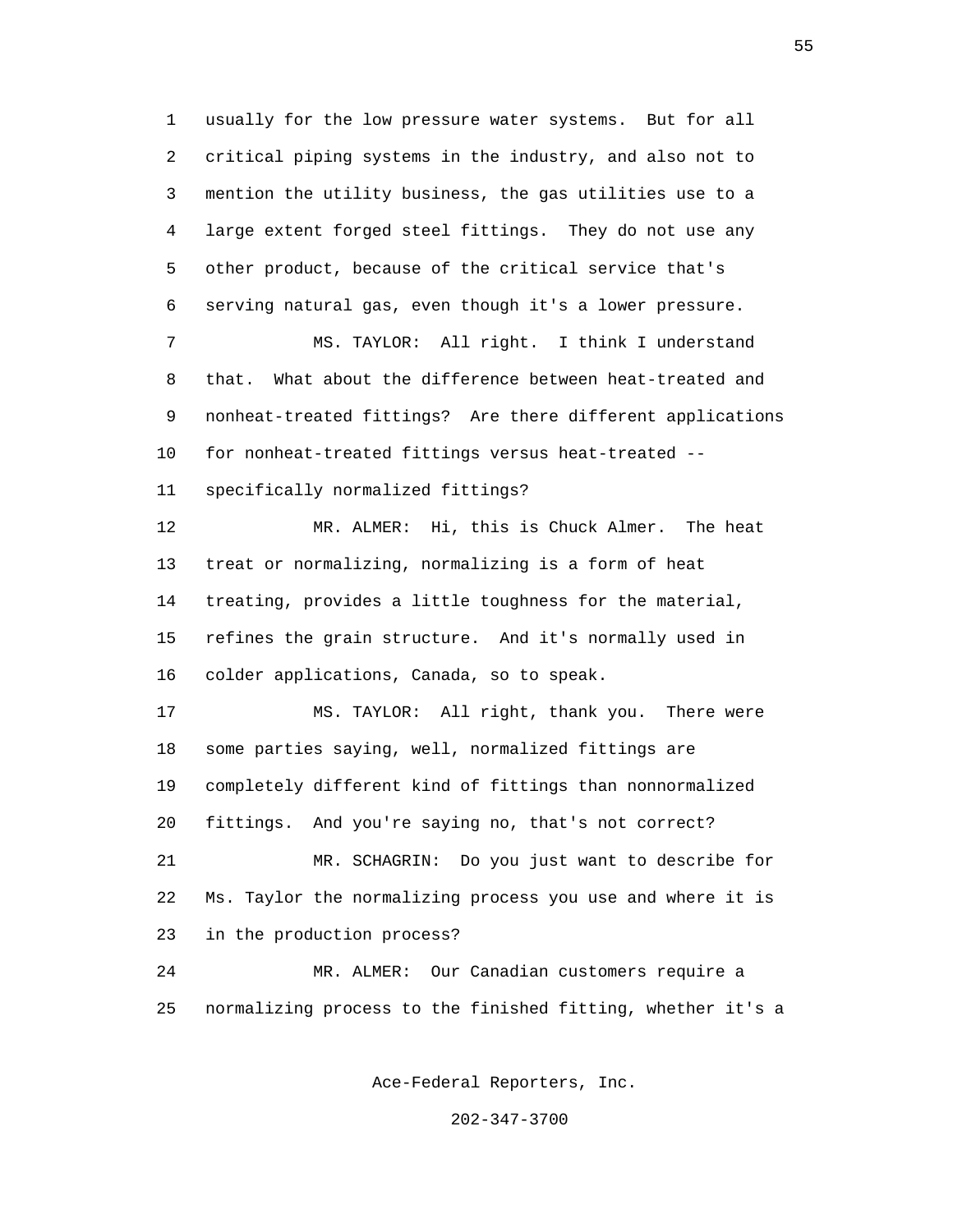1 bar or a forged item. Those products are still forged or 2 machined complete, and then they go to a -- we have a 3 controlled atmosphere furnace that takes the material, 4 heats it to 1650 degrees. It sits in the furnace, 5 depending on the wall thickness of the item, generally we 6 process roughly 1000 pounds an hour. 7 And it is -- that refines the grain structure.

 8 Sits in the furnace, and then it goes to a top pool, and 9 it's -- physically, it is the same shape and size, except 10 the grain structure has been refined to toughen the steel a 11 little bit that our Canadian customers require.

 12 MR. LEONE: There are some customers that 13 require not only normalized, they require a test, Charpy 14 test, to demonstrate that they are -- that they are 15 normalized. And they're concerned about low temperatures 16 where there's -- where the temperature is low and the steel 17 could be brittle.

 18 By normalizing, it refines the grain size and 19 improvements the notch toughness of it.

20 MS. TAYLOR: All right, thank you.

 21 A very general question, and I just want this on 22 the record, that's all.

 23 The production process in the United States, 24 used in the United States, is that generally similar to the 25 processes used in the subject countries?

Ace-Federal Reporters, Inc.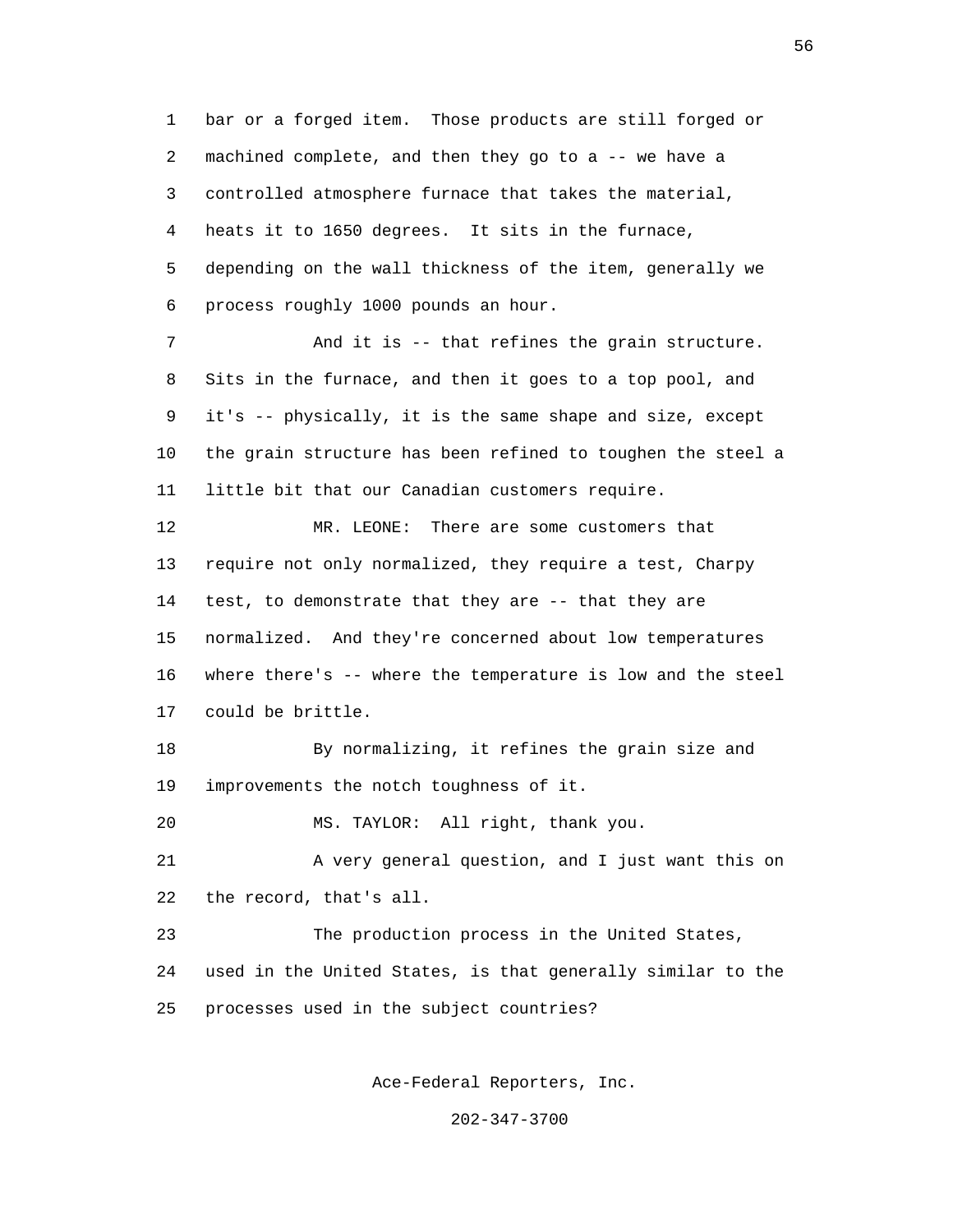1 MR. ALMER: I'm assuming so. I'm not sure how 2 those foreign countries produce the items.

 3 MR. LEONE: We know this, though. We know from 4 our customers that have visited plants around the world and 5 they have come back to tell us that we have the 6 state-of-the-art technology that is not seen anywhere else. 7 MR. SCHAGRIN: But I know what you're looking 8 for, Ms. Taylor. The answer is yes, the production 9 process -- so I mean, there's -- you have different ways of 10 getting to different efficiencies, but there's pretty much 11 only one die process that will forge bar into a fitting, 12 and there are the same kinds of processes for taking either 13 the forged bar or the bar and doing the drilling out and 14 the threading and finishing of the product. 15 So we think that regardless of whether a forged 16 steel fitting manufacturer is in China, Italy, Taiwan or 17 the United States, that the production processes are very 18 similar throughout the world. 19 MS. TAYLOR: There may be differences in 20 efficiencies, but the basic process is the same. Is that 21 what I'm hearing? 22 MR. SCHAGRIN: That's correct. 23 MS. TAYLOR: Those are all the questions I have, 24 for now anyway. Thank you.

25 MR. SCHAGRIN: Thank you.

Ace-Federal Reporters, Inc.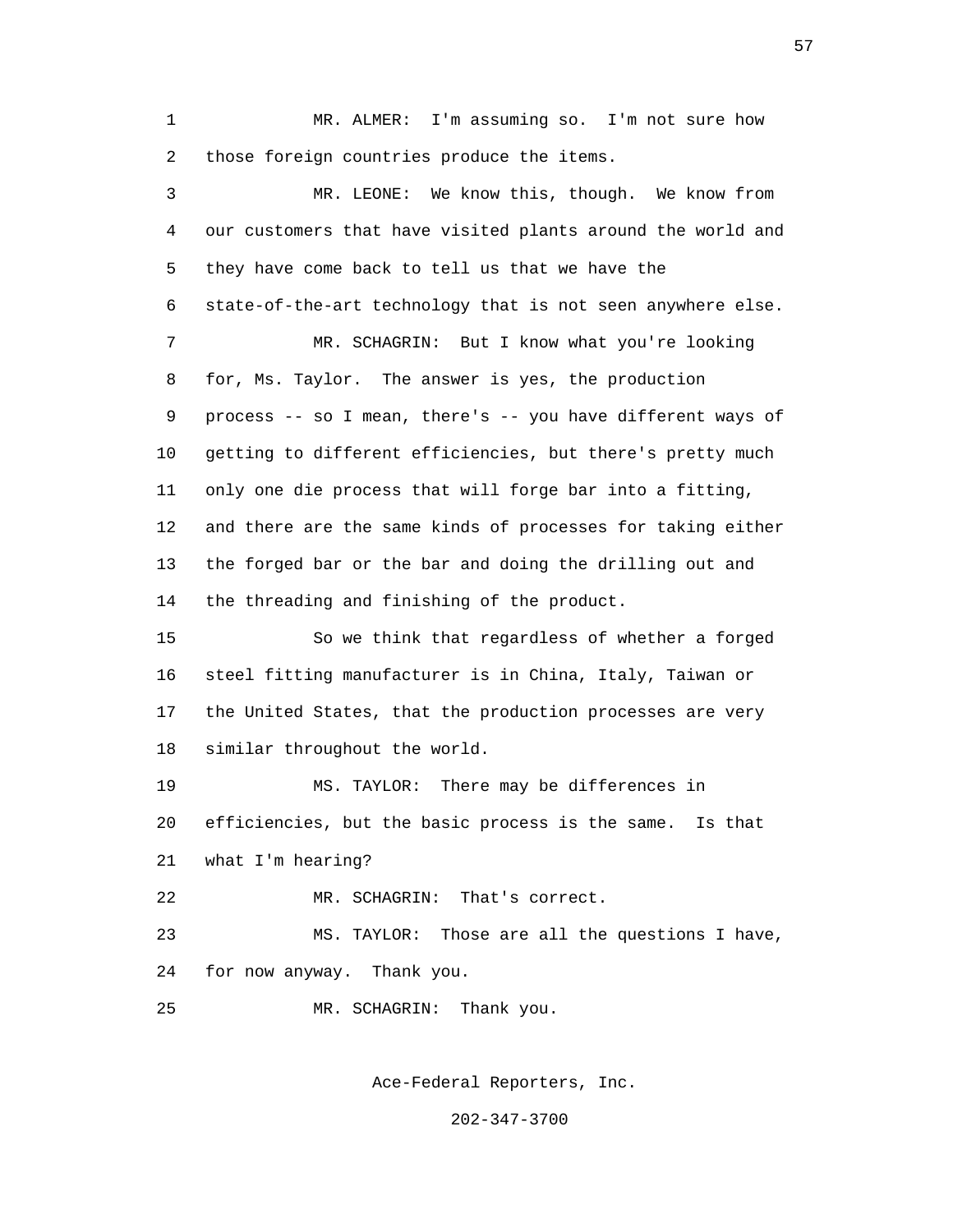1 MR. ANDERSON: Thank you, Ms. Taylor. 2 And now our supervisory investigator, 3 Mr. Corkran.

4 MR. CORKRAN: Thank you.

 5 And thank you to all the members of the panel 6 for coming today. We definitely appreciate it.

 7 I have a few questions, and they will range 8 across several different topics. One was, after first 9 saying how very much I appreciate the description of the 10 distribution network and the distinction between national, 11 regional, independent distributors, I wonder if you could 12 be a little more granular for me and describe, with your 13 location on the East Coast, how do you distribute -- how do 14 you make your product available to heavy use areas such as 15 the Gulf region? Or how do you get fittings to the West 16 Coast? How are you able to get your product distributed 17 nationally?

 18 MR. O'CONNELL: Ken O'Connell. Just basically, 19 truckload. We ship only by truck, and it's out of our 20 plant in Mount Union, Pennsylvania. So destination is 21 really not an issue.

 22 MR. CORKRAN: Can you give me an idea of what 23 shipping costs are by truck to get product from 24 Pennsylvania down into the Gulf region?

25 MR. O'CONNELL: I'm afraid that would be out of

Ace-Federal Reporters, Inc.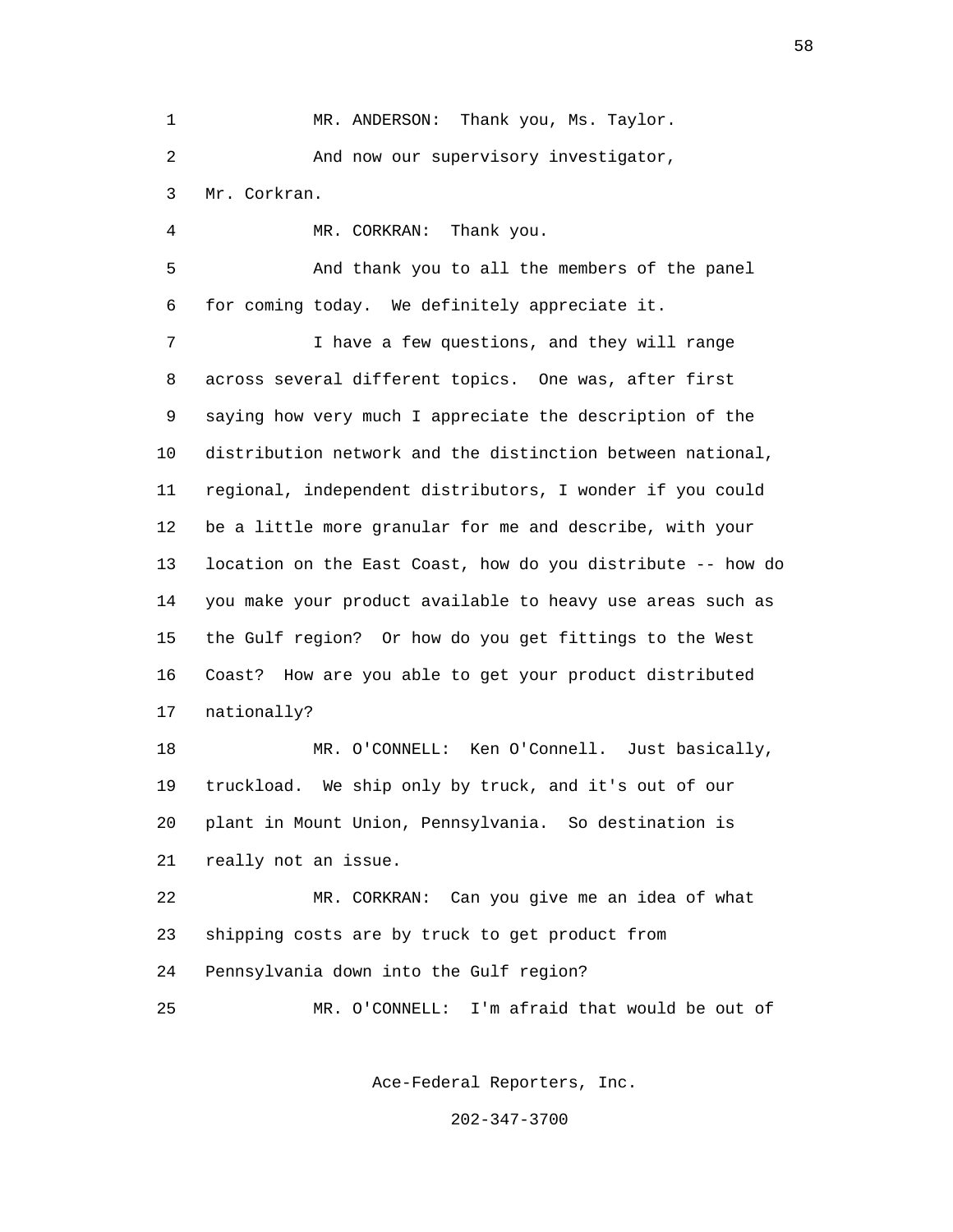1 my scope.

 2 MR. YOUNG: This is Doug Young. From a 3 weight -- like a cost per weight or something, no, I can't 4 give that to you today. And I don't want to assume or 5 guess at a number, so we can provide that to you, though, 6 very easily. 7 MR. CORKRAN: I'd appreciate that, thank you 8 very much. And I do appreciate that it's not something you 9 might have off the top of your head either. But thank you. 10 Do you consider those to be major markets for 11 your product? Do you -- do you routinely ship to the Gulf 12 region? Do you ship to the West Coast? 13 MR. O'CONNELL: Ken O'Connell. Yes, sir. 14 California is strong in oil and gas production, as is the 15 Southwest. The Rockies, the upper Midwest and the Dakotas, 16 and now in the Pennsylvania and Ohio oil and gas. 17 So it's multiple geographic locations. 18 MR. CORKRAN: Thank you. You sort of 19 anticipated my interest. I am -- I am interested in the 20 fact that there are multiple regions where there's heavy 21 activity. 22 But the reason I've been focusing on the West 23 Coast and the Gulf region is because those are areas where 24 they can also easily accept imported -- imported product. 25 So that's why I was kind of focusing on those two, those

Ace-Federal Reporters, Inc.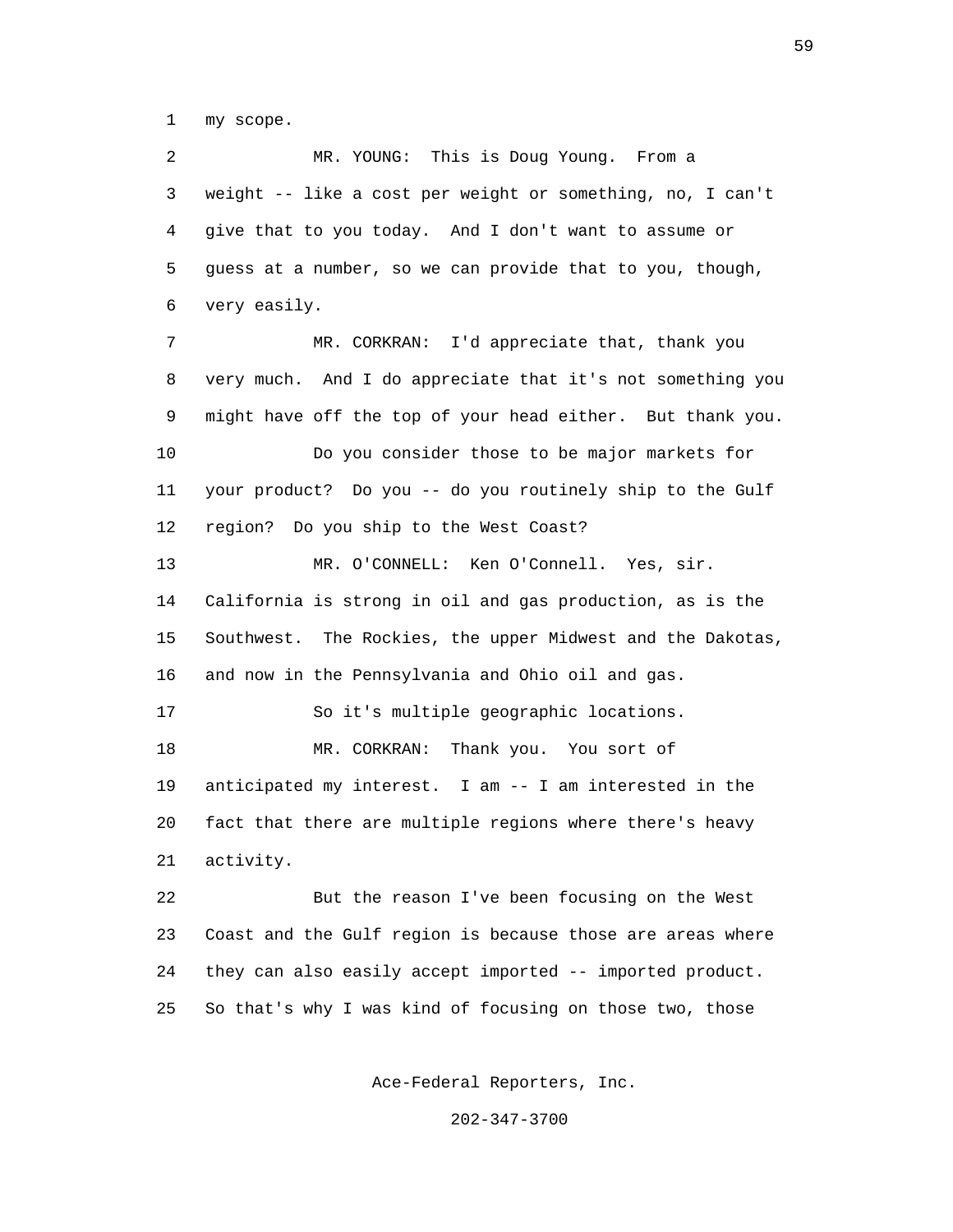1 two regions.

 2 MR. SCHAGRIN: We'll give you -- Roger Schagrin. 3 Mr. Corkran, we will give you the freight information that 4 you requested. I would point out that compared to some 5 other steel products the Commission deals with, given the 6 prices per pound or the many thousands of dollars per ton 7 that forged steel fittings, I think you will find that 8 compared to a lot of other products that the Commission 9 deals with, that the cost of freight compared to the value 10 of the item is very, very low in forged steel fittings as 11 compared to, say, hot rolled sheet or bar, rebar or 12 anything like that. This is -- the forged steel fittings 13 are not a very freight-sensitive product, because you're 14 literally talking about thousands of dollars per ton of 15 value.

 16 MR. LEONE: In addition, when we ship, we'll 17 ship truckloads to the areas where there's concentrated oil 18 and gas activities. And so we'll ship in truckloads that 19 may have several stops. So for the most part, we will sort 20 of ship a truckload to the West Coast, we will ship a 21 truckload to -- particularly to Canada.

 22 But most of our product is in truckloads with 23 multiple stops.

 24 MR. CORKRAN: Thank you very much. This 25 question may seem a little bit direct, but I do want to ask

Ace-Federal Reporters, Inc.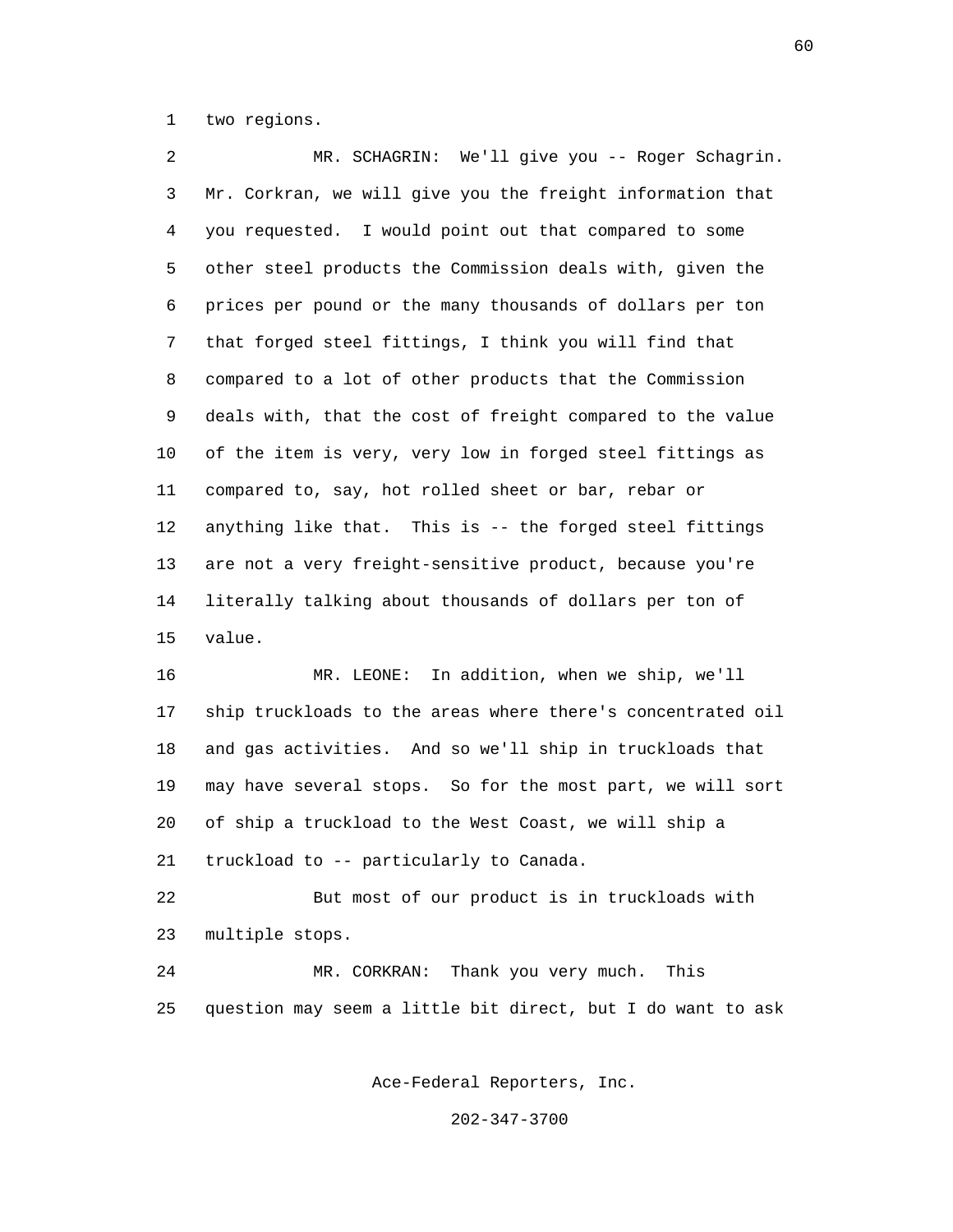1 it. And that is Mr. Leone, you testified that distributors 2 are telling us, meaning Bonney Forge, that they are 3 shifting offshore, and Mr. O'Connell you testified that you 4 have heard repeatedly that customers are getting better 5 prices from foreign sources.

 6 My question is why are you bringing a case 7 against China, Italy and Taiwan? I mean, it's a direct 8 question, why are you looking at these three countries? 9 Because the testimony that I hear today focuses 10 generally on imports, but without those three specific 11 countries.

 12 So that's why I'm trying to get a little more 13 detail on why the focus on those three countries.

14 MR. SCHAGRIN: This is Roger Schagrin.

 15 So while some of these distributors will name 16 specific foreign sources, they're usually, just because the 17 distribution process, they're just buying import versus 18 domestic. And looking at the data, the largest sources of 19 finished forged steel fittings in the United States are 20 from these three countries. India is the other major 21 supplier that you'll see in the statistics.

 22 But to the best of our knowledge, India is 23 primarily, unlike these other three countries, supplying 24 rough forgings to one U.S. manufacturer that is then 25 finishing them, and India at least at the present time is

Ace-Federal Reporters, Inc.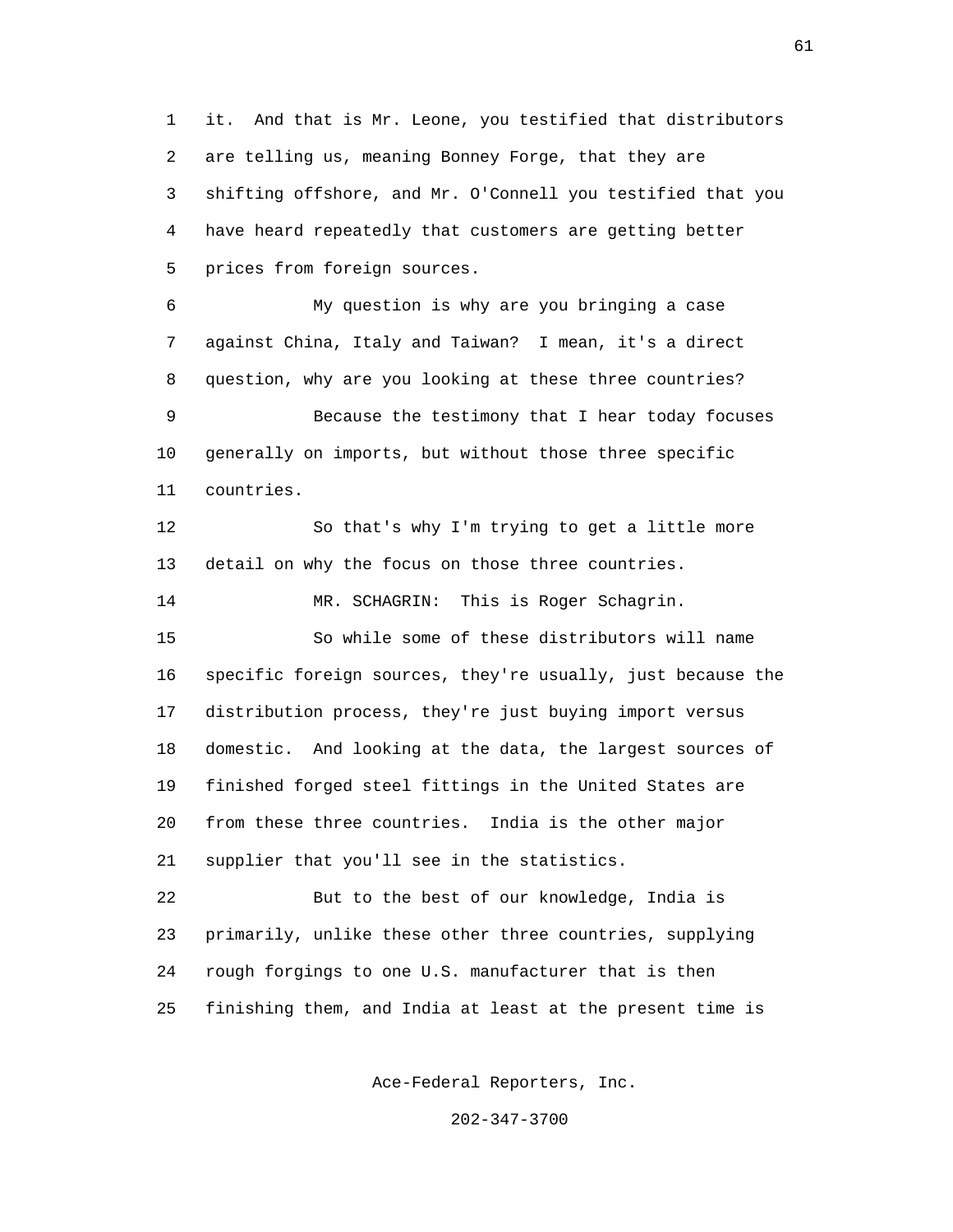1 not supplying a lot of finished forgings.

 2 So from a competitive standpoint, these 3 countries are the sources of most of the competition in 4 finished forged steel fittings in the United States. 5 MR. CORKRAN: Thank you very much. 6 This question I believe would be for Mr. Almer. 7 Can you compare for me sort of conceptually the 8 similarities and differences between taking a bar and 9 drilling it to form a finished product versus what a 10 company that has a business model where they are a finisher 11 or a converter exclusively, what they would do to a rough 12 forging, how do those two operations -- how are those two 13 operations similar or different in process and magnitude? 14 MR. ALMER: This is Chuck Almer. The work 15 holding required to work the different items would need to 16 be different. If you're producing a finished part from 17 bar, you would need work holding that actually holds the 18 bar, compared to a different work holding that would need 19 to hold to grip this part. 20 The drilling, the threading, the socket welding, 21 the stamping, could all be very similar depending on the 22 diameter of the hole, thread you want to make. 23 Just machine tool work holding would probably be 24 the biggest difference. 25 Did that answer your question?

Ace-Federal Reporters, Inc.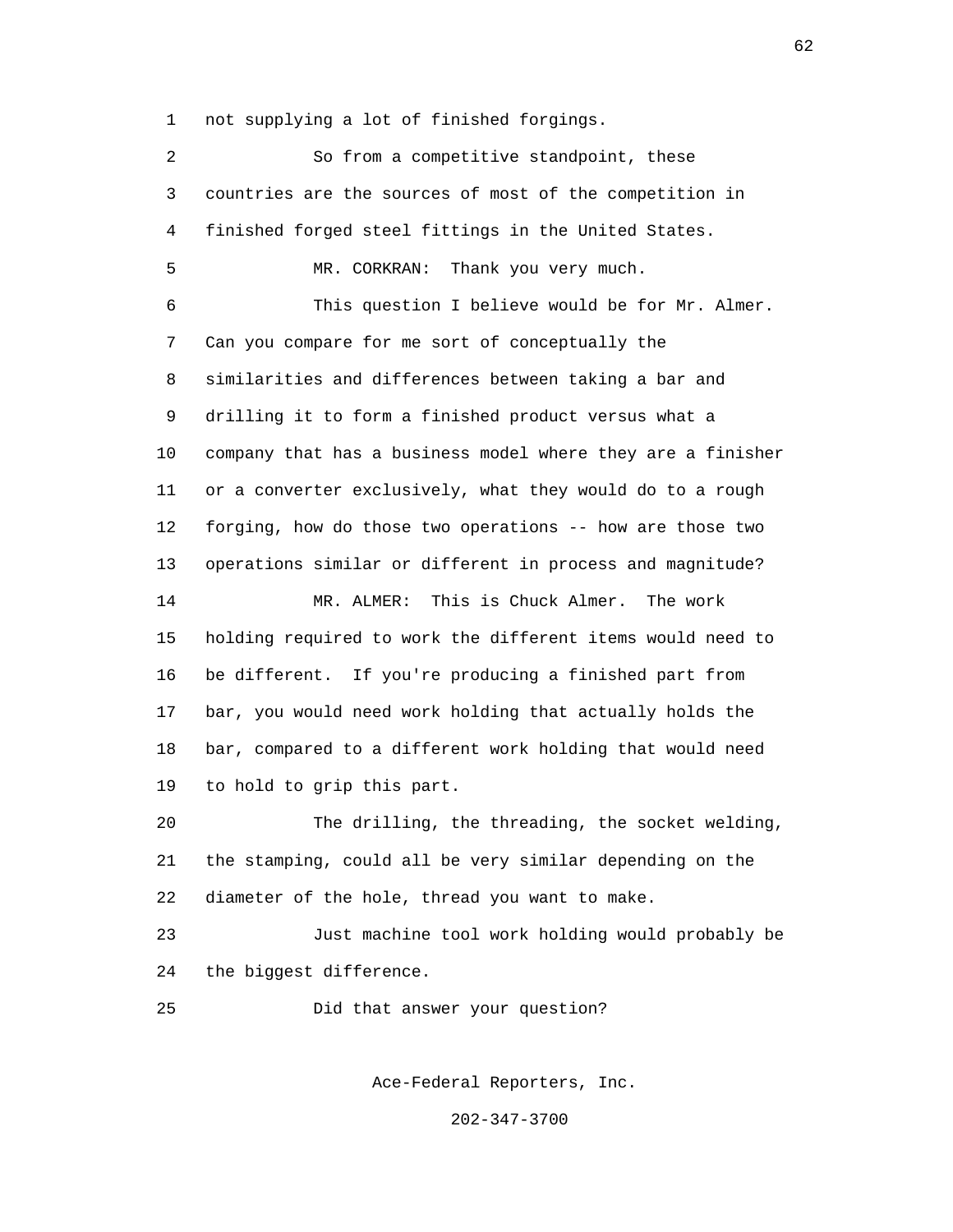1 MR. CORKRAN: Thanks, that's very helpful. 2 Because I've been looking down what a series of operations 3 that constitute finishing are, and I was trying to mentally 4 compare that to what you do when you have a bar. 5 One of the things we haven't talked about -- 6 MR. LEONE: In general the processes are going 7 to be the same. You just identified drilling. However, 8 there could be different machines from different companies 9 that will drill it. But at the end of the day, it's a 10 drill product, so the process is the same. But the machine 11 and the holdings and other items could be different. 12 MR. CORKRAN: Thank you very much, that helps 13 me. Sometime it's hard to translate the words that you see 14 on a page into a mental image, and that's exactly what I 15 was trying to do. 16 We haven't talked as much today about forming 17 the fittings from seamless pipe. Can -- is that a process 18 that Bonney Forge uses at all? 19 MR. ALMER: We do use some seamless pipe for our 20 3- and 4-inch couplings and half couplings only. It's a 21 very small volume, portion of our requirement. 22 MR. CORKRAN: And for that, and since you're 23 using it for couplings, is that largely a cutting and 24 finishing operation that you're talking about for that type 25 of product?

Ace-Federal Reporters, Inc.

202-347-3700

 $\sim$  63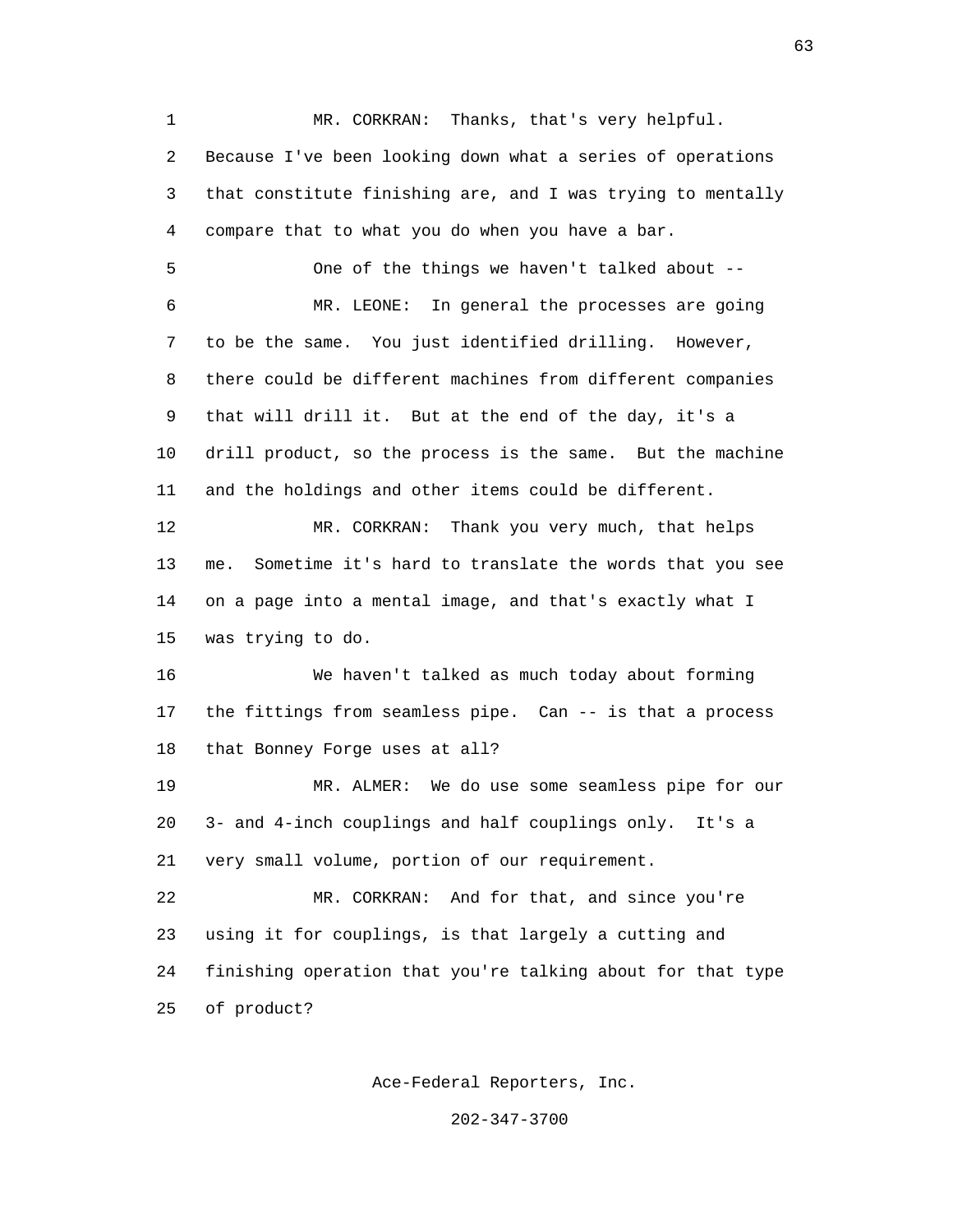1 MR. ALMER: Correct.

 2 MR. CORKRAN: We talked a little bit earlier 3 about size range limitations. Can you give me an idea what 4 that limit would be? Are we talking 4 inches, 5 inches, 6 5 inches? At least for Bonney Forge, what would be your size 6 limitation? 7 MR. ALMER: Hi, this is Chuck Almer again. 8 Yeah, our largest we stock is 4-inch diameter. I was going

 9 to bring one, but a 4-inch forging weighs roughly 80 10 pounds, and I might have had a problem getting through 11 security.

 12 MR. CORKRAN: One of the reasons I ask this is 13 because with some of the people that we've communicated 14 over the past three weeks, there have been references to 15 fittings that are a larger -- that are larger size.

 16 At least from your domestic competitors, are you 17 aware of other companies that offer larger-size fittings? 18 If so, to your knowledge, do they tend to be used for 19 similar or dissimilar applications?

 20 MR. LEONE: In a given piping system, you'll 21 find that we can go up to 4-inch. But once you get over 22 4-inch, the economics are not such to continue to use 23 forged steel fittings. You would have to go to an open 24 die. Over 4-inch, that's usually a welded -- welded pipe 25 with weld fittings.

Ace-Federal Reporters, Inc.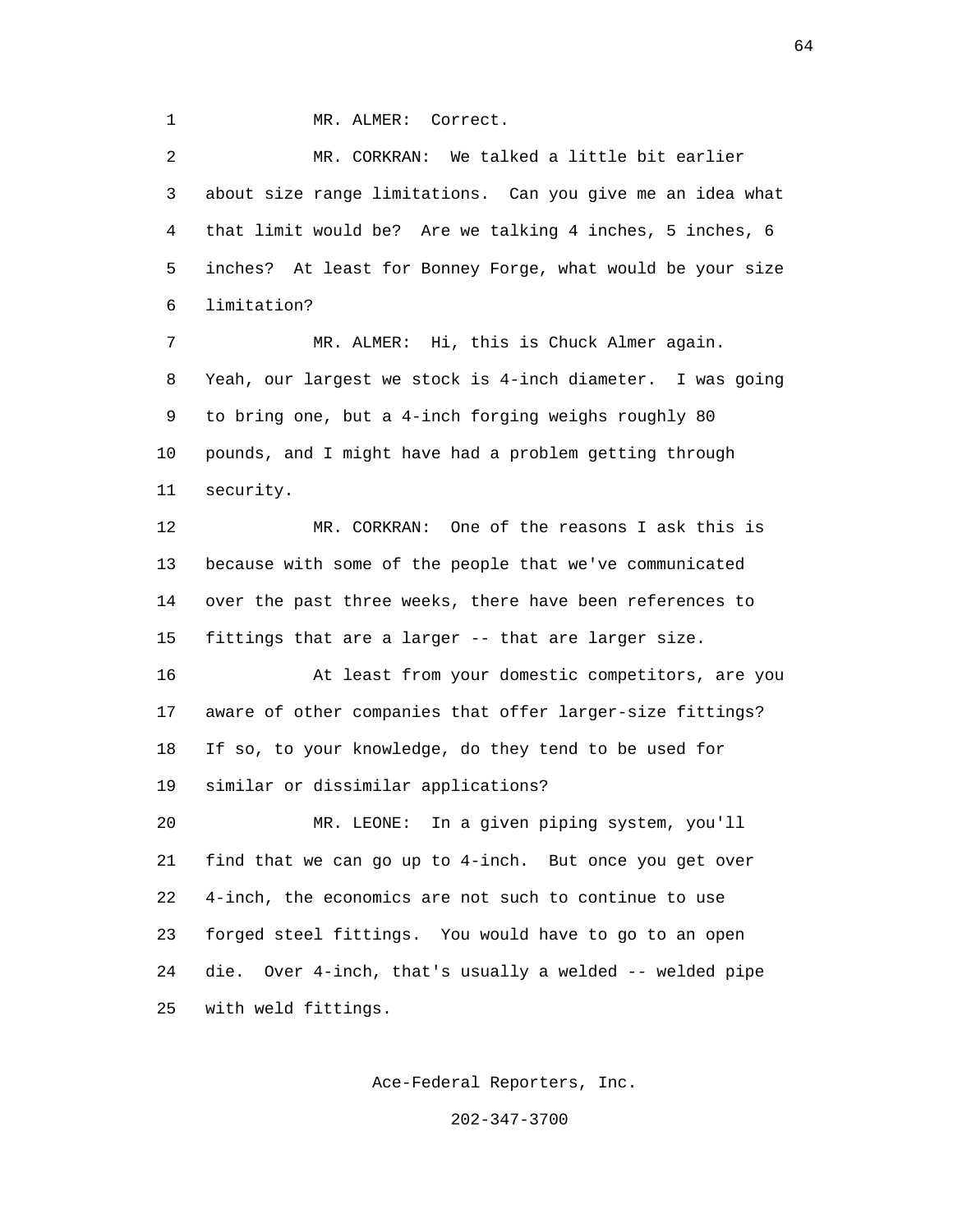1 However, to answer your question about, yes, are 2 there fittings over 4-inch? Yes. And we make them. We 3 make them in Houston, they are made to order, they are for 4 subsea for the most part. Very critical services. But we 5 do make fittings that are larger, but they're all made to 6 order from our location in Houston.

 7 MR. CORKRAN: That's interesting. Can you tell 8 me a little bit more about that? I wasn't really even all 9 that focused on your Houston location. How -- for these 10 critical application products, what is the flow of raw 11 material down to Houston and what would you be doing down 12 in that location?

 13 MR. LEONE: In Houston, because of the size, we 14 use an open die rather than a closed die. That's a 15 different forge and it has different power. Because it's 16 dealing with different weights. And virtually, every 17 product that we make out of Houston is a made to order for 18 specific requirements that we assist in the design. But 19 these are larger than, you know, this table in some cases. 20 Because for the most part, they are used in -- a 21 lot of it is used subsea manifolds for FMC, is a good 22 customer of ours. 23 But they're really made with a different process

24 than our forged steel fittings here in Pennsylvania.

25 MR. CORKRAN: I'm sorry, so these would not be

Ace-Federal Reporters, Inc.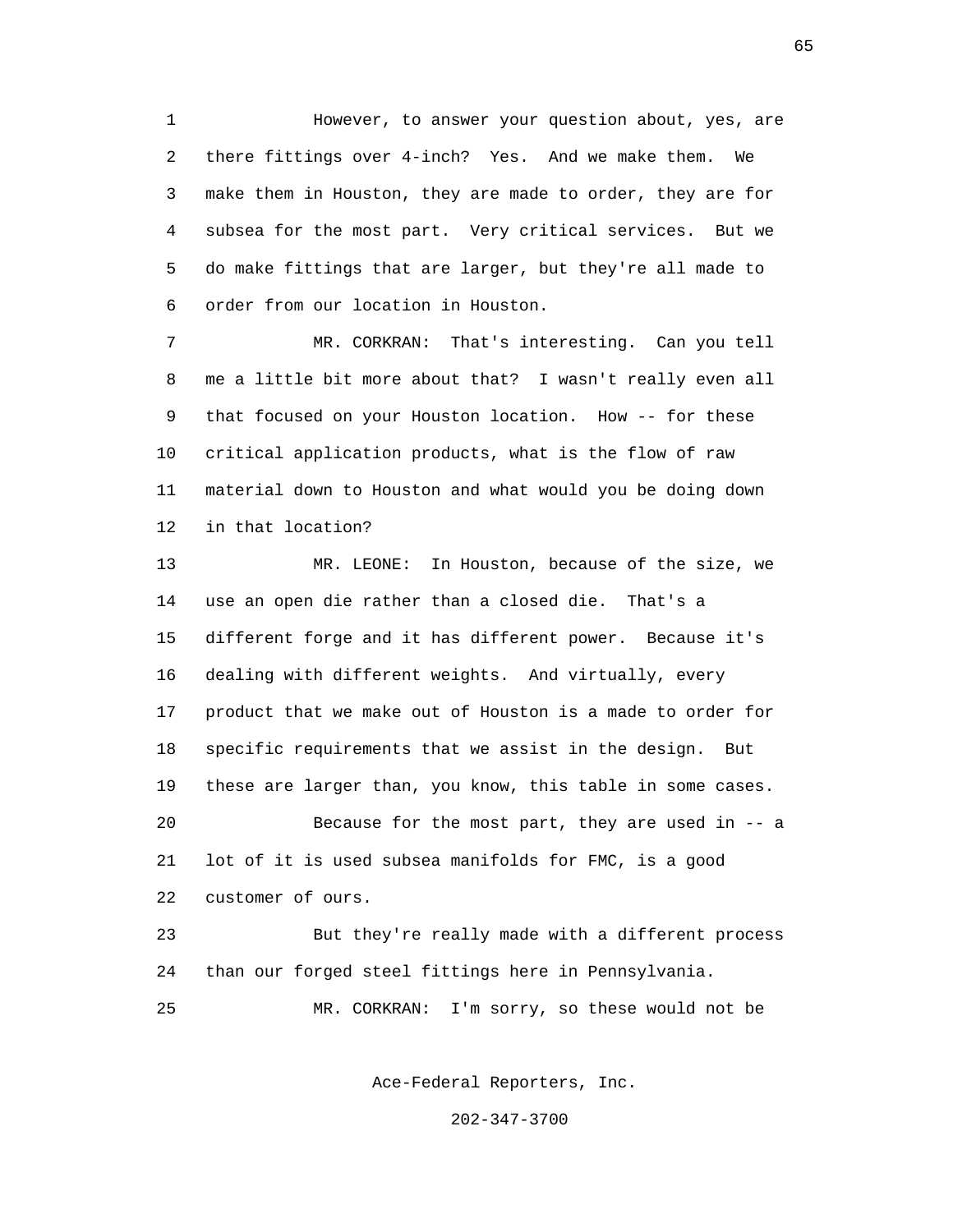1 forged?

 2 MR. LEONE: No, they would be forged, in a 3 different forging process. It would be an open die 4 forging, where they forge the material. They move the 5 material, but then they machine it. These are open die 6 forgings. And that's typical of the industry. Anyone that 7 needs a big forging that -- for special application or for 8 somebody that wants a forged steel fitting, for instance, 9 and wants a 6-inch. We could make it, but there's no 10 demand for it, because welding fittings are the most 11 economical way to go. 12 MR. CORKRAN: Thank you. That's very helpful, 13 and that's -- I would say that's roughly consistent, I 14 think, with some of what we've been hearing as well when 15 people have talked about larger-size -- larger-size 16 fittings. 17 Can we speak a little bit more about AMLs? What 18 would be the most common AMLs that cover the forged steel 19 fittings in this case? 20 MR. O'CONNELL: Ken O'Connell. The most common 21 AMLs typically are the larger oil and gas companies. 22 Marathon, Chevron, Shell, Exxon. 23 MR. CORKRAN: To your knowledge, do distributors 24 tend to essentially use those ultimate end user AMLs, or do 25 they generate their own AMLs?

Ace-Federal Reporters, Inc.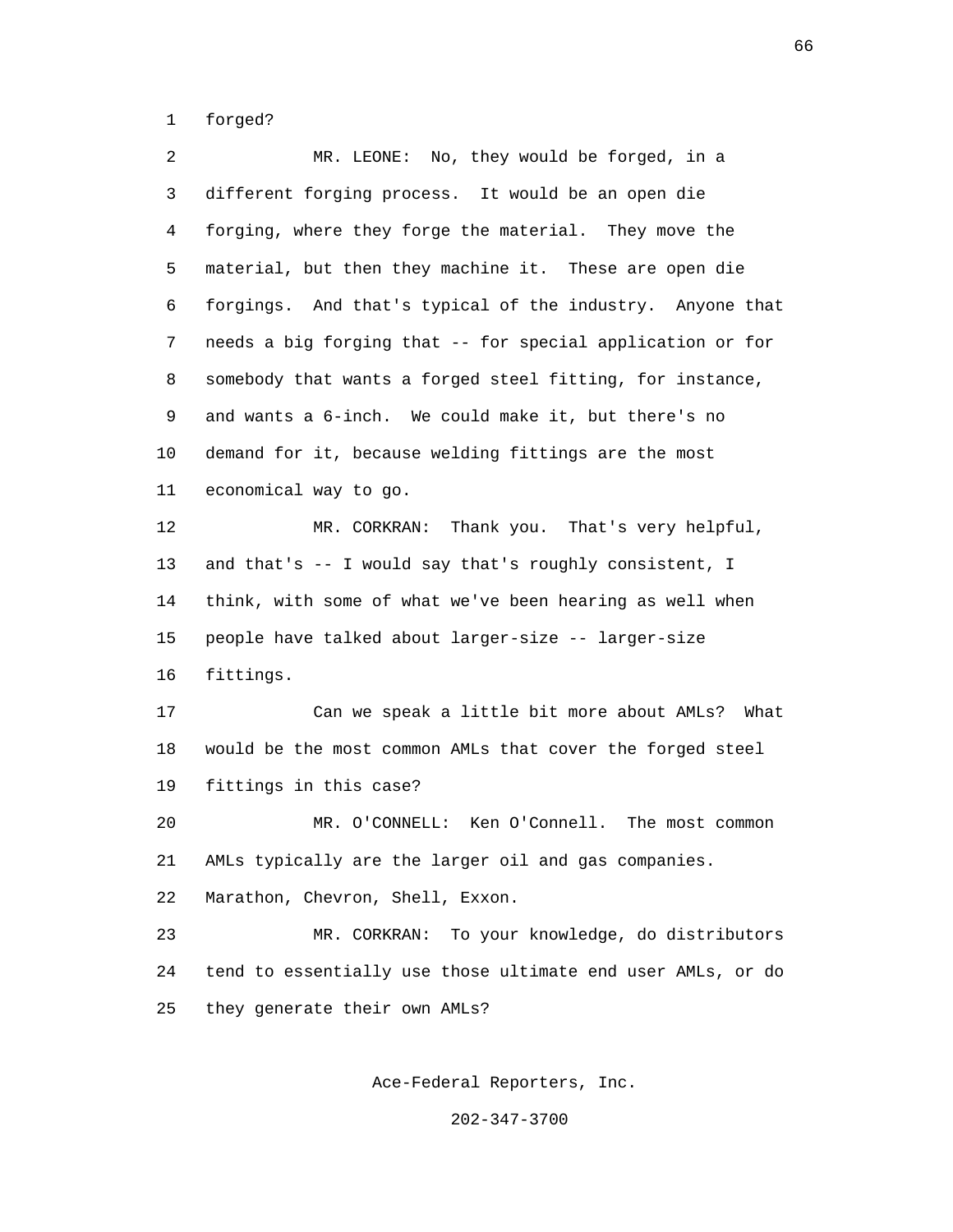1 MR. O'CONNELL: Actually, both end users create 2 their own, often with the help of distributors. But 3 distributors also have a little bit of a variation. They 4 oftentimes call it an ASL, which is an approved supplier 5 list.

 6 MR. SCHAGRIN: Mr. Corkran, it's important to 7 point out that because all of these sales go through 8 distribution, it's the distributors who deal with the 9 customers' AMLs.

 10 So Bonney Forge, just like a farm producer, like 11 a Omega or Both-Well, they all work with distributors to 12 get onto AMLs, and it's the distributors who have to work 13 with the end users on supplying them anything that is on an 14 AML.

 15 Of course, the distributor then has an incentive 16 to have more suppliers to work with end users to say, hey, 17 you ought to add this new foreign source we found that we 18 think has, you know, great quality, add them to your AML.

 19 But those -- at least in this industry, it's the 20 distributors who deal with the customers' AMLs, not the 21 manufacturers who deal with the customers' AMLs.

 22 MR. CORKRAN: If you can provide some examples 23 in your postconference brief of the principal AMLs, if you 24 have those available to you, that would be -- that would be 25 very helpful. We only need it with respect to the portion

Ace-Federal Reporters, Inc.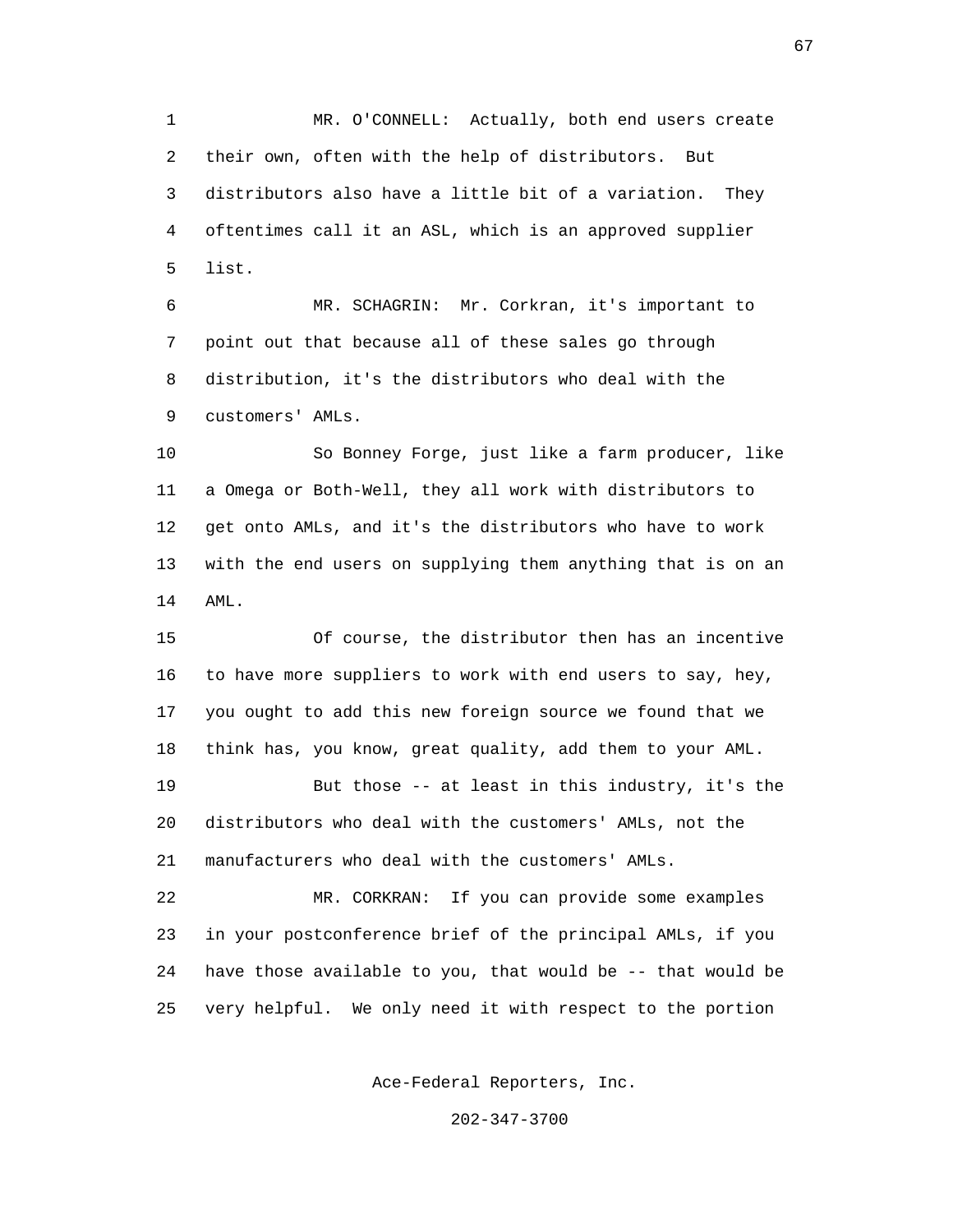1 of that AML that would be dealing with these steel -- these 2 particular fittings. I understand that the actual 3 documents tend to be a lot longer.

 4 MR. SCHAGRIN: We can do that in postconference 5 brief. And it's worth also saying, as we said in other 6 proceedings before the Commission, that over the past 7 several decades, the role of AMLs has diminished 8 significantly for several reasons. First is the change in 9 the landscape of the drilling in the United States, that 10 more and more the drilling is being done by mid-sized and 11 smaller drilling companies, exploration companies, rather 12 than the large companies.

 13 And then in addition, the word of mouth on the 14 street is that as everybody gets more cost-sensitive, 15 particularly during downturns, there seems to be increasing 16 willingness of companies that previously said I'm only 17 taking products on my AML, to where a distributor says this 18 product may not be in your AML, but it meets spec and it's 19 a lot cheaper.

 20 So just overall, over the past few decades, the 21 actual role of AMLs in sales of products into the energy 22 sector has diminished tremendously.

 23 MR. CORKRAN: Pursuing the issue of AMLs just a 24 little bit further, based on your knowledge of the common 25 AMLs that address this product, can you tell me, are

Ace-Federal Reporters, Inc.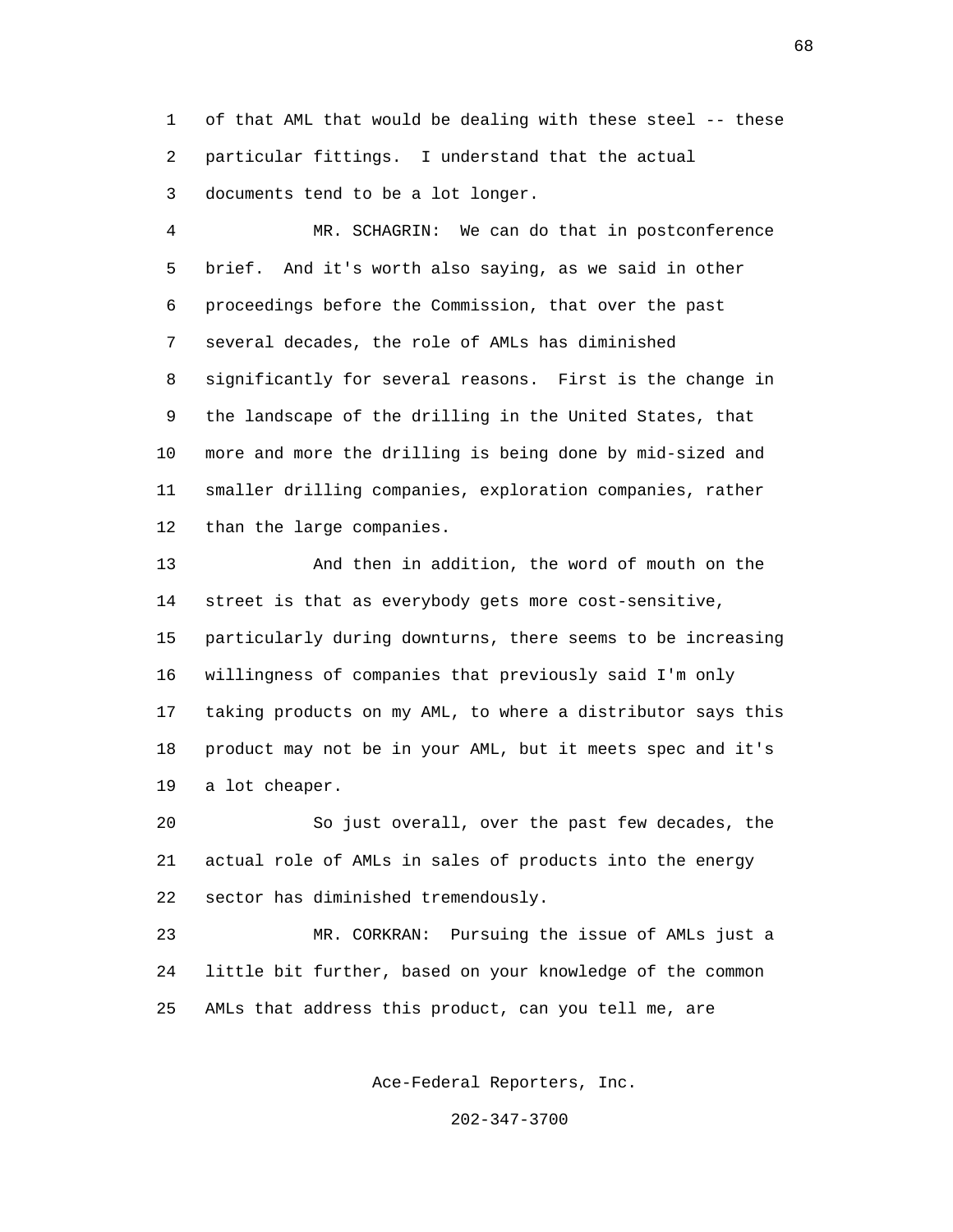1 companies -- well, for example, in your petition, you 2 indicated that the company Anville was believed to be a 3 producer but not believed to be an integrated producer, 4 such as Bonney Forge. 5 Would a company such as that be on an AML, for 6 -- Anville in particular, is Anville on AMLs? 7 MR. O'CONNELL: Yes. 8 MR. CORKRAN: So it's possible that converters 9 or processors or whatever we may want to call them in this 10 particular industry would be identified as the manufacturer 11 for purposes of the AML? 12 MR. O'CONNELL: Yes. 13 MR. CORKRAN: Okay. Thank you. That's very 14 helpful. 15 Either now or in a follow-up, I would appreciate 16 if it was before your postconference brief, but could you 17 either tell us now or communicate to Staff, when you talk 18 about round bar being primary raw material, can you give us 19 a little more detail on either the grade or the particular 20 chemistry? And I'll tell you exactly why I'm asking. 21 Where possible, we would like to find published price 22 series for the inputs. And I'm just trying to get a little 23 more detail on the type of round bar we're talking about. 24 MR. ALMER: We have our own chemistry that we 25 specified. Kind of equivalent to a 1022 modified. Special

Ace-Federal Reporters, Inc.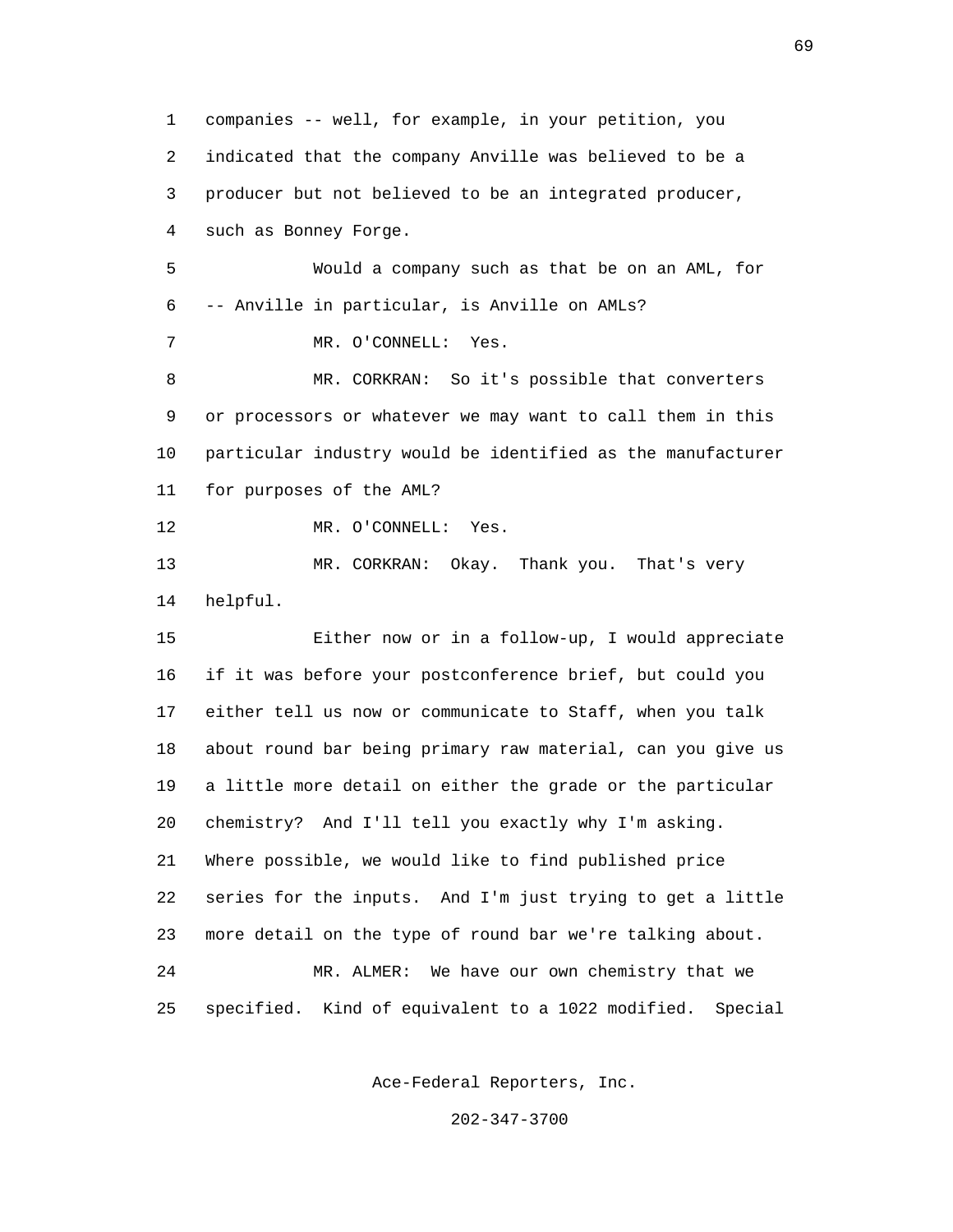1 bar quality, SBQ bar. But we have our own little -- we 2 call it a little soup mix of making sure it meets all our 3 customers' requirements. This is Chuck Almer by the way, 4 sorry.

 5 MR. CORKRAN: We'd be looking for a price series 6 on SBQ bar, then, it sounds like. That would give us a 7 general, a general trend line for your primary raw 8 material?

9 MR. ALMER: Yes.

10 MR. CORKRAN: Thank you very much.

 11 I guess the last question I have is at least for 12 Bonney Forge, can you tell me, is there -- do you -- have 13 you experienced a big difference in your ability to utilize 14 your forging capacity in recent years versus the part of 15 your equipment that's dedicated to finishing operations? 16 MR. ALMER: This is Chuck Almer. The 17 relationship in the downturn has been pretty equal between 18 the forging and the finishing bar product range.

 19 MR. CORKRAN: Okay. And I guess maybe another 20 way of asking the same thing is do you have -- do you have 21 substantially greater finishing capacity, for example, than 22 forging capacity, or are they pretty well matched?

23 MR. ALMER: They're pretty well matched.

24 MR. CORKRAN: Thank you.

25 I appreciate very much the time you've spent

Ace-Federal Reporters, Inc.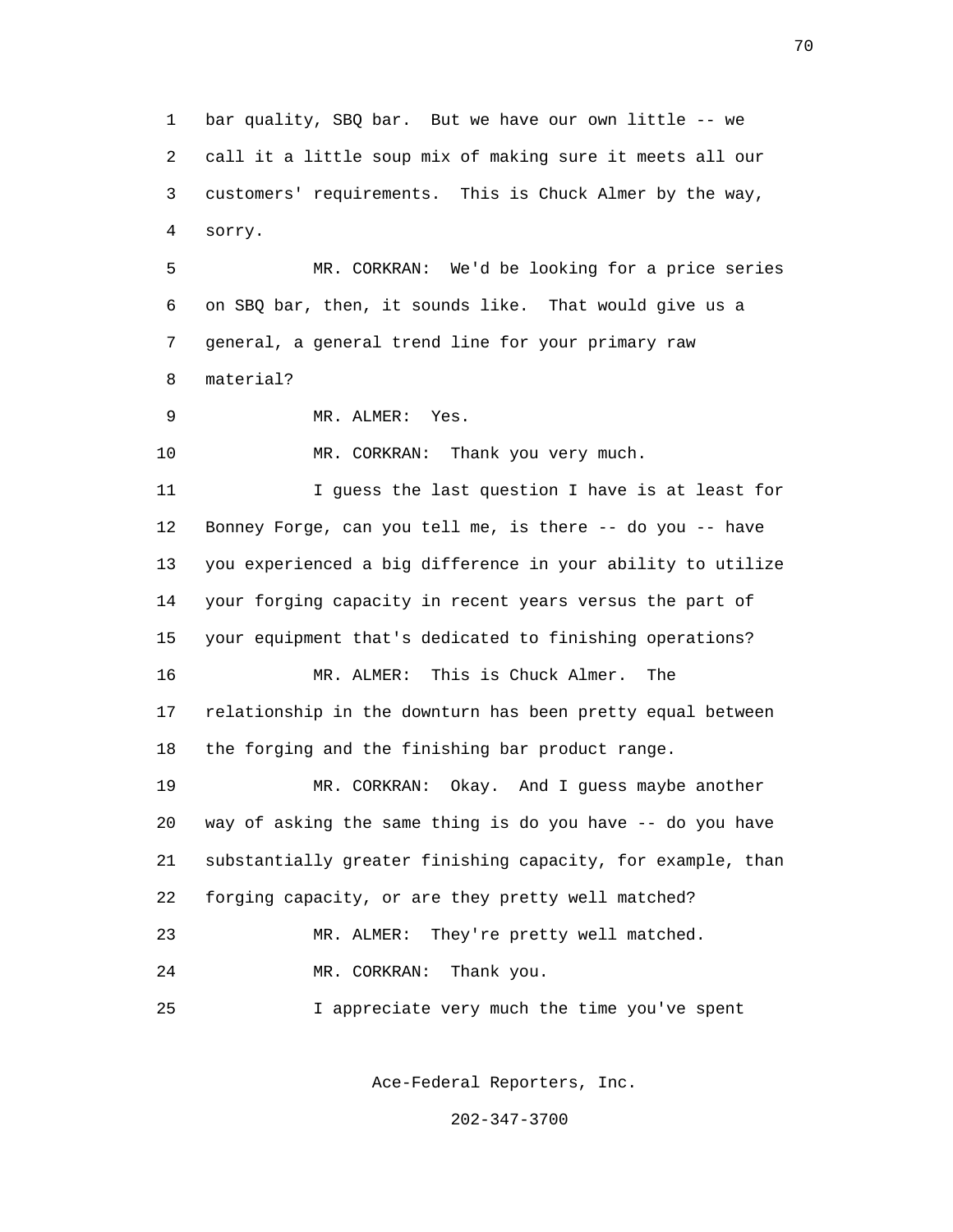1 answering my questions. They have been very helpful. With 2 that, I have no further questions. 3 MR. ANDERSON: Thank you. 4 All right. I'll scan the team and see if they 5 have any follow-up questions. 6 Ms. Shister? 7 MS. SHISTER: Thank you. 8 I have just a few sort of follow-up questions. 9 When product goes to the distributors, from there, does it 10 get mixed in with imports, with other domestic producers, 11 or does it stay -- this fitting from Bonney is going to go 12 to this specific end user? 13 MR. O'CONNELL: My experience would be if a 14 distributor carries both, they're segregated, they're not 15 intermingled. 16 MS. SHISTER: Thank you. And looking at in 17 particular unfinished forged fittings, it's my 18 understanding that you all do not sell these unfinished 19 blanks; is that correct? 20 MR. LEONE: No, we do not sell rough forgings, 21 we do sell finished to some of our competitors, but we 22 don't sell any rough forgings. 23 MS. SHISTER: Thank you. And perhaps this is 24 something that needs to be addressed in the postconference 25 brief. If you could just go into a little bit of detail on

Ace-Federal Reporters, Inc.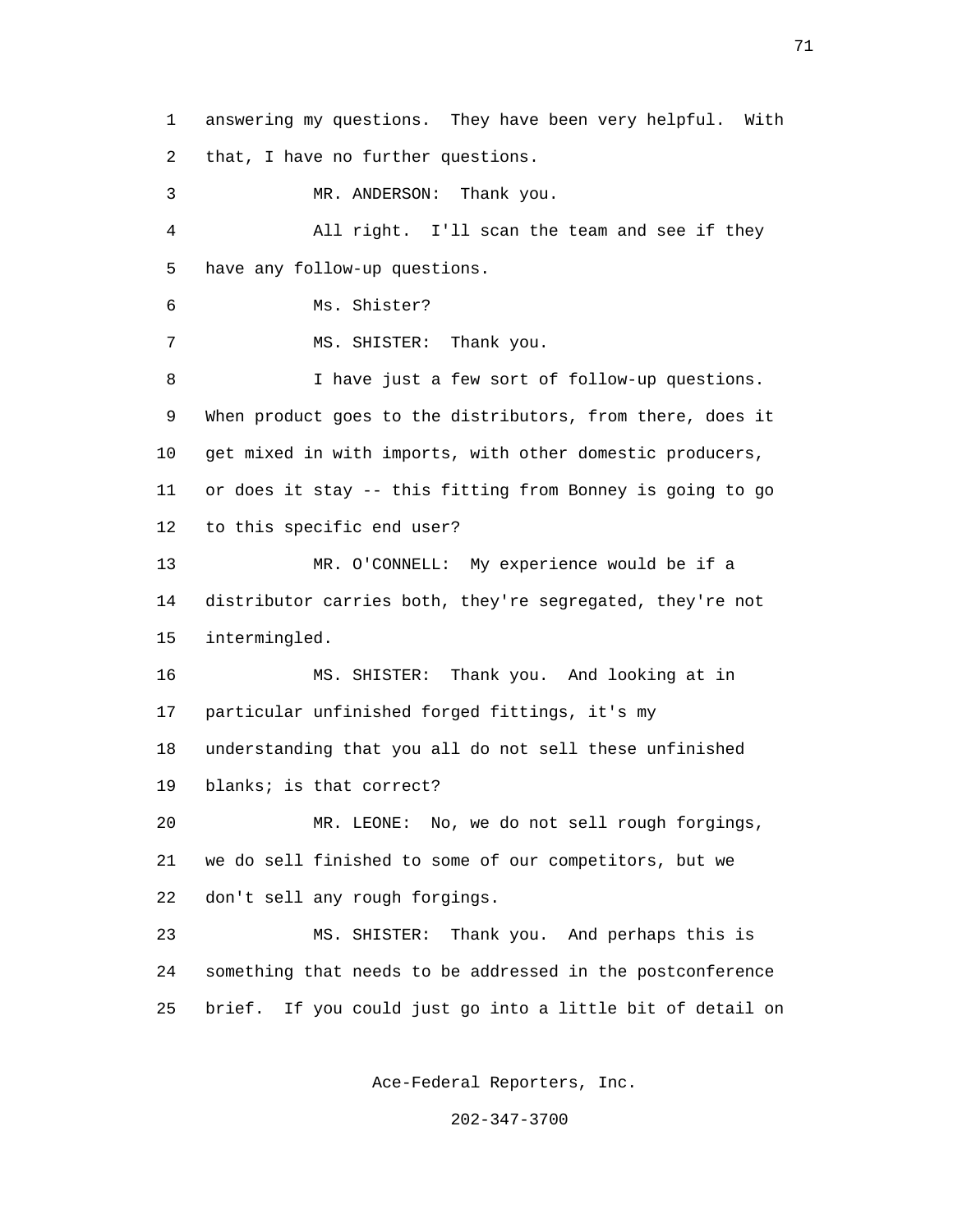1 the specific value add between the forging and the 2 finishing itself.

 3 MR. SCHAGRIN: We'll address that in the 4 postconference brief. 5 MS. SHISTER: Thank you.

 6 And then this is probably addressed to 7 Mr. Schagrin. The scope includes these unfinished 8 forgings, and especially if the petitioner is not selling 9 these, I'm just wondering if we could clarify why we would 10 include those in scope and in the like product.

 11 MR. SCHAGRIN: Okay. Two things. First, Bonney 12 Forge has sold rough forgings in the past to U.S.

 13 producers. They just haven't sold them during their period 14 of investigation.

 15 And second, in terms of like product and in 16 terms of the value of relief from unfairly traded products 17 in domestic industry, as I think you can see from the 18 examples that we brought today, rough forgings and finished 19 forgings represent a continuum of product. Finished 20 forgings come from rough forgings, and so to only cover 21 finished forgings in the case would just encourage the 22 foreign producers to either supply rough forgings to 23 producers in the United States who would finish them and 24 would have the advantage of being able to buy unfairly 25 traded rough forgings, or to move their finishing

Ace-Federal Reporters, Inc.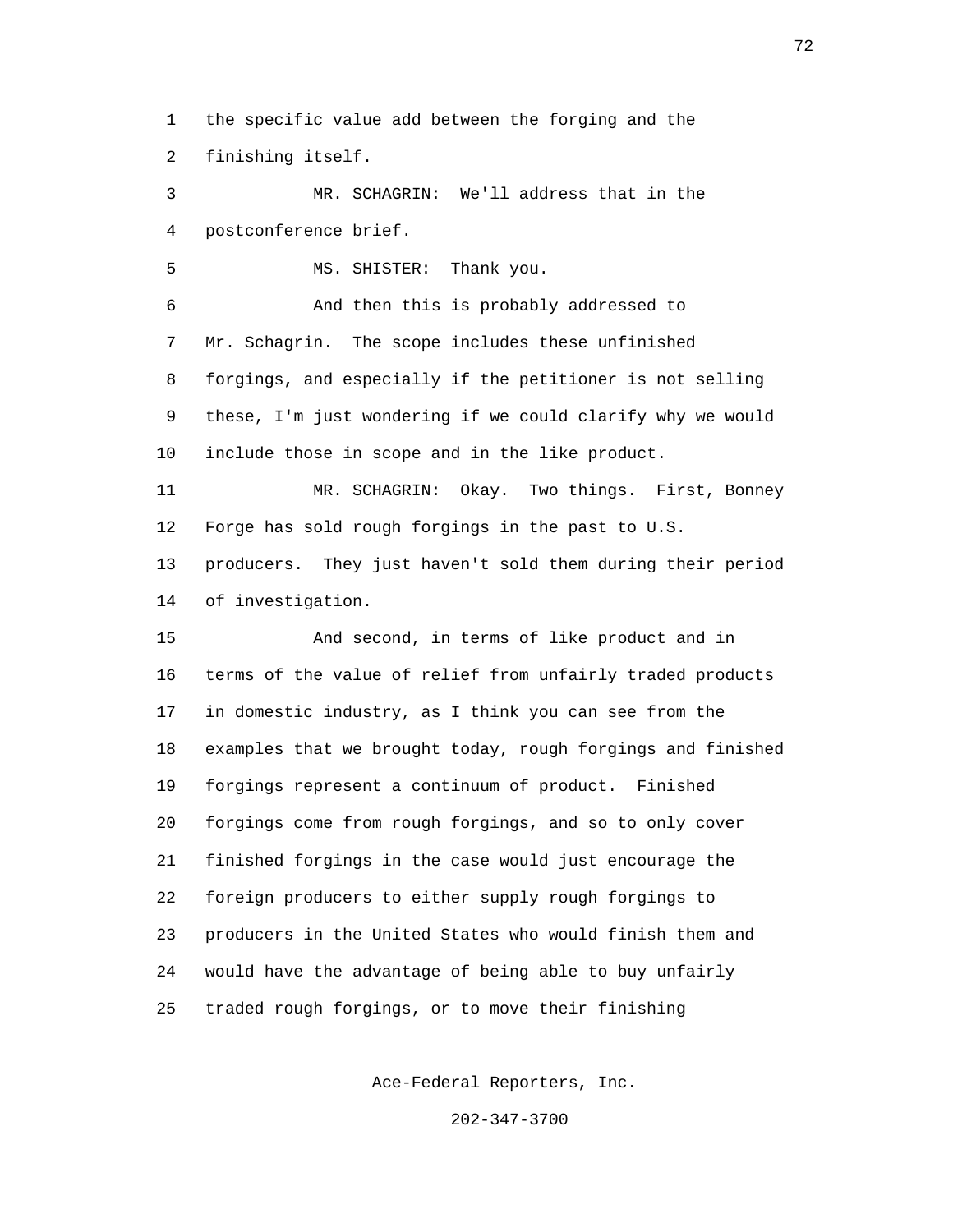1 operations to the U.S. and supply unfairly traded rough 2 forgings and then finish them in the United States.

 3 So because these two represent a continuum of 4 products, we think like many other products, that the ITC 5 has reviewed, such as, you know, green tube and finished 6 OCTG, or that's one example that comes to mind, that it's 7 critical for the Commission to view rough forgings and 8 finished forgings as part of one domestic like product. 9 Clearly, they're all covered by the scope, but 10 we think besides the fact that they're both in the scope is 11 that they do represent one domestic like product. 12 MS. SHISTER: Thank you. And I would just ask 13 that you sort of address that in the postconference brief, 14 especially because of the emphasis on China, Italy and 15 Taiwan being major sources for finished forgings and not 16 necessarily for unfinished. 17 And that's all I have. 18 MR. SCHAGRIN: We will do so. 19 MS. SHISTER: Thank you. 20 MR. ANDERSON: Any other questions from the 21 team? 22 Okay. 23 MR. GALLAGHER: Sorry, I don't mean to prolong 24 this. Threaded and socket weld, what percentage, roughly, 25 if you can, or postconference brief of, the business of

Ace-Federal Reporters, Inc.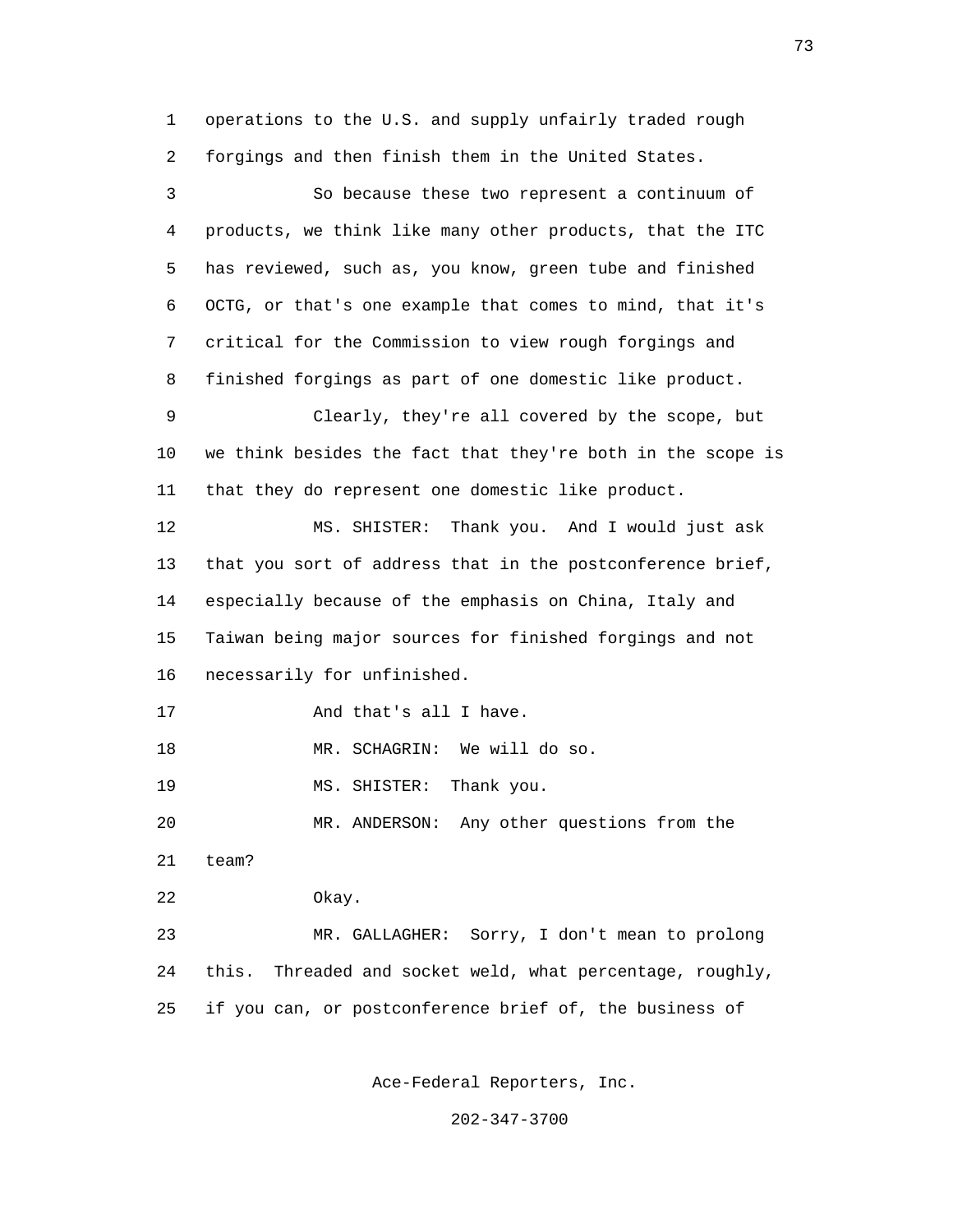1 your sales is threaded versus socket weld?

 2 MR. ALMER: It's roughly 3-to-1, 3- or 4-to-1 3 threaded to socket weld. Rough estimate. 4 MR. GALLAGHER: That's my last question. Thank 5 you. 6 MR. ANDERSON: Thank you. 7 I just have to invite you to address one other 8 question. It relates to the channels of distribution, you 9 were talking about the different channels. 10 And Mr. O'Connell, perhaps this is for you. 11 What -- what levels of channels, you know, large 12 distributors, regional, are you seeing the most impact from 13 the subject imports that you're here about today? 14 And then have you seen any activity where your 15 customers are directly importing those subject imports as 16 opposed to going through the traditional or historical 17 channels? 18 MR. O'CONNELL: Yes. Ken O'Connell. I think 19 it's a uniform change. It's a function of size. With our 20 larger distributors, they are buying direct. 21 Conversely, on the other end of the spectrum, 22 the smaller distributors often buy import through master 23 distribution. 24 So it's across the board. 25 MR. ANDERSON: That's very helpful, thank you.

Ace-Federal Reporters, Inc.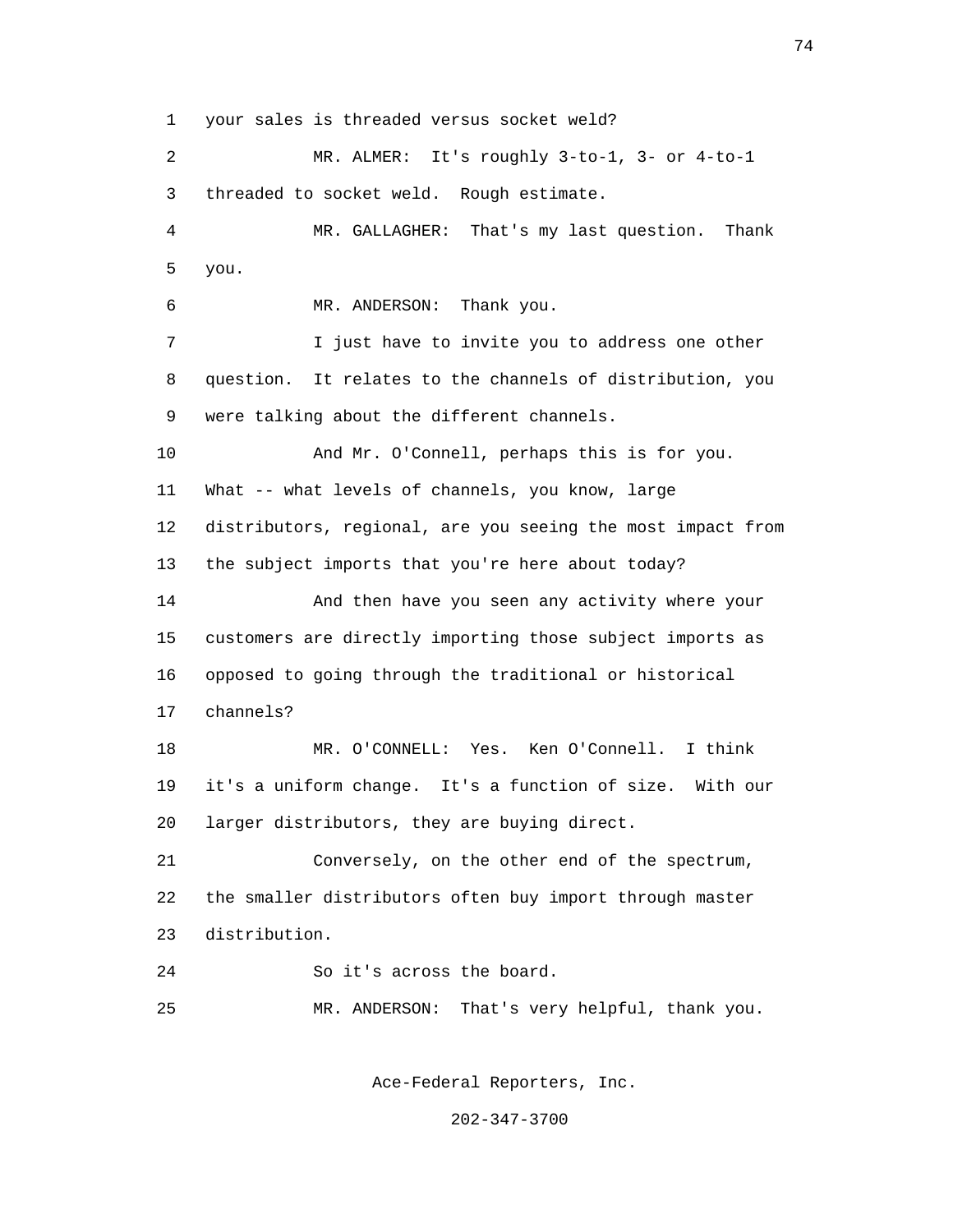1 And of the subject imports, are you seeing any particular 2 country source penetrating or more active in any of those 3 channels, you know, China, Italy, Taiwan, any particular 4 channel that they are more active in than the others? 5 MR. O'CONNELL: Again, across the board. 6 MR. ANDERSON: Okay. That's very helpful. 7 All right, thank you. 8 And on behalf of the team, I want to thank you 9 very much for helping us gain a better understanding and 10 answering our questions, very helpful for the record and 11 for our work that we have to do here. 12 So with that, we'll move into closing arguments. 13 Mr. Schagrin, I'm going to channel the inner 14 Secretary role here by announcing that closing arguments in 15 favor of an order in place will be given by Mr. Schagrin of 16 Schagrin Associates. 17 CLOSING REMARKS OF ROGER B. SCHAGRIN 18 MR. SCHAGRIN: Well, thank you, Mr. Anderson. 19 So I think it's got to be a good 20 years since 20 the last time I showed up at a conference. I have had a 21 couple of sunset reviews at which we've actually had a 22 hearing, but there's been no Respondents. 23 But I think given the fact that there's no 24 Respondents here today, that there's nothing to rebut. 25 However, you know, we're very well aware of the

Ace-Federal Reporters, Inc.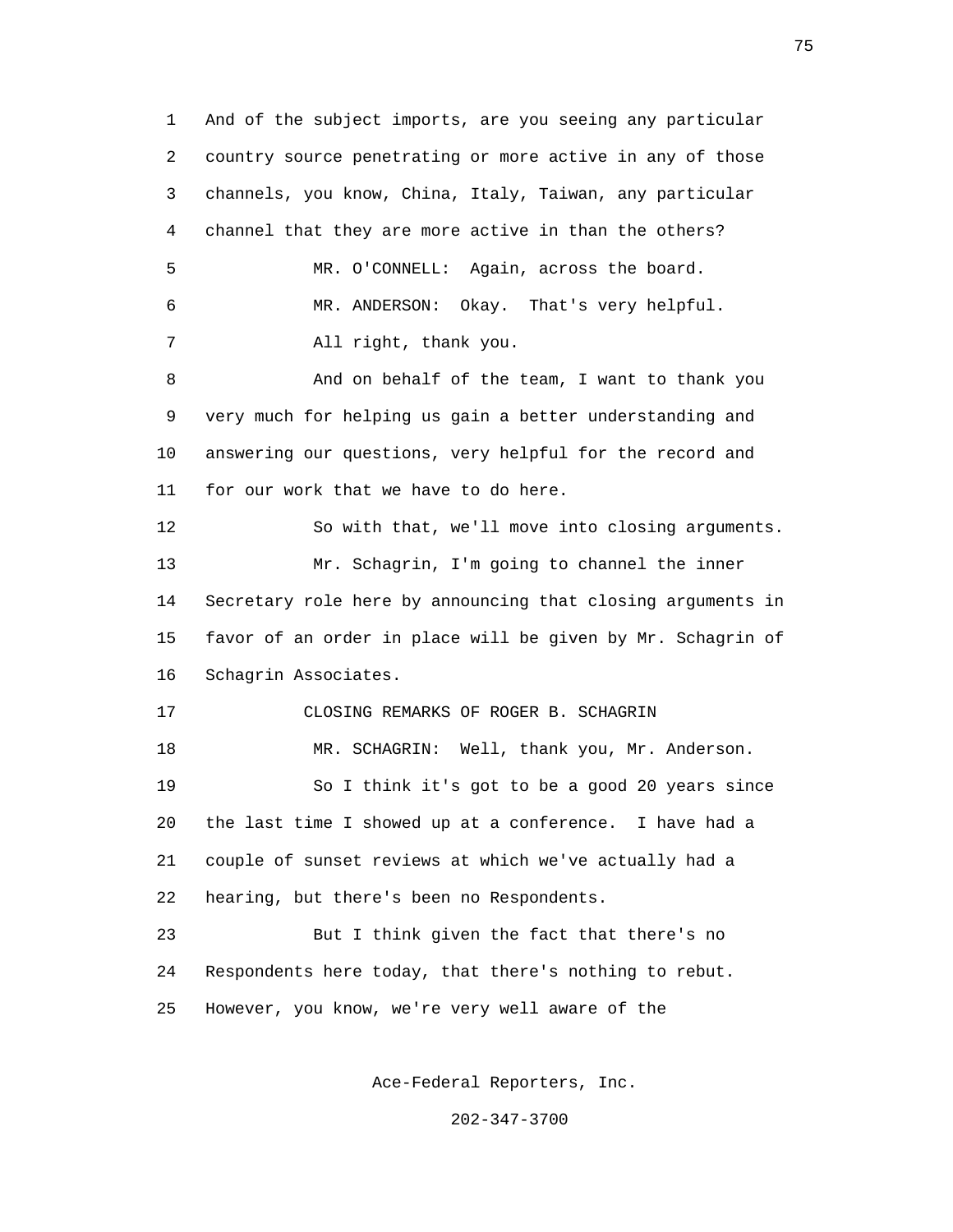1 Commission's statutory requirements, and we pledge to work 2 with the Commission Staff to help you assemble as complete 3 a record as possible. The fact that Respondents aren't at 4 the hearing doesn't change your responsibility to present 5 to the Commission all the facts possible about the domestic 6 industry, about the like product issues, about the imports 7 and the underselling.

 8 And so we look forward to receiving that data 9 from you, in terms of the questionnaire responses, 10 aggregating it and addressing issues that we otherwise 11 might talk about in a closing argument in our 12 postconference brief.

 13 With that, I think that's my shortest closing, 14 in place of just saying we don't have a closing argument, 15 that was just my very short closing.

 16 We would like to thank all of the Commission 17 Staff for your efforts and look forward to assisting you in 18 your investigation.

 19 And I think given the uniqueness of this 20 product, this is the first time you've had this product, if 21 at this time or prior to the final investigation -- Mount 22 Union is about a three- to 3-1/2-hour drive away. It is a 23 pretty unique process. Not unique compared to any of their 24 competitors, but unique compared to other products.

25 And so we'd encourage you, this is probably one

Ace-Federal Reporters, Inc.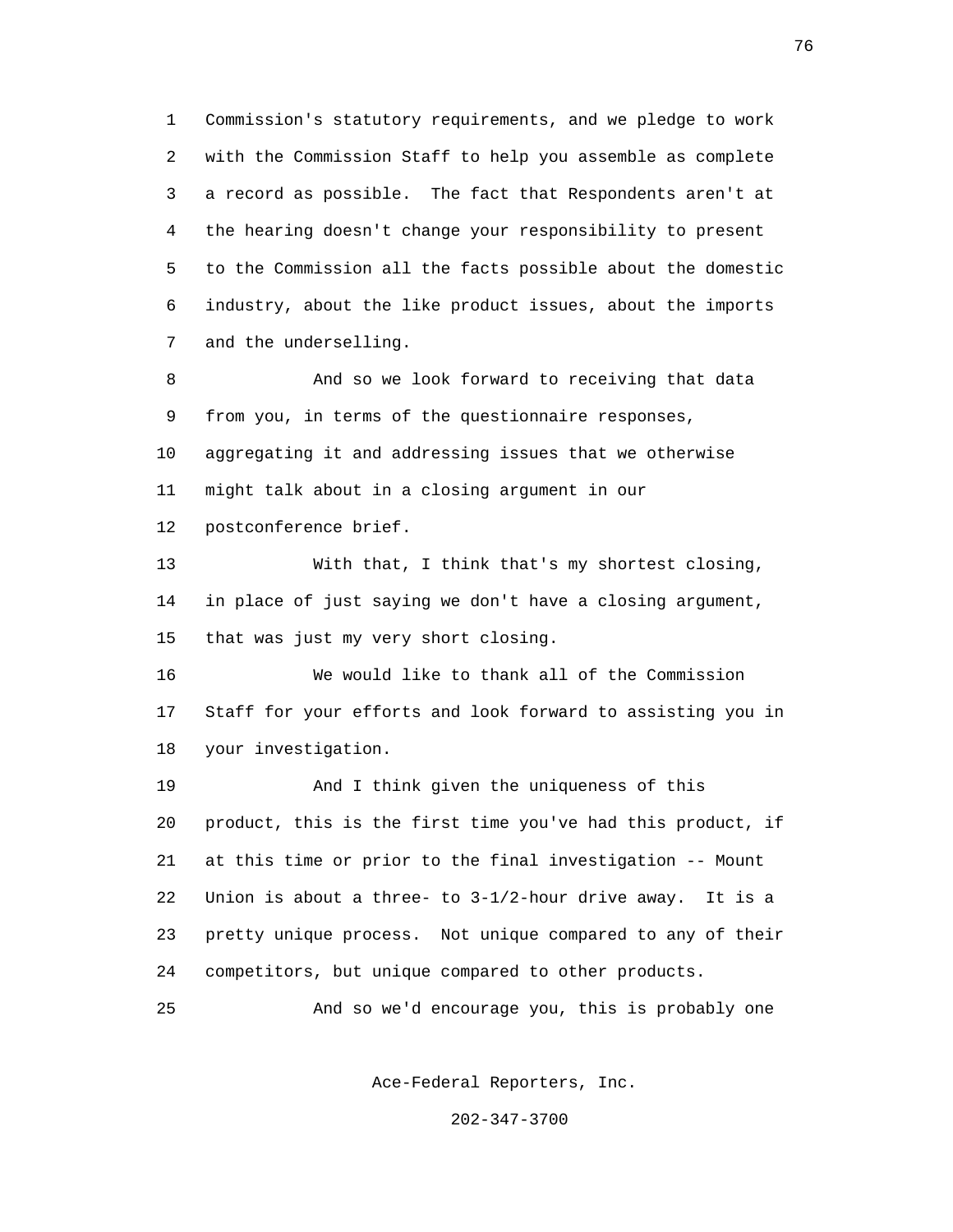1 of those products where a plant visit would probably be 2 advantageous to Staff and commissioners prior to the final. 3 And we thank you very much. 4 MR. ANDERSON: Okay. Thank you, Mr. Schagrin. 5 With that, again, on behalf of the team, I want 6 to thank you for being here today and for your testimony 7 and answering our questions. I want to conclude by

8 mentioning a few key dates to keep in mind in this

9 preliminary investigation.

 10 The deadline for submission of corrections to 11 the transcript and for submission of postconference briefs 12 is Tuesday, October 31. If briefs contain business 13 proprietary information, a public version is due on 14 Wednesday, November 1.

 15 And the Commission has tentatively scheduled its 16 vote on these investigations for Friday, November 17. We 17 will report our determinations to the Secretary of the 18 Department of Commerce on Monday, November 20, and 19 Commissioners' opinions will be issued on Tuesday, November  $20 \t 28.$ 

> 21 With that, I thank you for being here today, and 22 this conference is adjourned.

 23 (Whereupon, at 11:25 a.m., the conference was 24 adjourned.)

<u>25</u>

Ace-Federal Reporters, Inc.